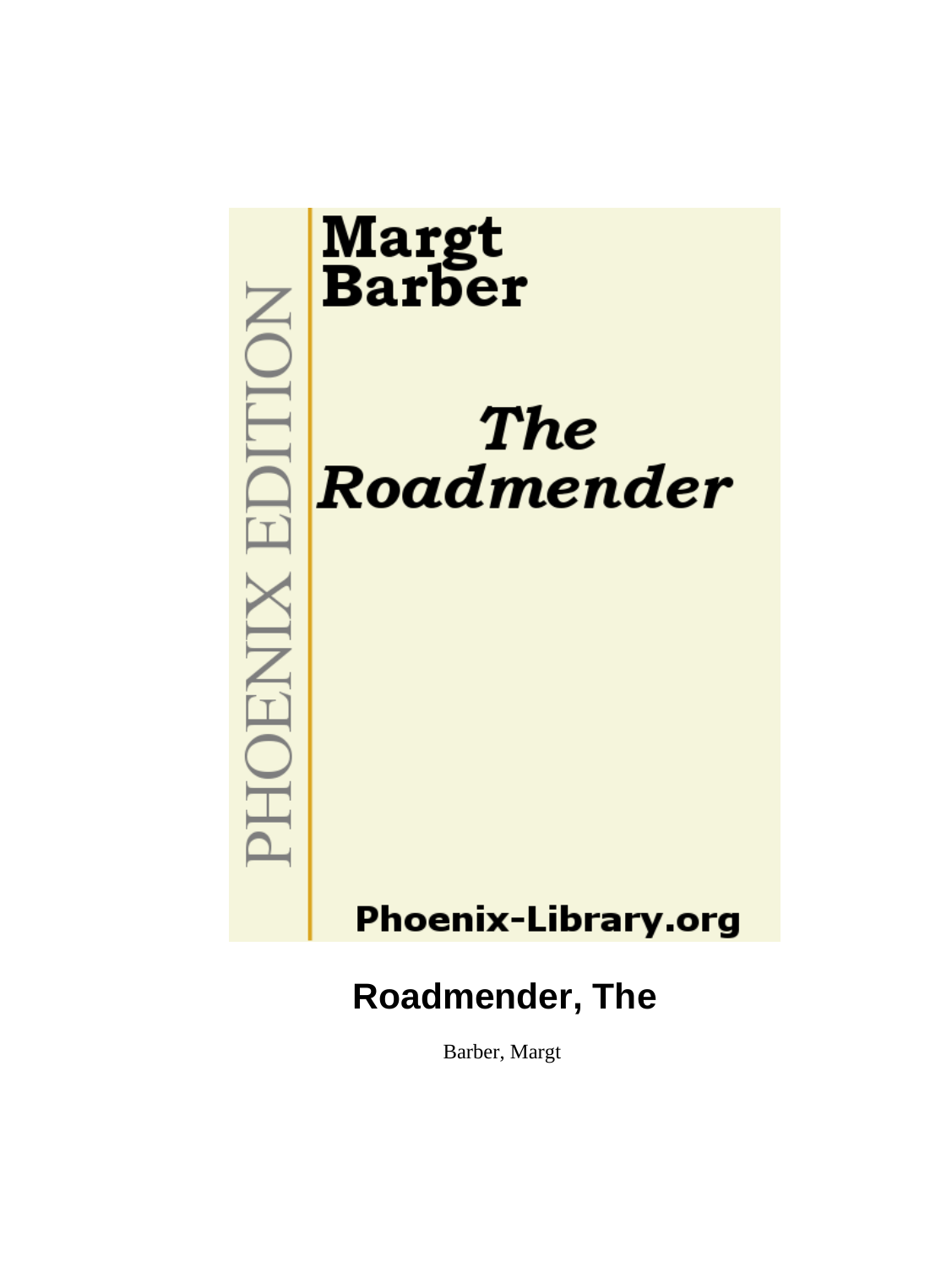[Table Of Content](#page-60-0) [About Phoenix−Edition](#page-61-0) **[Copyright](#page-62-0)**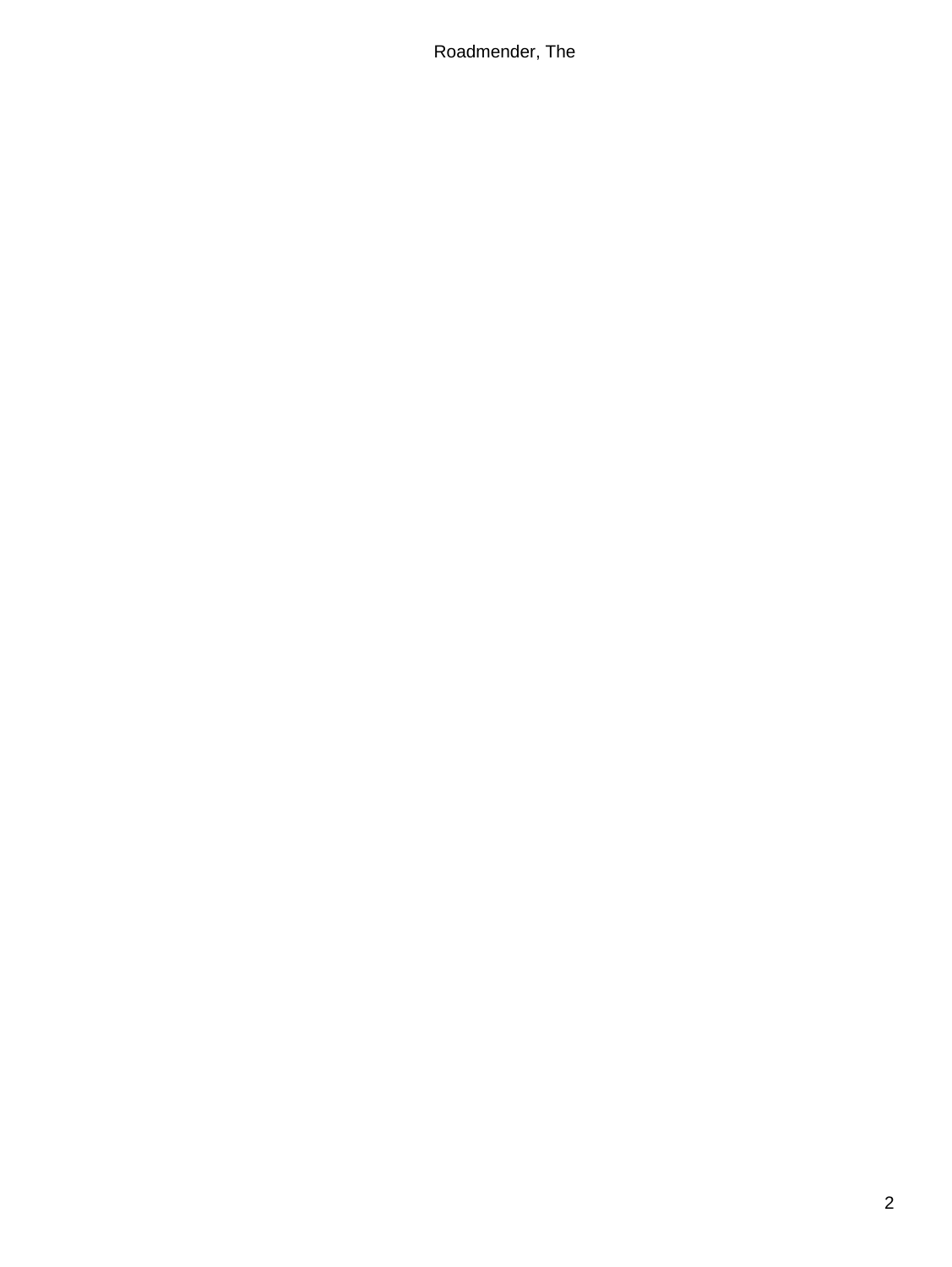# <span id="page-3-0"></span>**[VOLUME I. THE ROADMENDER](#page-60-0)**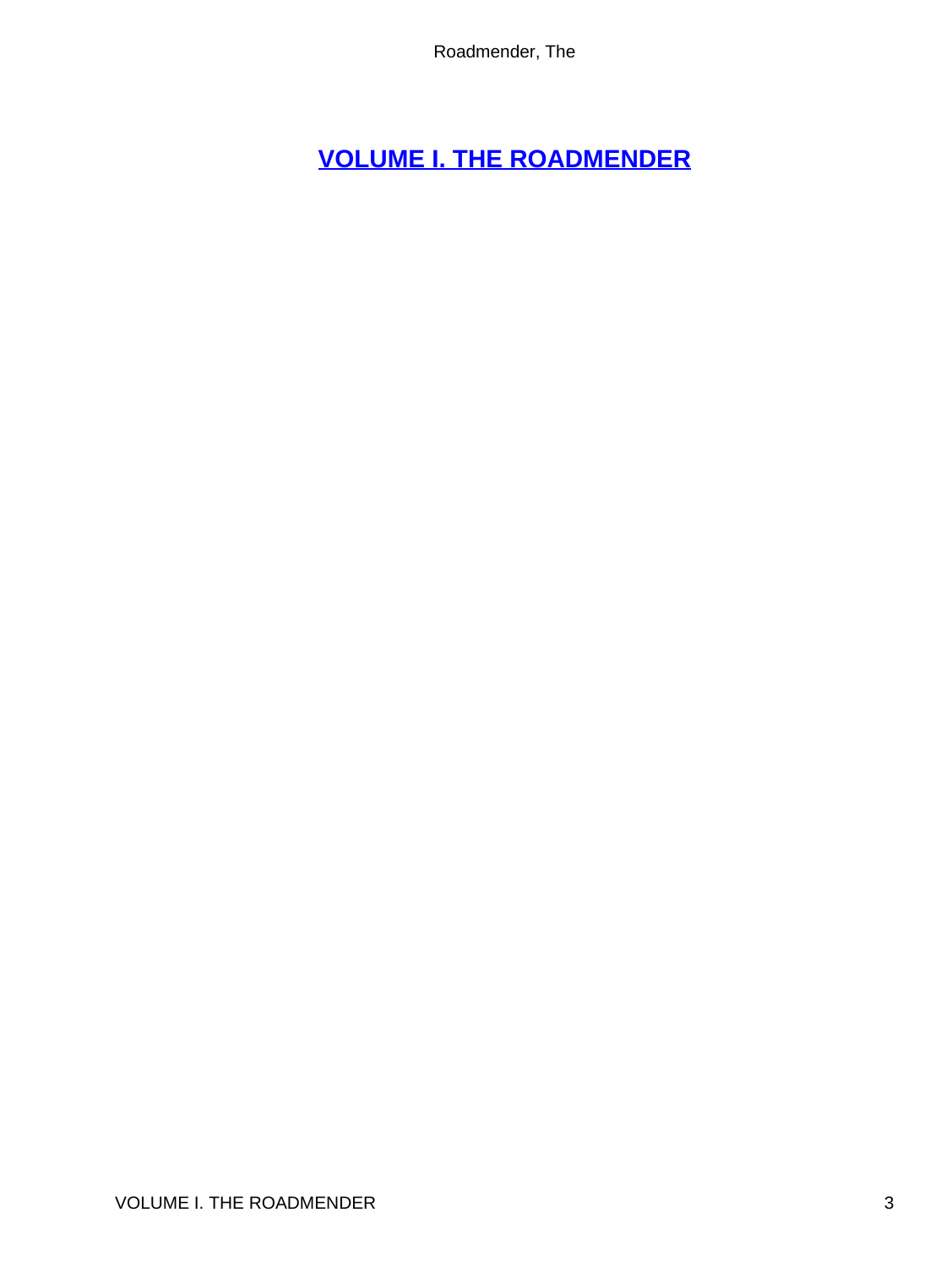### **[CHAPTER I](#page-60-0)**

<span id="page-4-0"></span>*I* HAVE attained my ideal: I am a roadmender, some say stonebreaker. Both titles are correct, but the one is more pregnant than the other. All day I sit by the roadside on a stretch of grass under a high hedge of saplings and a tangle of traveller's joy, woodbine, sweetbrier, and late roses. Opposite me is a white gate, seldom used, if one may judge from the trail of honeysuckle growing tranquilly along it: I know now that whenever and wherever I die my soul will pass out through this white gate; and then, thank God, I shall not have need to undo that trail.

 In our youth we discussed our ideals freely: I wonder how many beside myself have attained, or would understand my attaining. After all, what do we ask of life, here or indeed hereafter, but leave to serve, to live, to commune with our fellowmen and with ourselves; and from the lap of earth to look up into the face of God? All these gifts are mine as I sit by the winding white road and serve the footsteps of my fellows. There is no room in my life for avarice or anxiety; I who serve at the altar live of the altar: I lack nothing but have nothing over; and when the winter of life comes I shall join the company of weary old men who sit on the sunny side of the workhouse wall and wait for the tender mercies of God.

 Just now it is the summer of things; there is life and music everywhere − in the stones themselves, and I live to−day beating out the rhythmical hammer−song of The Ring. There is real physical joy in the rise and swing of the arm, in the jar of a fair stroke, the split and scatter of the quartz: I am learning to be ambidextrous, for why should Esau sell his birthright when there is enough for both? Then the rest−hour comes, bringing the luxurious ache of tired but not weary limbs; and I lie outstretched and renew my strength, sometimes with my face deep−nestled in the cool green grass, sometimes on my back looking up into the blue sky which no wise man would wish to fathom.

 The birds have no fear of me; am I not also of the brown brethren in my sober fustian livery? They share my meals − at least the little dun−coated Franciscans do; the blackbirds and thrushes care not a whit for such simple food as crumbs, but with legs well apart and claws tense with purchase they disinter poor brother worm, having first mocked him with sound of rain. The robin that lives by the gate regards my heap of stones as subject to his special inspection. He sits atop and practises the trill of his summer song until it shrills above and through the metallic clang of my strokes; and when I pause he cocks his tail, with a humorous twinkle of his round eye which means − «What! shirking, big brother?» − and I fall, ashamed, to my mending of roads.

 The other day, as I lay with my face in the grass, I heard a gentle rustle, and raised my head to find a hedge−snake watching me fearless, unwinking. I stretched out my hand,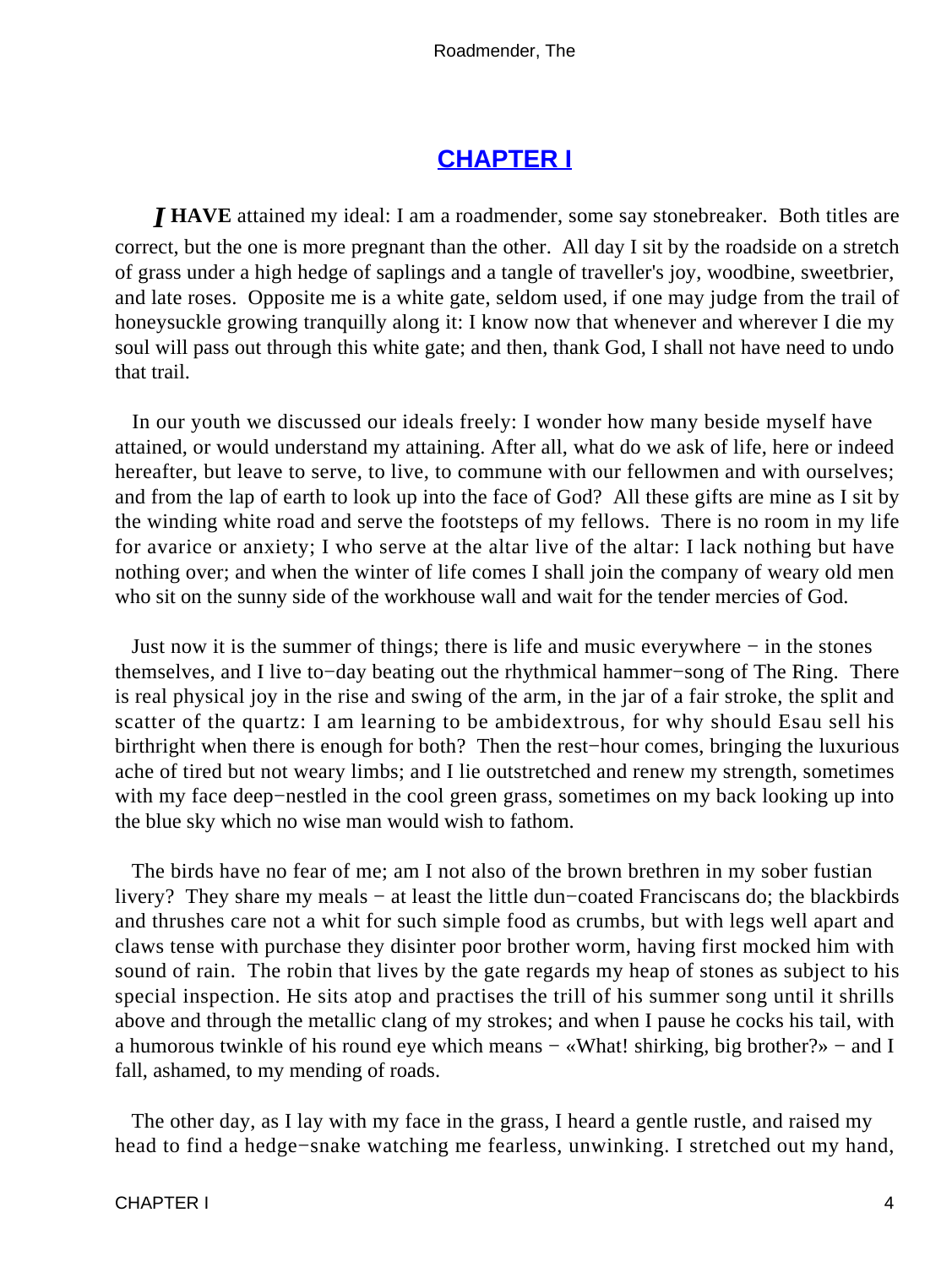picked it up unresisting, and put it in my coat like the husbandman of old. Was he so ill−rewarded, I wonder, with the kiss that reveals secrets? My snake slept in peace while I hammered away with an odd quickening of heart as I thought how to me, as to Melampus, had come the messenger – had come, but to ears deafened by centuries of misrule, blindness, and oppression; so that, with all my longing, I am shut out of the wondrous world where walked Melampus and the Saint. To me there is no suggestion of evil in the little silent creatures, harmless, or deadly only with the Death which is Life. The beasts who turn upon us, as a rule maul and tear unreflectingly; with the snake there is the swift, silent strike, the tiny, tiny wound, then sleep and a forgetting.

 My brown friend, with its message unspoken, slid away into the grass at sundown to tell its tale in unstopped ears; and I, my task done, went home across the fields to the solitary cottage where I lodge. It is old and decrepit − two rooms, with a quasi−attic over them reached by a ladder from the kitchen and reached only by me. It is furnished with the luxuries of life, a truckle bed, table, chair, and huge earthenware pan which I fill from the ice−cold well at the back of the cottage. Morning and night I serve with the Gibeonites, their curse my blessing, as no doubt it was theirs when their hearts were purged by service. Morning and night I send down the moss−grown bucket with its urgent message from a dry and dusty world; the chain tightens through my hand as the liquid treasure responds to the messenger, and then with creak and jangle − the welcome of labouring earth − the bucket slowly nears the top and disperses the treasure in the waiting vessels. The Gibeonites were servants in the house of God, ministers of the sacrament of service even as the High Priest himself; and I, sharing their high office of servitude, thank God that the ground was accursed for my sake, for surely that curse was the womb of all unborn blessing.

 The old widow with whom I lodge has been deaf for the last twenty years. She speaks in the strained high voice which protests against her own infirmity, and her eyes have the pathetic look of those who search in silence. For many years she lived alone with her son, who laboured on the farm two miles away. He met his death rescuing a carthorse from its burning stable; and the farmer gave the cottage rent free and a weekly half−crown for life to the poor old woman whose dearest terror was the workhouse. With my shilling a week rent, and sharing of supplies, we live in the lines of comfort. Of death she has no fears, for in the long chest in the kitchen lie a web of coarse white linen, two pennies covered with the same to keep down tired eyelids, decent white stockings, and a white cotton sun−bonnet − a decorous death−suit truly − and enough money in the little bag for self−respecting burial. The farmer buried his servant handsomely – good man, he knew the love of reticent grief for a 'kind' burial − and one day Harry's mother is to lie beside him in the little churchyard which has been a cornfield, and may some day be one again.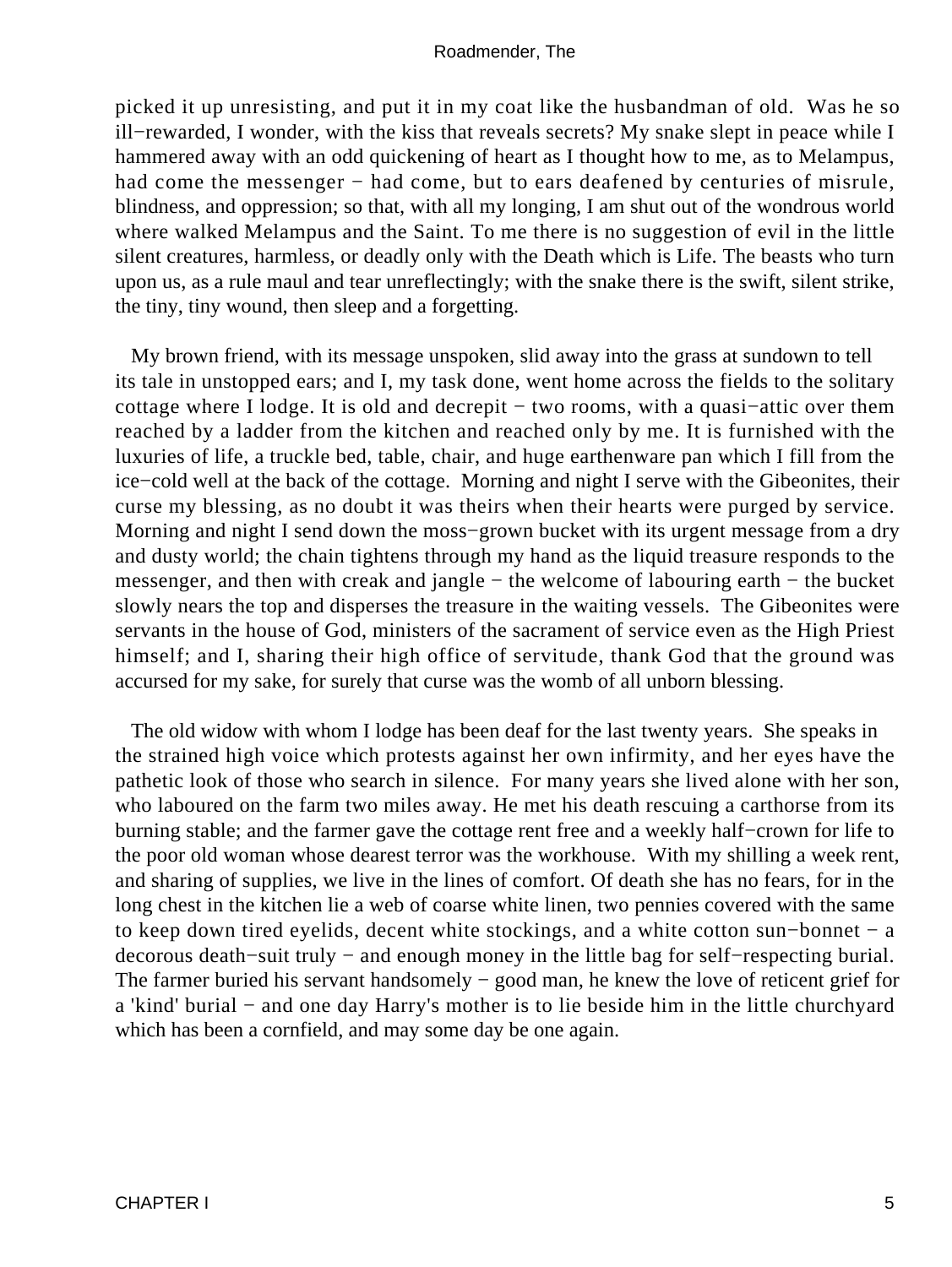### **[CHAPTER II](#page-60-0)**

<span id="page-6-0"></span>*O*N Sundays my feet take ever the same way. First my temple service, and then five miles tramp over the tender, dewy fields, with their ineffable earthy smell, until I reach the little church at the foot of the grey−green down. Here, every Sunday, a young priest from a neighbouring village says Mass for the tiny hamlet, where all are very old or very young − for the heyday of life has no part under the long shadow of the hills, but is away at sea or in service. There is a beautiful seemliness in the extreme youth of the priest who serves these aged children of God. He bends to communicate them with the reverent tenderness of a son, and reads with the careful intonation of far−seeing love. To the old people he is the son of their old age, God−sent to guide their tottering footsteps along the highway of foolish wayfarers; and he, with his youth and strength, wishes no better task. Service ended, we greet each other friendly – for men should not be strange in the acre of God; and I pass through the little hamlet and out and up on the grey down beyond. Here, at the last gate, I pause for breakfast; and then up and on with quickening pulse, and evergreen memory of the weary war−worn Greeks who broke rank to greet the great blue Mother−way that led to home. I stand on the summit hatless, the wind in my hair, the smack of salt on my cheek, all round me rolling stretches of cloud−shadowed down, no sound but the shrill mourn of the peewit and the gathering of the sea.

 The hours pass, the shadows lengthen, the sheep−bells clang; and I lie in my niche under the stunted hawthorn watching the to and fro of the sea, and AEolus shepherding his white sheep across the blue. I love the sea with its impenetrable fathoms, its wash and undertow, and rasp of shingle sucked anew. I love it for its secret dead in the Caverns of Peace, of which account must be given when the books are opened and earth and heaven have fled away. Yet in my love there is a paradox, for as I watch the restless, ineffective waves I think of the measureless, reflective depths of the still and silent Sea of Glass, of the dead, small and great, rich or poor, with the works which follow them, and of the Voice as the voice of many waters, when the multitude of one mind rends heaven with alleluia: and I lie so still that I almost feel the kiss of White Peace on my mouth. Later still, when the flare of the sinking sun has died away and the stars rise out of a veil of purple cloud, I take my way home, down the slopes, through the hamlet, and across miles of sleeping fields; over which night has thrown her shifting web of mist – home to the little attic, the deep, cool well, the kindly wrinkled face with its listening eyes – peace in my heart and thankfulness for the rhythm of the road.

 Monday brings the joy of work, second only to the Sabbath of rest, and I settle to my heap by the white gate. Soon I hear the distant stamp of horsehoofs, heralding the grind and roll of the wheels which reaches me later – a heavy flour–waggon with a team of four great gentle horses, gay with brass trappings and scarlet ear−caps. On the top of the craftily piled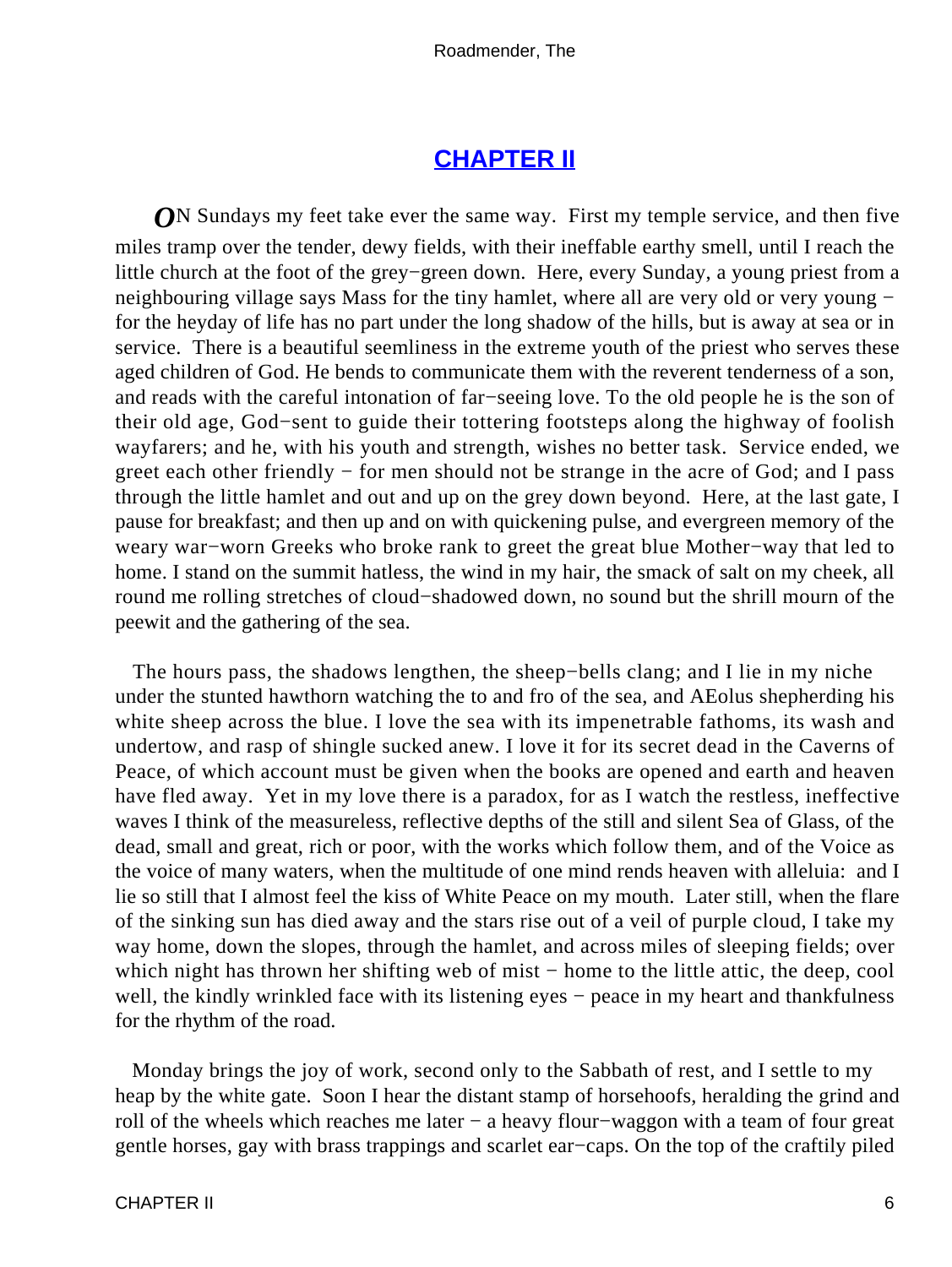sacks lies the white−clad waggoner, a pink in his mouth which he mumbles meditatively, and the reins looped over the inactive whip − why should he drive a willing team that knows the journey and responds as strenuously to a cheery chirrup as to the well−directed lash? We greet and pass the time of day, and as he mounts the rise he calls back a warning of coming rain. I am already white with dust as he with flour, sacramental dust, the outward and visible sign of the stir and beat of the heart of labouring life.

 Next to pass down the road is an anxious ruffled hen, her speckled breast astir with maternal troubles. She walks delicately, lifting her feet high and glancing furtively from side to side with comb low dressed. The sight of man, the heartless egg−collector, from whose haunts she has fled, wrings from her a startled cluck, and she makes for the white gate, climbs through, and disappears. I know her feelings too well to intrude. Many times already has she hidden herself, amassed four or five precious treasures, brooding over them with anxious hope; and then, after a brief desertion to seek the necessary food, she has returned to find her efforts at concealment vain, her treasures gone. At last, with the courage of despair she has resolved to brave the terrors of the unknown and seek a haunt beyond the tyranny of man. I will watch over her from afar, and when her mother−hope is fulfilled I will marshal her and her brood back to the farm where she belongs; for what end I care not to think, it is of the mystery which lies at the heart of things; and we are all God's beasts, says St Augustine.

Here is my stone−song, a paraphrase of the Treasure Motif.

[Music score which cannot be reproduced. It is F# dotted crotchet, F# quaver, F# quaver, F# dotted crotchet, D crotchet, E crotchet. This bar is then repeated once more.]

 What a wonderful work Wagner has done for humanity in translating the toil of life into the readable script of music! For those who seek the tale of other worlds his magic is silent; but earth− travail under his wand becomes instinct with rhythmic song to an accompaniment of the elements, and the blare and crash of the bottomless pit itself. The Pilgrim's March is the sad sound of footsore men; the San Graal the tremulous yearning of servitude for richer, deeper bondage. The yellow, thirsty flames lick up the willing sacrifice, the water wails the secret of the river and the sea; the birds and beasts, the shepherd with his pipe, the underground life in rocks and caverns, all cry their message to this nineteenth−century toiling, labouring world − and to me as I mend my road.

 Two tramps come and fling themselves by me as I eat my noonday meal. The one, red−eyed, furtive, lies on his side with restless, clutching hands that tear and twist and torture the living grass, while his lips mutter incoherently. The other sits stooped, bare− footed, legs wide apart, his face grey, almost as grey as his stubbly beard; and it is not long since Death looked him in the eyes. He tells me querulously of a two hundred miles tramp since early spring, of search for work, casual jobs with more kicks than halfpence, and a brief but blissful sojourn in a hospital bed, from which he was dismissed with sentence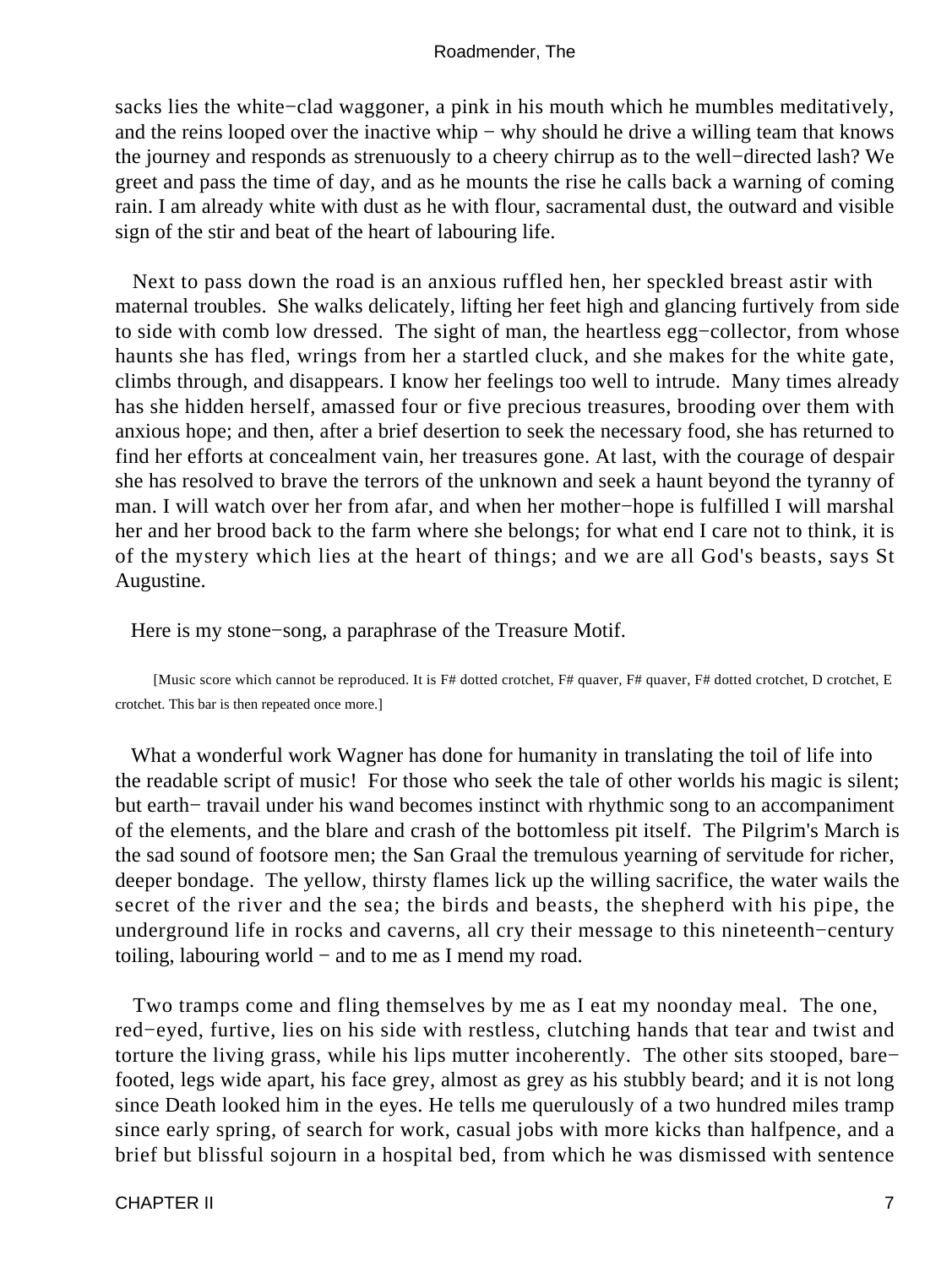passed upon him. For himself, he is determined to die on the road under a hedge, where a man can see and breathe. His anxiety is all for his fellow; HE has said he will «do for a man»; he wants to «swing,» to get out of his «dog's life.» I watch him as he lies, this Ishmael and would−be Lamech. Ignorance, hunger, terror, the exhaustion of past generations, have done their work. The man is mad, and would kill his fellowman.

 Presently we part, and the two go, dogged and footsore, down the road which is to lead them into the great silence.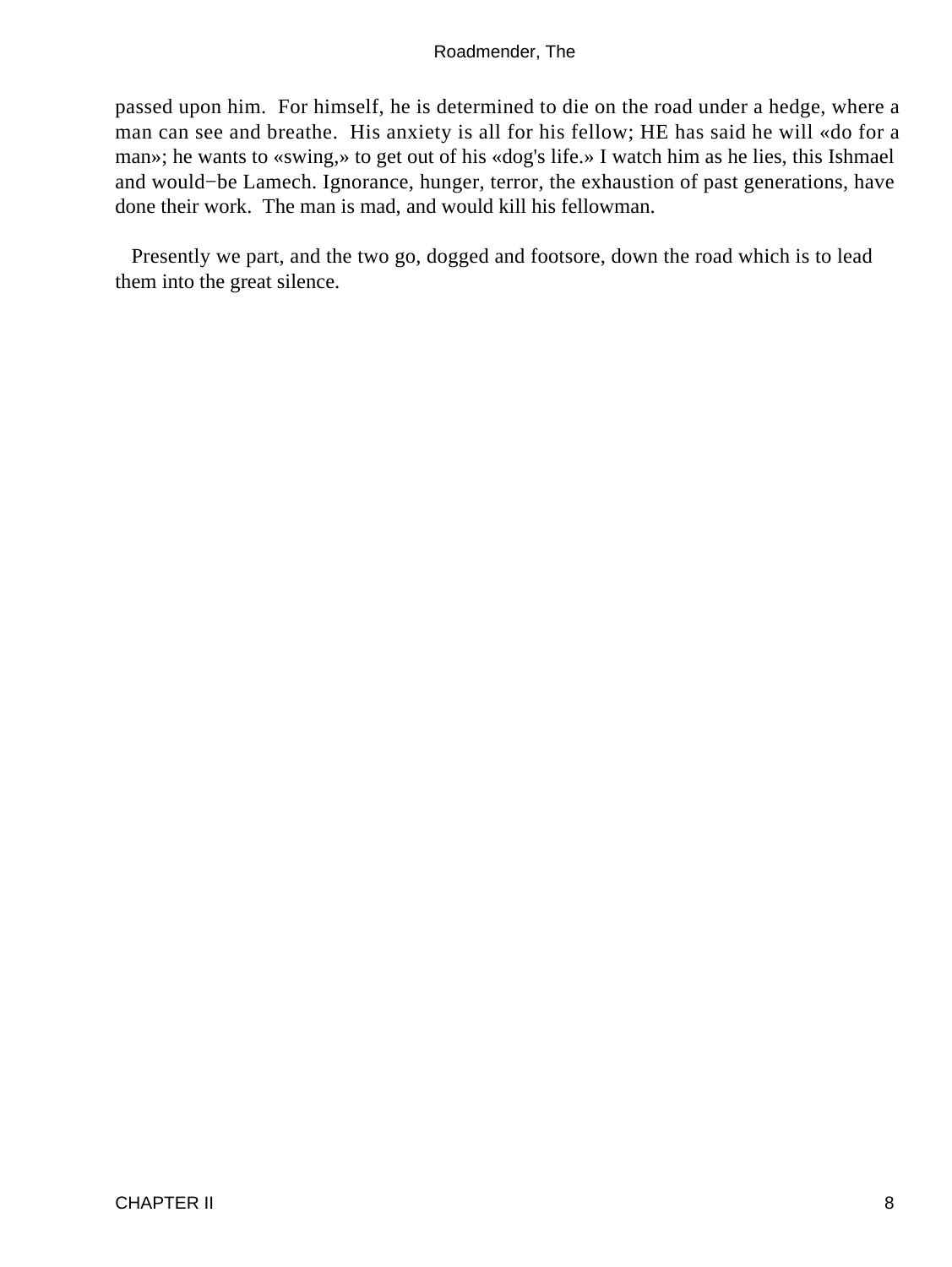### **[CHAPTER III](#page-60-0)**

<span id="page-9-0"></span>**YESTERDAY** was a day of encounters.

 First, early in the morning, a young girl came down the road on a bicycle. Her dressguard was loose, and she stopped to ask for a piece of string. When I had tied it for her she looked at me, at my worn dusty clothes and burnt face; and then she took a Niphetos rose from her belt and laid it shyly in my dirty disfigured palm. I bared my head, and stood hat in hand looking after her as she rode away up the hill. Then I took my treasure and put it in a nest of cool dewy grass under the hedge. **ECCE ANCILLA DOMINI.**

 My next visitor was a fellow−worker on his way to a job at the cross−roads. He stood gazing meditatively at my heap of stones.

«Ow long 'ave yer bin at this job that y'ere in such a hurry?»

I stayed my hammer to answer − «Four months.»

«Seen better days?»

 «Never,» I said emphatically, and punctuated the remark with a stone split neatly in four.

 The man surveyed me in silence for a moment; then he said slowly, «Mean ter say yer like crackin' these blamed stones to fill 'oles some other fool's made?»

I nodded.

 «Well, that beats everything. Now, I 'AVE seen better days; worked in a big brewery over near Maidstone − a town that, and something doing; and now, 'ere I am, 'ammering me 'eart out on these blasted stones for a bit o' bread and a pipe o' baccy once a week − it ain't good enough.» He pulled a blackened clay from his pocket and began slowly filling it with rank tobacco; then he lit it carefully behind his battered hat, put the spent match back in his pocket, rose to his feet, hitched his braces, and, with a silent nod to me, went on to his job.

Why do we give these tired children, whose minds move slowly, whose eyes are holden that they cannot read the Book, whose hearts are full of sore resentment against they know not what, such work as this to do – hammering their hearts out for a bit of bread? All the pathos of unreasoning labour rings in these few words. We fit the collar on unwilling necks; and when their service is over we bid them go out free; but we break the good Mosaic law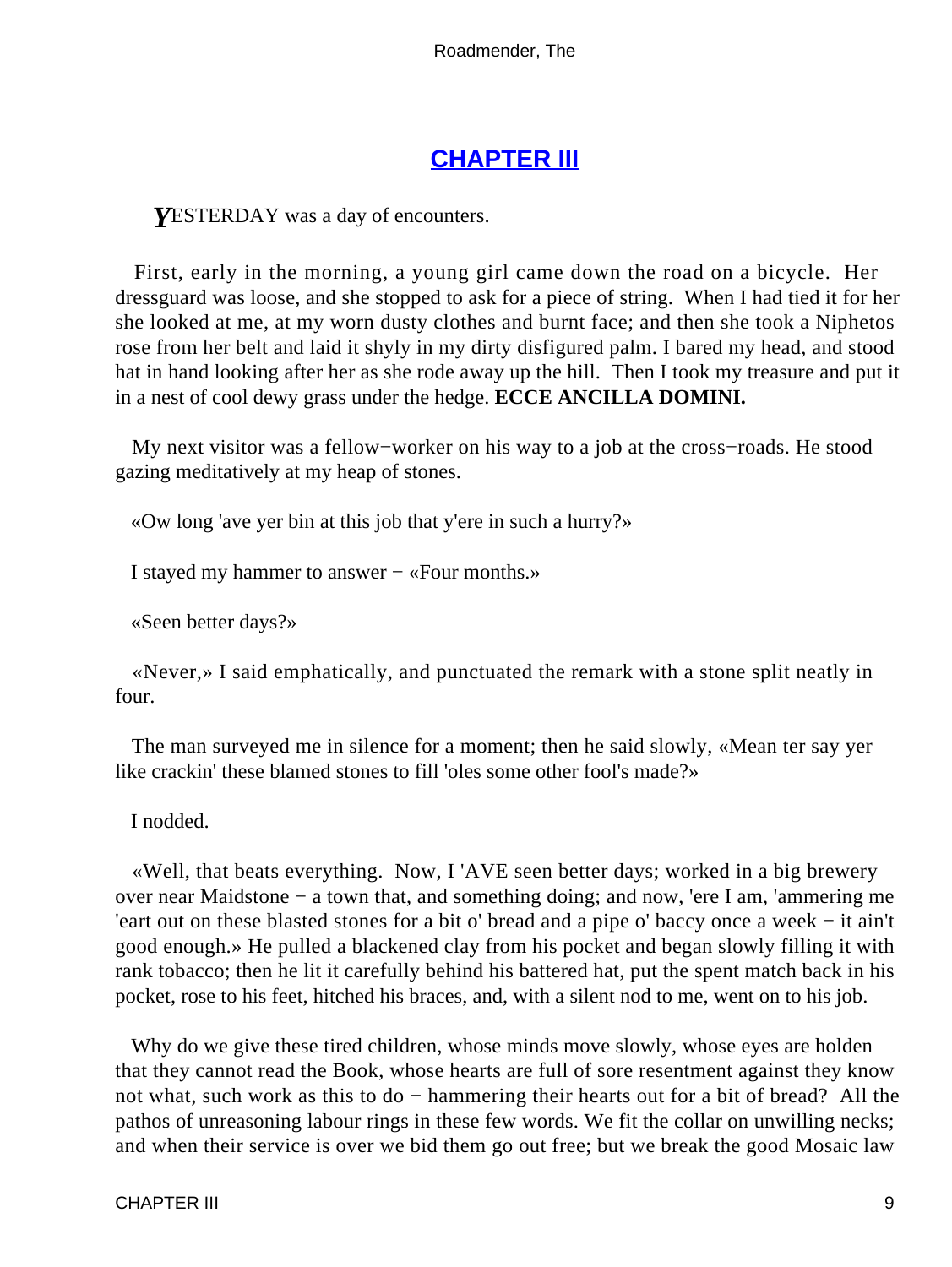and send them away empty. What wonder there is so little willing service, so few ears ready to be thrust through against the master's door.

 The swift stride of civilisation is leaving behind individual effort, and turning man into the Daemon of a machine. To and fro in front of the long loom, lifting a lever at either end, paces he who once with painstaking intelligence drove the shuttle. **THEN** he tasted the joy of completed work, that which his eye had looked upon, and his hands had handled; now his work is as little finished as the web of Penelope. Once the reaper grasped the golden corn stems, and with dexterous sweep of sickle set free the treasure of the earth. Once the creatures of the field were known to him, and his eye caught the flare of scarlet and blue as the frail poppies and sturdy corn−cockles laid down their beauty at his feet; now he sits serene on Juggernaut's car, its guiding Daemon, and the field is silent to him.

 As with the web and the grain so with the wood and stone in the treasure−house of our needs. The ground was accursed **FOR OUR SAKE** that in the sweat of our brow we might eat bread. Now the many live in the brain−sweat of the few; and it must be so, for as little as great King Cnut could stay the sea until it had reached the appointed place, so little can we raise a barrier to the wave of progress, and say, «Thus far and no further shalt thou come.»

 What then? This at least; if we live in an age of mechanism let us see to it that we are a race of intelligent mechanics; and if man is to be the Daemon of a machine let him know the setting of the knives, the rise of the piston, the part that each wheel and rod plays in the economy of the whole, the part that he himself plays, co−operating with it. Then, when he has lived and served intelligently, let us give him of our flocks and of our floor that he may learn to rest in the lengthening shadows until he is called to his work above.

 So I sat, hammering out my thoughts, and with them the conviction that stonebreaking should be allotted to minor poets or vagrant children of nature like myself, never to such tired folk as my poor mate at the cross−roads and his fellows.

 At noon, when I stopped for my meal, the sun was baking the hard white road in a pitiless glare. Several waggons and carts passed, the horses sweating and straining, with drooping, fly−tormented ears. The men for the most part nodded slumberously on the shaft, seeking the little shelter the cart afforded; but one shuffled in the white dust, with an occasional chirrup and friendly pressure on the tired horse's neck.

 Then an old woman and a small child appeared in sight, both with enormous sun−bonnets and carrying baskets. As they came up with me the woman stopped and swept her face with her hand, while the child, depositing the basket in the dust with great care, wiped her little sticky fingers on her pinafore. Then the shady hedge beckoned them and they came and sat down near me. The woman looked about seventy, tall, angular, dauntless, good for another ten years of hard work. The little maid − her only grandchild, she told me − was just four, her father away soldiering, and the mother died in childbed, so for four years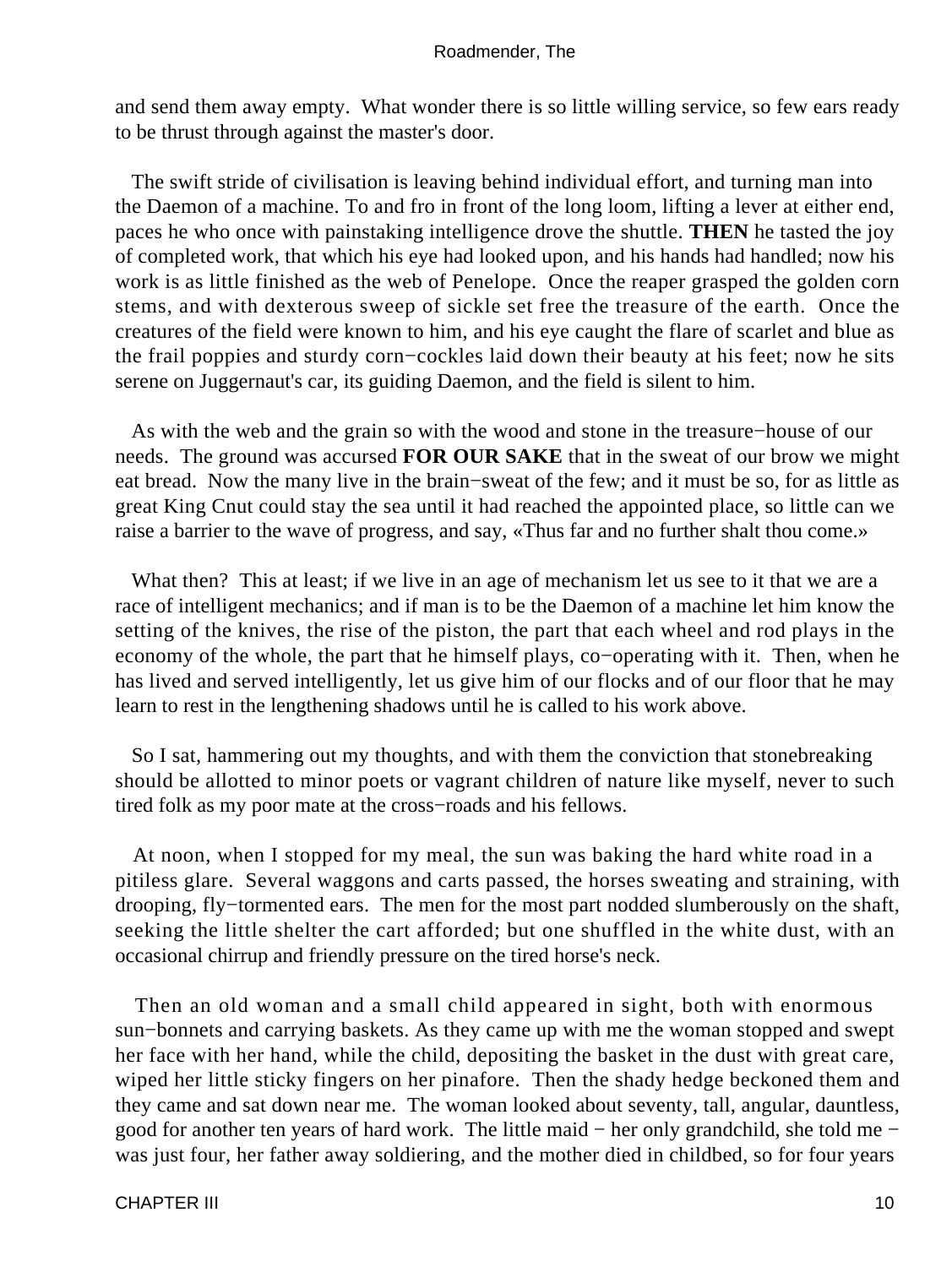the child had known no other guardian or playmate than the old woman. She was not the least shy, but had the strange self−possession which comes from associating with one who has travelled far on life's journey.

 «I couldn't leave her alone in the house,» said her grandmother, «and she wouldn't leave the kitten for fear it should be lonesome» − with a humorous, tender glance at the child − «but it's a long tramp in the heat for the little one, and we've another mile to go.»

«Will you let her bide here till you come back?» I said. «She'll be all right by me.»

The old lady hesitated.

«Will 'ee stay by him, dearie?» she said.

 The small child nodded, drew from her miniature pocket a piece of sweetstuff, extracted from the basket a small black cat, and settled in for the afternoon. Her grandmother rose, took her basket, and, with a nod and «Thank 'ee kindly, mister,» went off down the road.

 I went back to my work a little depressed − why had I not white hair? − for a few minutes had shown me that I was not old enough for the child despite my forty years. She was quite happy with the little black cat, which lay in the small lap blinking its yellow eyes at the sun; and presently an old man came by, lame and bent, with gnarled twisted hands, leaning heavily on his stick.

 He greeted me in a high, piping voice, limped across to the child, and sat down. «Your little maid, mister?» he said.

I explained.

 «Ah,» he said, «I've left a little darlin' like this at 'ome. It's 'ard on us old folks when we're one too many; but the little mouths must be filled, and my son, 'e said 'e didn't see they could keep me on the arf−crown, with another child on the way; so I'm tramping to N−, to the House; but it's a 'ard pinch, leavin' the little ones.»

 I looked at him − a typical countryman, with white hair, mild blue eyes, and a rosy, childish, unwrinkled face.

 «I'm eighty−four,» he went on, «and terrible bad with the rheumatics and my chest. Maybe it'll not be long before the Lord remembers me.»

 The child crept close and put a sticky little hand confidingly into the tired old palm. The two looked strangely alike, for the world seems much the same to those who leave it behind as to those who have but taken the first step on its circular pathway.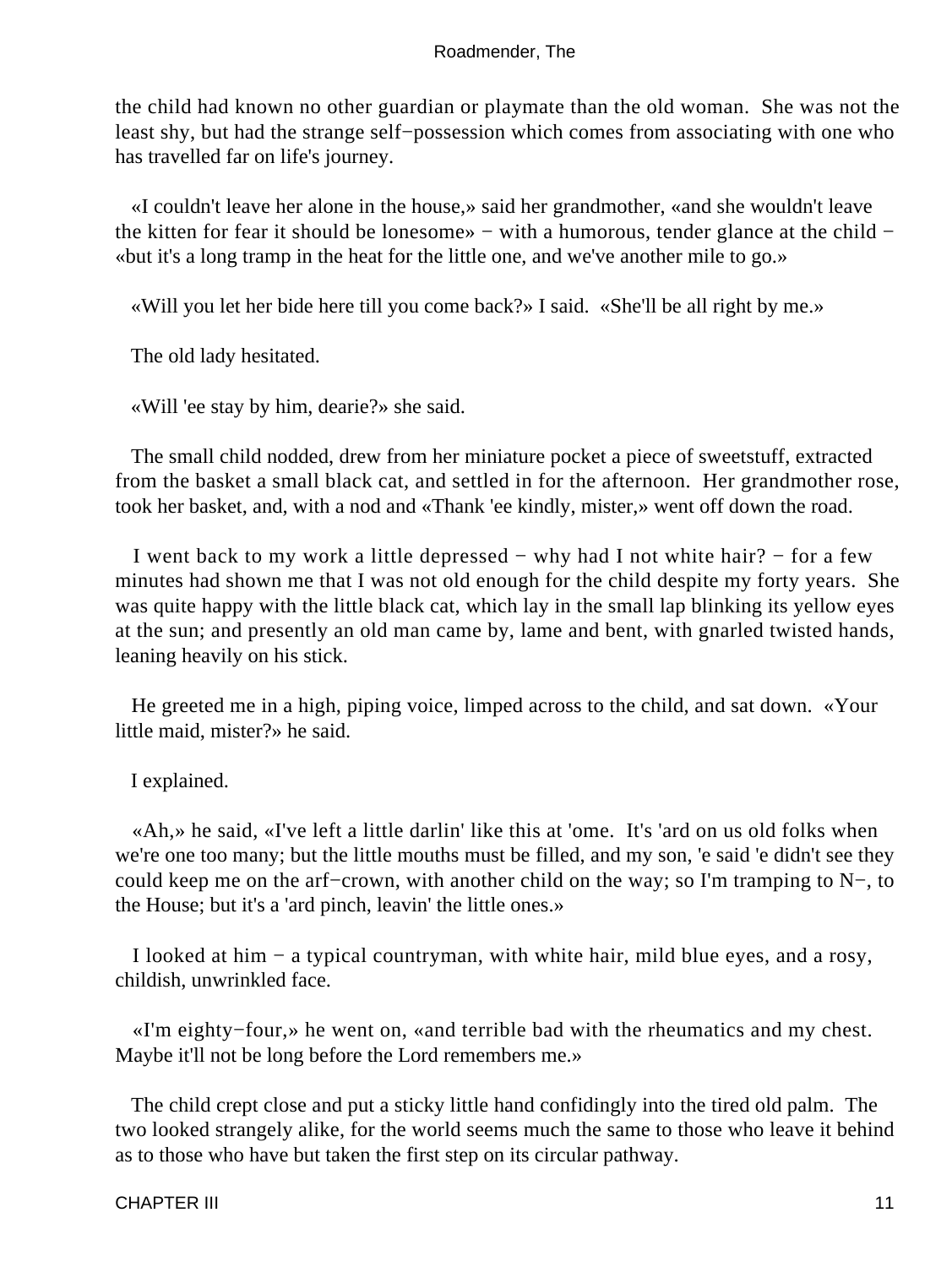«'Ook at my kitty,» she said, pointing to the small creature in her lap. Then, as the old man touched it with trembling fingers she went on − «'Oo isn't my grandad; he's away in the sky, but I'll kiss 'oo.»

 I worked on, hearing at intervals the old piping voice and the child−treble, much of a note; and thinking of the blessings vouchsafed to the simple old age which crowns a harmless working− life spent in the fields. The two under the hedge had everything in common and were boundlessly content together, the sting of the knowledge of good and evil past for the one, and for the other still to come; while I stood on the battlefield of the world, the flesh, and the devil, though, thank God, with my face to the foe.

 The old man sat resting: I had promised him a lift with my friend the driver of the flour−cart, and he was almost due when the child's grandmother came down the road.

When she saw my other visitor she stood amazed.

 «What, Richard Hunton, that worked with my old man years ago up at Ditton, whatever are you doin' all these miles from your own place?»

«Is it Eliza Jakes?»

He looked at her dazed, doubtful.

 «An' who else should it be? Where's your memory gone, Richard Hunton, and you not such a great age either? Where are you stayin'?»

 Shame overcame him; his lips trembled, his mild blue eyes filled with tears. I told the tale as I had heard it, and Mrs Jakes's indignation was good to see.

 «Not keep you on 'alf a crown! Send you to the House! May the Lord forgive them! You wouldn't eat no more than a fair−sized cat, and not long for this world either, that's plain to see. No, Richard Hunton, you don't go to the House while I'm above ground; it'd make my good man turn to think of it. You'll come 'ome with me and the little 'un there. I've my washin', and a bit put by for a rainy day, and a bed to spare, and the Lord and the parson will see I don't come to want.»

She stopped breathless, her defensive motherhood in arms.

 The old man said quaveringly, in the pathetic, grudging phrase of the poor, which veils their gratitude while it testifies their independence, «Maybe I might as well.» He rose with difficulty, picked up his bundle and stick, the small child replaced the kitten in its basket, and thrust her hand in her new friend's.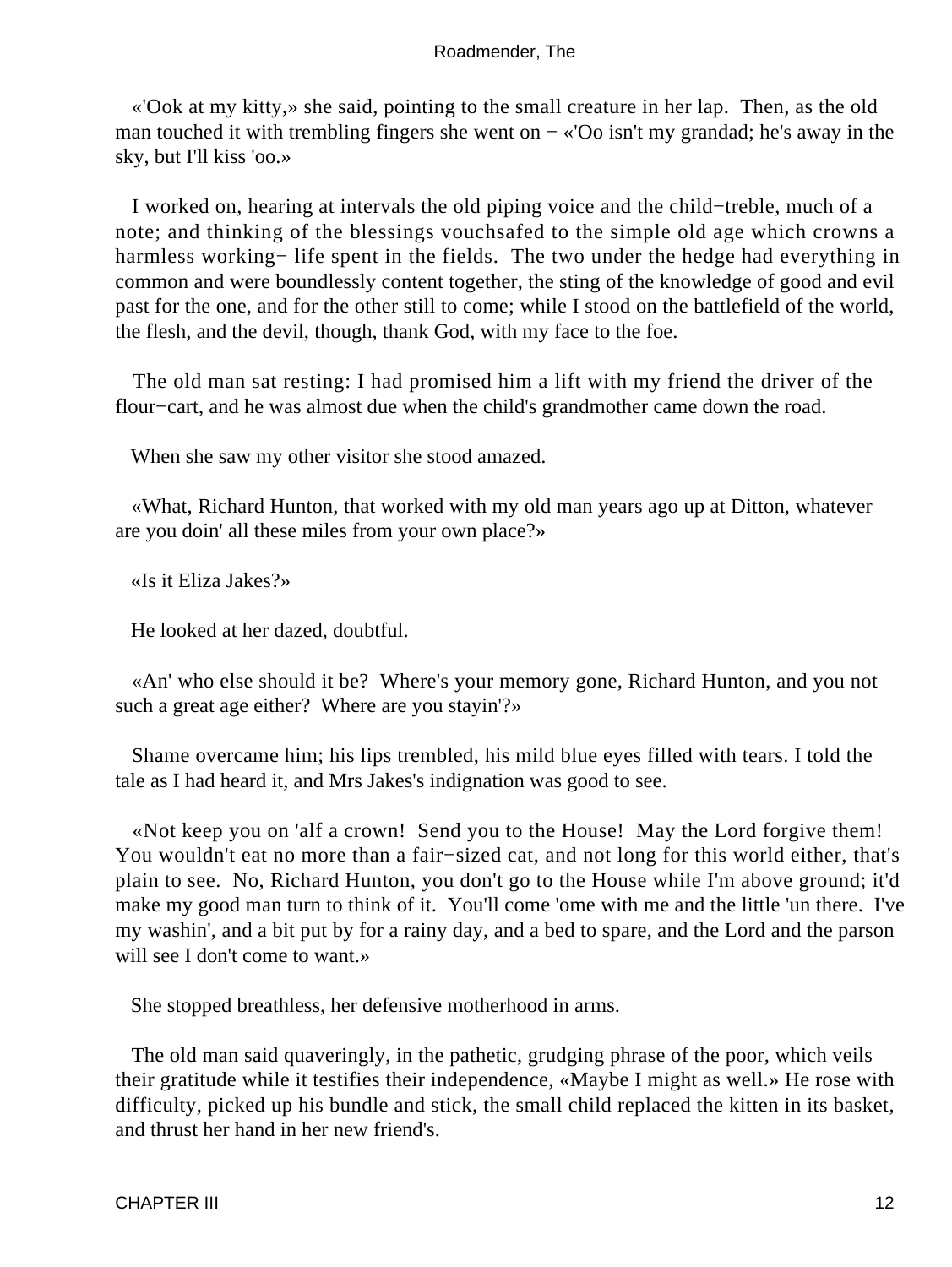«Then 'oo IS grandad tum back,» she said.

 Mrs Jakes had been fumbling in her pocket, and extracted a penny, which she pressed on me.

«It's little enough, mister,» she said.

Then, as I tried to return it: «Nay, I've enough, and yours is poor paid work.»

 I hope I shall always be able to keep that penny; and as I watched the three going down the dusty white road, with the child in the middle, I thanked God for the Brotherhood of the Poor.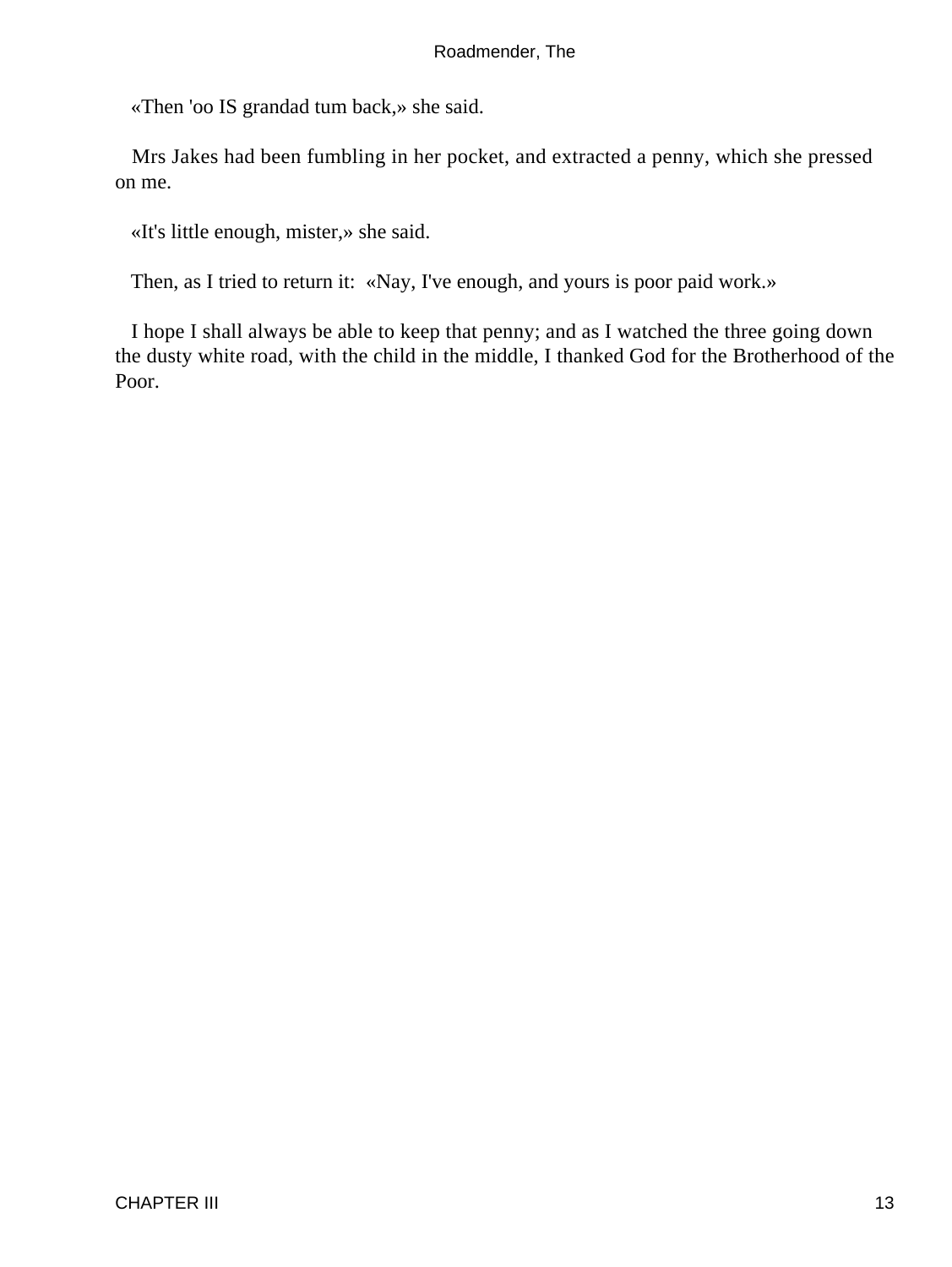# **[CHAPTER IV](#page-60-0)**

<span id="page-14-0"></span>*Y*ESTERDAY a funeral passed, from the work−house at N−, a quaint sepulture without solemnities. The rough, ungarnished coffin of stained deal lay bare and unsightly on the floor of an old market− cart; a woman sat beside, steadying it with her feet. The husband drove; and the most depressed of the three was the horse, a broken− kneed, flea−bitten grey. It was pathetic, this bringing home in death of the old father whom, while he lived, they had been too poor to house; it was at no small sacrifice that they had spared him that terror of old age, a pauper's grave, and brought him to lie by his wife in our quiet churchyard. They felt no emotion, this husband and wife, only a dull sense of filial duty done, respectability preserved; and above and through all, the bitter but necessary counting the cost of this last bed.

 It is strange how pagan many of us are in our beliefs. True, the funeral libations have made way for the comfortable bake−meats; still, to the large majority Death is Pluto, king of the dark Unknown whence no traveller returns, rather than Azrael, brother and friend, lord of this mansion of life. Strange how men shun him as he waits in the shadow, watching our puny straining after immortality, sending his comrade sleep to prepare us for himself. When the hour strikes he comes − very gently, very tenderly, if we will but have it so − folds the tired hands together, takes the way−worn feet in his broad strong palm; and lifting us in his wonderful arms he bears us swiftly down the valley and across the waters of Remembrance.

 Very pleasant art thou, O Brother Death, thy love is wonderful, passing the love of women.

\* \* \* \* \* \*

 To−day I have lived in a whirl of dust. To−morrow is the great annual Cattle Fair at E−, and through the long hot hours the beasts from all the district round have streamed in broken procession along my road, to change hands or to die. Surely the lordship over creation implies wise and gentle rule for intelligent use, not the pursuit of a mere immediate end, without any thought of community in the great sacrament of life.

 For the most part mystery has ceased for this working Western world, and with it reverence. Coventry Patmore says: «God clothes Himself actually and literally with His whole creation. Herbs take up and assimilate minerals, beasts assimilate herbs, and God, in the Incarnation and its proper Sacrament, assimilates us, who, says St Augustine, 'are God's beasts.'» It is man in his blind self− seeking who separates woof from weft in the living garment of God, and loses the more as he neglects the outward and visible signs of a world−wide grace.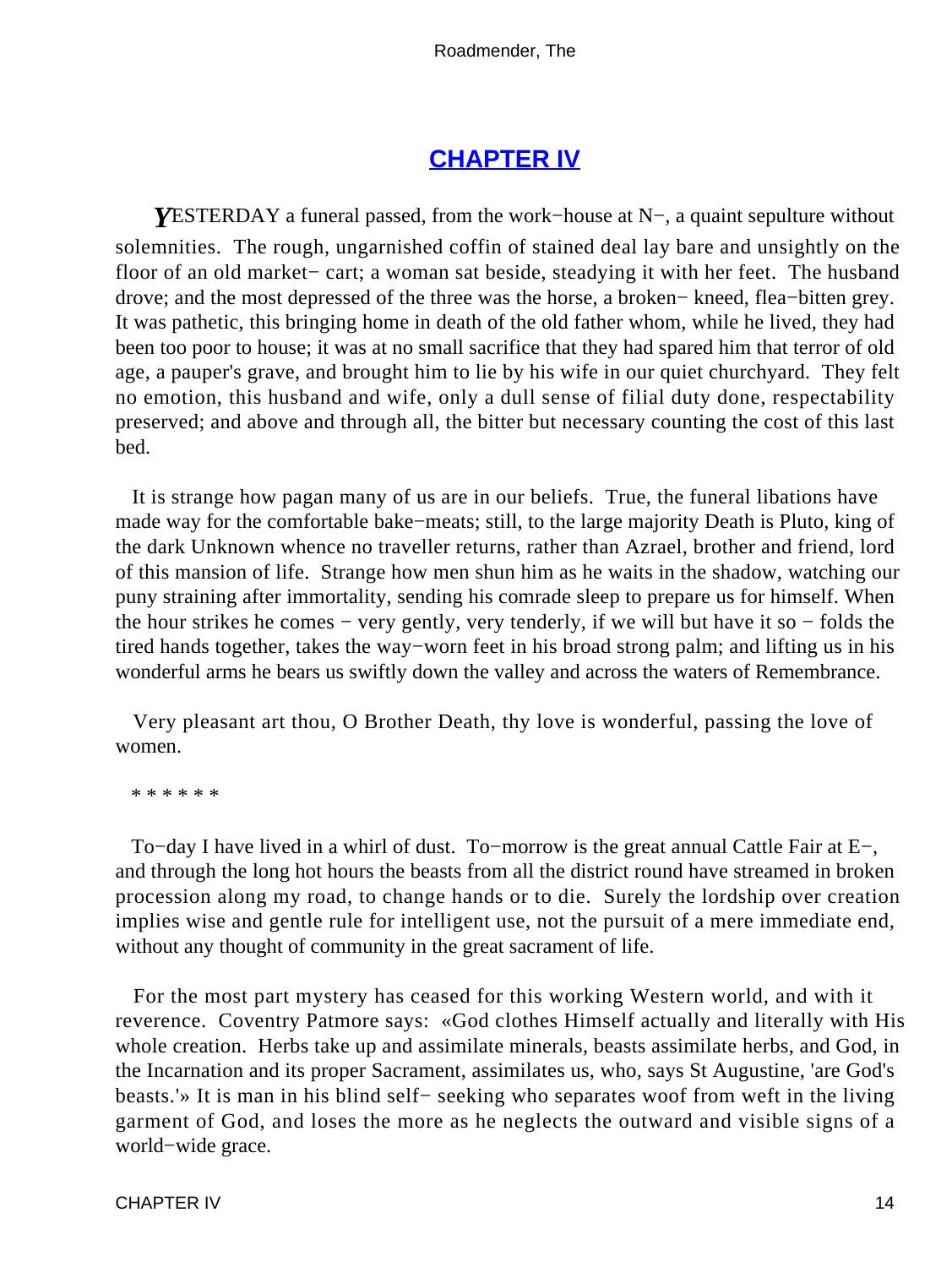In olden days the herd led his flock, going first in the post of danger to defend the creatures he had weaned from their natural habits for his various uses. Now that good relationship has ceased for us to exist, man drives the beasts before him, means to his end, but with no harmony between end and means. All day long the droves of sheep pass me on their lame and patient way, no longer freely and instinctively following a protector and forerunner, but **DRIVEN,** impelled by force and resistless will − the same will which once went before without force. They are all trimmed as much as possible to one pattern, and all make the same sad plaint. It is a day on which to thank God for the unknown tongue. The drover and his lad in dusty blue coats plod along stolidly, deaf and blind to all but the way before them; no longer wielding the crook, instrument of deliverance, or at most of gentle compulsion, but armed with a heavy stick and mechanically dealing blows on the short thick fleeces; without evil intent because without thought − it is the ritual of the trade.

 Of all the poor dumb pilgrims of the road the bullocks are the most terrible to see. They are not patient, but go most unwillingly with lowered head and furtive sideways motion, in their eyes a horror of great fear. The sleek cattle, knee deep in pasture, massed at the gate, and stared mild−eyed and with inquiring bellow at the retreating drove; but these passed without answer on to the Unknown, and for them it spelt death.

 Behind a squadron of sleek, well−fed cart−horses, formed in fours, with straw braid in mane and tail, came the ponies, for the most part a merry company. Long strings of rusty, shaggy two−year−olds, unbroken, unkempt, the short Down grass still sweet on their tongues; full of fun, frolic, and wickedness, biting and pulling, casting longing eyes at the hedgerows. The boys appear to recognise them as kindred spirits, and are curiously forbearing and patient. Soon both ponies and boys vanish in a white whirl, and a long line of carts, which had evidently waited for the dust to subside, comes slowly up the incline. For the most part they carry the pigs and fowls, carriage folk of the road. The latter are hot, crowded, and dusty under the open netting; the former for the most part cheerfully remonstrative.

 I drew a breath of relief as the noise of wheels died away and my road sank into silence. The hedgerows are no longer green but white and choked with dust, a sight to move good sister Rain to welcome tears. The birds seem to have fled before the noisy confusion. I wonder whether my snake has seen and smiled at the clumsy ruling of the lord he so little heeds? I turned aside through the gate to plunge face and hands into the cool of the sheltered grass that side the hedge, and then rested my eyes on the stretch of green I had lacked all day. The rabbits had apparently played and browsed unmindful of the stir, and were still flirting their white tails along the hedgerows; a lark rose, another and another, and I went back to my road. Peace still reigned, for the shadows were lengthening, and there would be little more traffic for the fair. I turned to my work, grateful for the stillness, and saw on the white stretch of road a lone old man and a pig. Surely I knew that tall figure in the quaint grey smock, surely I knew the face, furrowed like nature's face in springtime, and crowned by a round, soft hat? And the pig, the black pig walking decorously free? Ay, I knew them.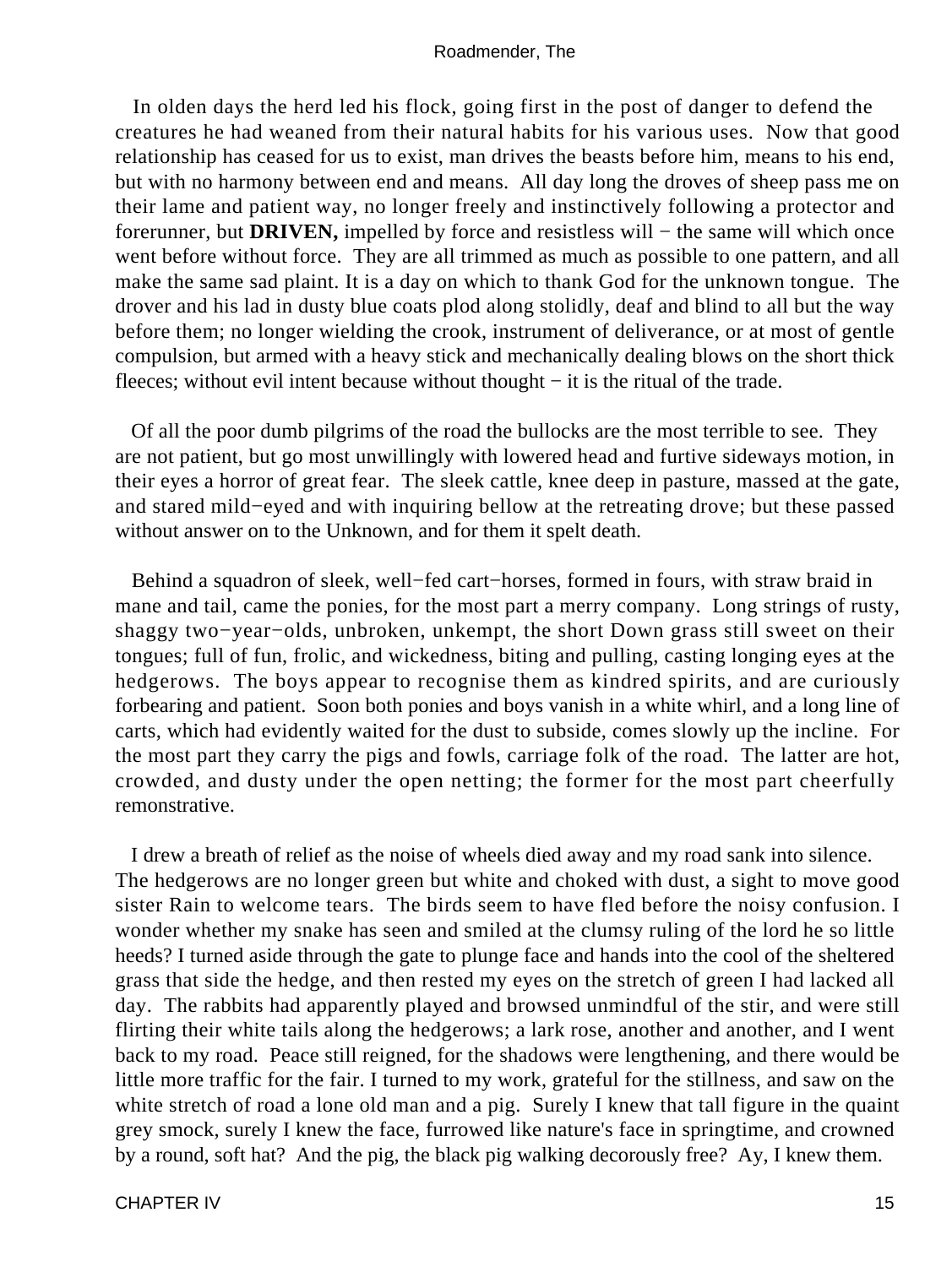In the early spring I took a whole holiday and a long tramp; and towards afternoon, tired and thirsty, sought water at a little lonely cottage whose windows peered and blinked under overhanging brows of thatch. I had, not the water I asked for, but milk and a bowl of sweet porridge for which I paid only thanks; and stayed for a chat with my kindly hosts. They were a quaint old couple of the kind rarely met with nowadays. They enjoyed a little pension from the Squire and a garden in which vegetables and flowers lived side by side in friendliest fashion. Bees worked and sang over the thyme and marjoram, blooming early in a sunny nook; and in a homely sty lived a solemn black pig, a pig with a history.

 It was no common utilitarian pig, but the honoured guest of the old couple, and it knew it. A year before, their youngest and only surviving child, then a man of five−and−twenty, had brought his mother the result of his savings in the shape of a fine young pig: a week later he lay dead of the typhoid that scourged Maidstone. Hence the pig was sacred, cared for and loved by this Darby and Joan.

 «Ee be mos' like a child to me and the mother, an' mos' as sensible as a Christian, ee be,» the old man had said; and I could hardly credit my eyes when I saw the tall bent figure side by side with the black pig, coming along my road on such a day.

I hailed the old man, and both turned aside; but he gazed at me without remembrance.

 I spoke of the pig and its history. He nodded wearily. «Ay, ay, lad, you've got it; 'tis poor Dick's pig right enow.»

«But you're never going to take it to  $E - ?$ »

 «Ay, but I be, and comin' back alone, if the Lord be marciful. The missus has been terrible bad this two mouths and more; Squire's in foreign parts; and food−stuffs such as the old woman wants is hard buying for poor folks. The stocking's empty, now 'tis the pig must go, and I believe he'd be glad for to do the missus a turn; she were terrible good to him, were the missus, and fond, too. I dursn't tell her he was to go; she'd sooner starve than lose poor Dick's pig. Well, we'd best be movin'; 'tis a fairish step.»

 The pig followed comprehending and docile, and as the quaint couple passed from sight I thought I heard Brother Death stir in the shadow. He is a strong angel and of great pity.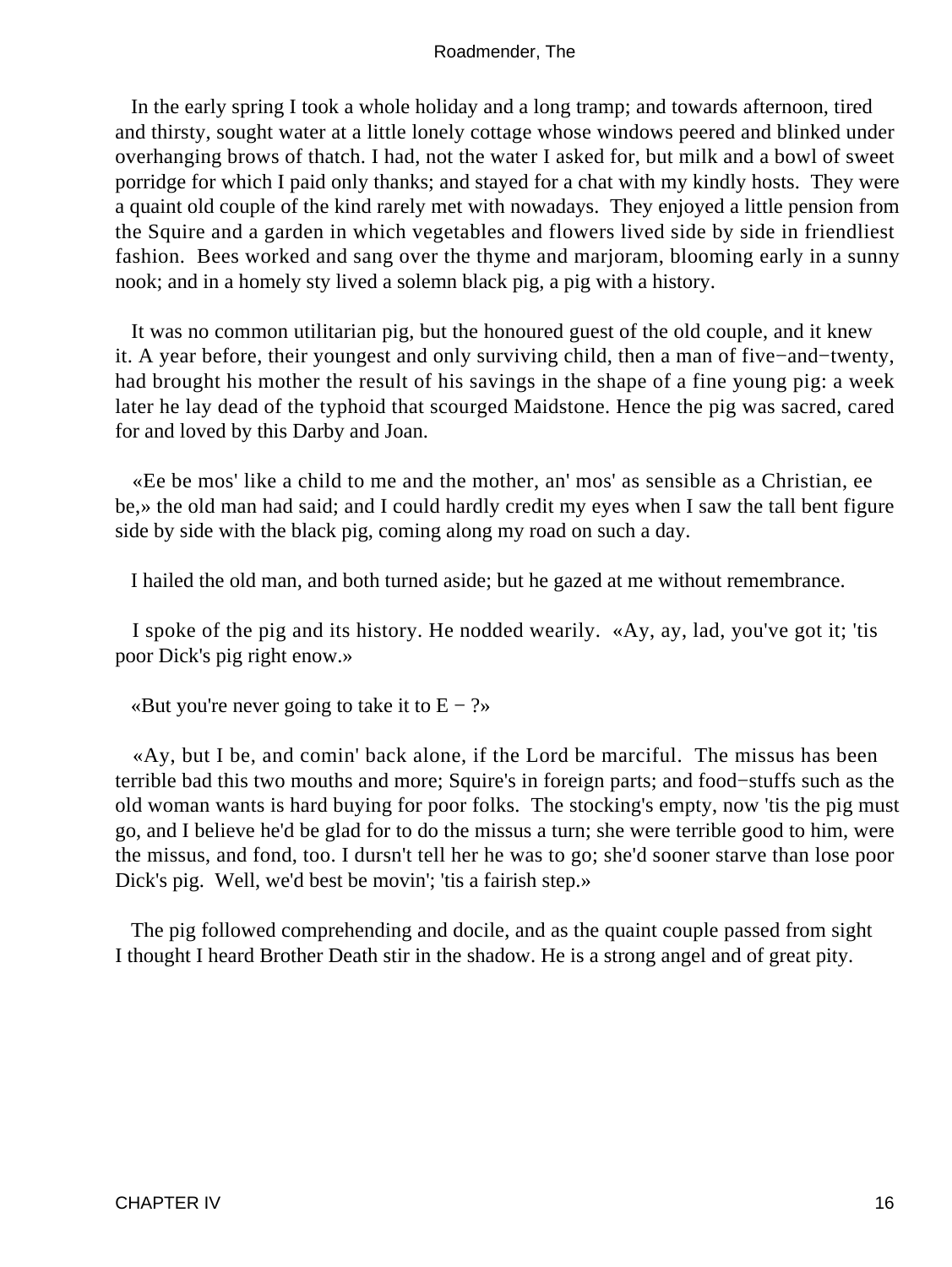# **[CHAPTER V](#page-60-0)**

<span id="page-17-0"></span>*T*HERE is always a little fire of wood on the open hearth in the kitchen when I get home at night; the old lady says it is «company» for her, and sits in the lonely twilight, her knotted hands lying quiet on her lap, her listening eyes fixed on the burning sticks.

 I wonder sometimes whether she hears music in the leap and lick of the fiery tongues, music such as he of Bayreuth draws from the violins till the hot energy of the fire spirit is on us, embodied in sound.

 Surely she hears some voice, that lonely old woman on whom is set the seal of great silence?

 It is a great truth tenderly said that God builds the nest for the blind bird; and may it not be that He opens closed eyes and unstops deaf ears to sights and sounds from which others by these very senses are debarred?

 Here the best of us see through a mist of tears men as trees walking; it is only in the land which is very far off and yet very near that we shall have fulness of sight and see the King in His beauty; and I cannot think that any listening ears listen in vain.

 The coppice at our back is full of birds, for it is far from the road and they nest there undisturbed year after year. Through the still night I heard the nightingales calling, calling, until I could bear it no longer and went softly out into the luminous dark.

 The little wood was manifold with sound, I heard my little brothers who move by night rustling in grass and tree. A hedgehog crossed my path with a dull squeak, the bats shrilled high to the stars, a white owl swept past me crying his hunting note, a beetle boomed suddenly in my face; and above and through it all the nightingales sang – and sang!

 The night wind bent the listening trees, and the stars yearned earthward to hear the song of deathless love. Louder and louder the wonderful notes rose and fell in a passion of melody; and then sank to rest on that low thrilling call which it is said Death once heard, and stayed his hand.

 They will scarcely sing again this year, these nightingales, for they are late on the wing as it is. It seems as if on such nights they sang as the swan sings, knowing it to be the last time − with the lavish note of one who bids an eternal farewell.

At last there was silence. Sitting under the big beech tree, the giant of the coppice, I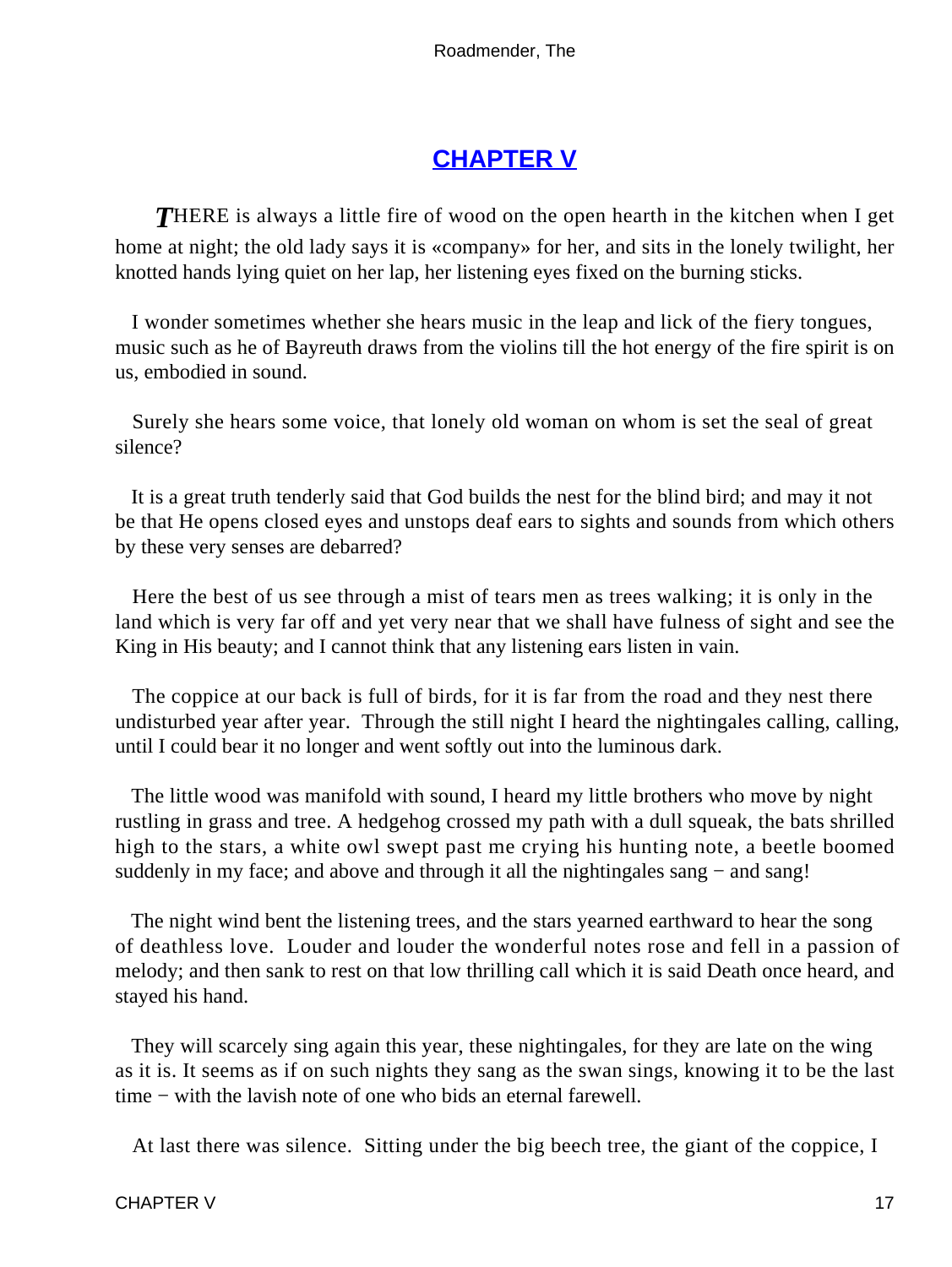rested my tired self in the lap of mother earth, breathed of her breath and listened to her voice in the quickening silence until my flesh came again as the flesh of a little child, for it is true recreation to sit at the footstool of God wrapped in a fold of His living robe, the while night smoothes our tired face with her healing hands.

 The grey dawn awoke and stole with trailing robes across earth's floor. At her footsteps the birds roused from sleep and cried a greeting; the sky flushed and paled conscious of coming splendour; and overhead a file of swans passed with broad strong flight to the reeded waters of the sequestered pool.

 Another hour of silence while the light throbbed and flamed in the east; then the larks rose harmonious from a neighbouring field, the rabbits scurried with ears alert to their morning meal, the day had begun.

 I passed through the coppice and out into the fields beyond. The dew lay heavy on leaf and blade and gossamer, a cool fresh wind swept clear over dale and down from the sea, and the clover field rippled like a silvery lake in the breeze.

 There is something inexpressibly beautiful in the unused day, something beautiful in the fact that it is still untouched, unsoiled; and town and country share alike in this loveliness. At half−past three on a June morning even London has not assumed her responsibilities, but smiles and glows lighthearted and smokeless under the caresses of the morning sun.

 Five o'clock. The bell rings out crisp and clear from the monastery where the Bedesmen of St Hugh watch and pray for the souls on this labouring forgetful earth. Every hour the note of comfort and warning cries across the land, tells the Sanctus, the Angelus, and the Hours of the Passion, and calls to remembrance and prayer.

When the wind is north, the sound carries as far as my road, and companies me through the day; and if to His dumb children God in His mercy reckons work as prayer, most certainly those who have forged through the ages an unbroken chain of supplication and thanksgiving will be counted among the stalwart labourers of the house of the Lord.

 Sun and bell together are my only clock: it is time for my water drawing; and gathering a pile of mushrooms, children of the night, I hasten home.

 The cottage is dear to me in its quaint untidiness and want of rectitude, dear because we are to be its last denizens, last of the long line of toilers who have sweated and sown that others might reap, and have passed away leaving no trace.

 I once saw a tall cross in a seaboard churchyard, inscribed, «To the memory of the unknown dead who have perished in these waters.» There might be one in every village sleeping−place to the unhonoured many who made fruitful the land with sweat and tears. It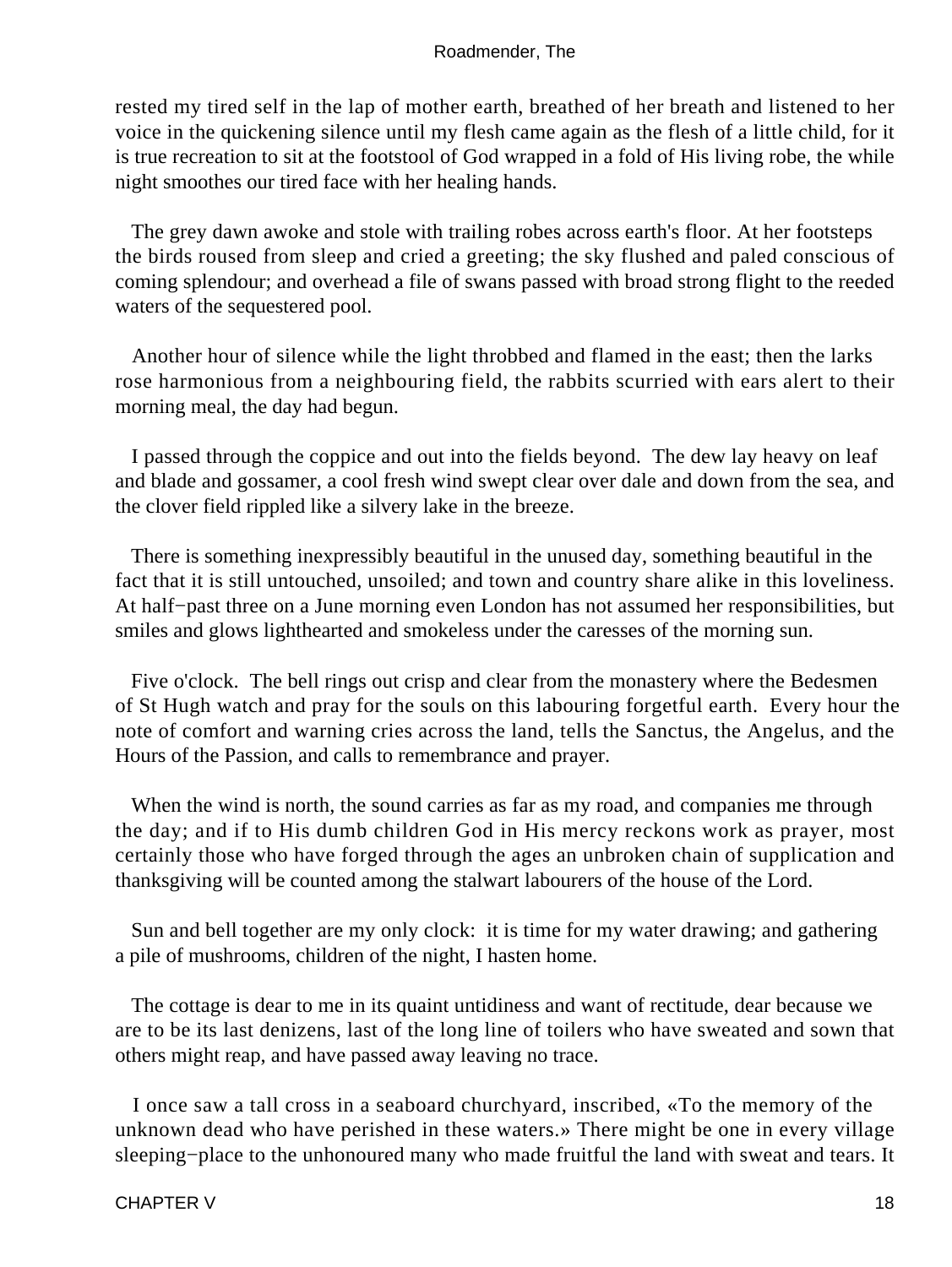is a consolation to think that when we look back on this stretch of life's road from beyond the first milestone, which, it is instructive to remember, is always a grave, we may hope to see the work of this world with open eyes, and to judge of it with a due sense of proportion.

 A bee with laden honey−bag hummed and buzzed in the hedge as I got ready for work, importuning the flowers for that which he could not carry, and finally giving up the attempt in despair fell asleep on a buttercup, the best place for his weary little velvet body. In five minutes − they may have been five hours to him − he awoke a new bee, sensible and clear−sighted, and flew blithely away to the hive with his sufficiency − an example this weary world would be wise to follow.

 My road has been lonely to−day. A parson came by in the afternoon, a stranger in the neighbourhood, for he asked his way. He talked awhile, and with kindly rebuke said it was sad to see a man of my education brought so low, which shows how the outside appearance may mislead the prejudiced observer. «Was it misfortune?» «Nay, the best of good luck,» I answered, gaily.

 The good man with beautiful readiness sat down on a heap of stones and bade me say on. «Read me a sermon in stone,» he said, simply; and I stayed my hand to read.

He listened with courteous intelligence.

«You hold a roadmender has a vocation?» he asked.

 «As the monk or the artist, for, like both, he is universal. The world is his home; he serves all men alike, ay, and for him the beasts have equal honour with the men. His soul is 'bound up in the bundle of life' with all other souls, he sees his father, his mother, his brethren in the children of the road. For him there is nothing unclean, nothing common; the very stones cry out that they serve.»

Parson nodded his head.

 «It is all true,» he said; «beautifully true. But need such a view of life necessitate the work of roadmending? Surely all men should be roadmenders.»

O wise parson, so to read the lesson of the road!

 «It is true,» I answered; «but some of us find our salvation in the actual work, and earn our bread better in this than in any other way. No man is dependent on our earning, all men on our work. We are 'rich beyond the dreams of avarice' because we have all that we need, and yet we taste the life and poverty of the very poor. We are, if you will, uncloistered monks, preaching friars who speak not with the tongue, disciples who hear the wise words of a silent master.»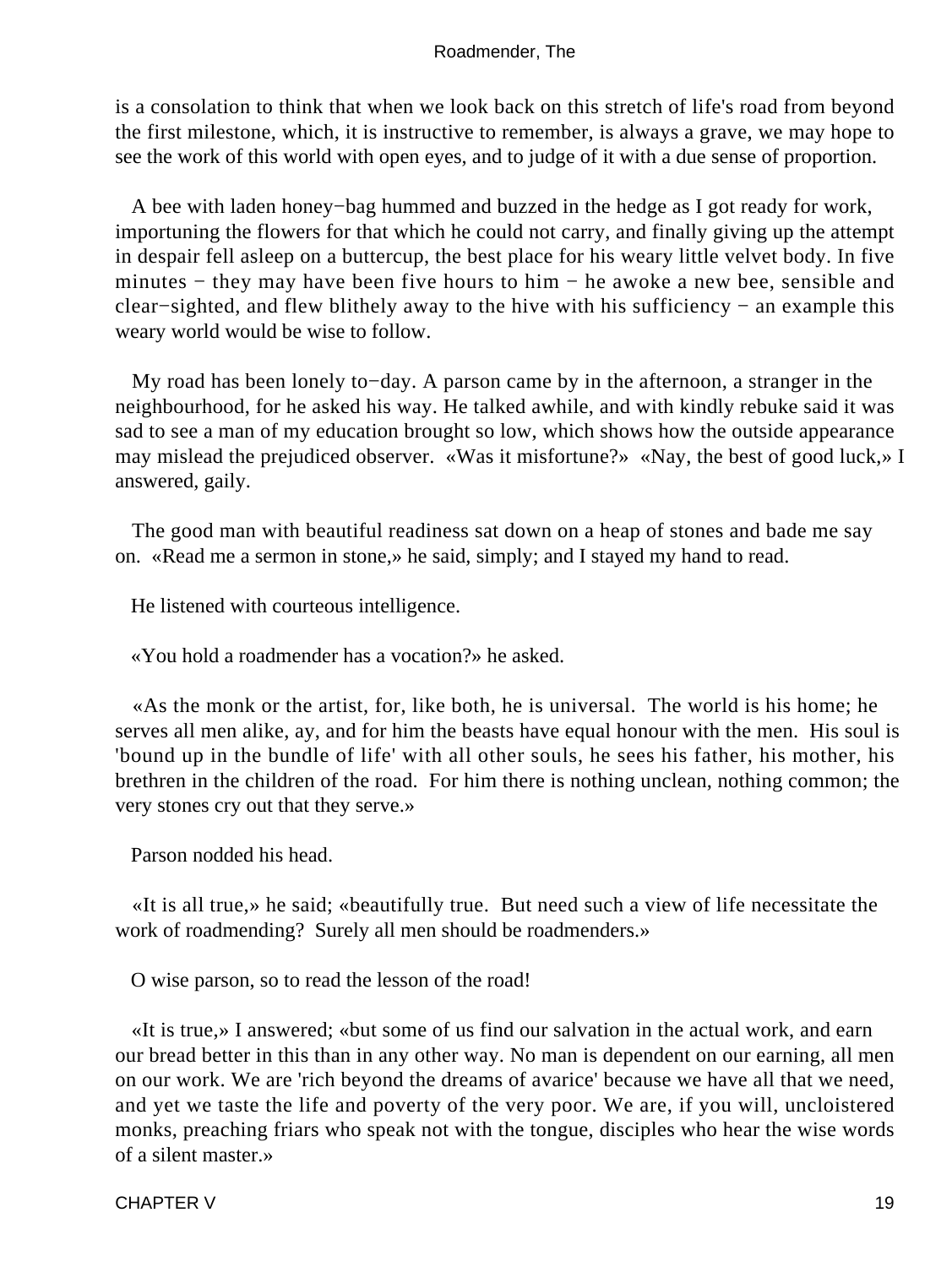«Robert Louis Stevenson was a roadmender,» said the wise parson.

 «Ay, and with more than his pen,» I answered. «I wonder was he ever so truly great, so entirely the man we know and love, as when he inspired the chiefs to make a highway in the wilderness. Surely no more fitting monument could exist to his memory than the Road of Gratitude, cut, laid, and kept by the pure−blooded tribe kings of Samoa.»

Parson nodded.

 «He knew that the people who make no roads are ruled out from intelligent participation in the world's brotherhood.» He filled his pipe, thinking the while, then he held out his pouch to me.

 «Try some of this baccy,» he said; «Sherwood of Magdalen sent it me from some outlandish place.»

I accepted gratefully. It was such tobacco as falls to the lot of few roadmenders.

He rose to go.

«I wish I could come and break stones,» he said, a little wistfully.

 «Nay,» said I, «few men have such weary roadmending as yours, and perhaps you need my road less than most men, and less than most parsons.»

We shook hands, and he went down the road and out of my life.

 He little guessed that I knew Sherwood, ay, and knew him too, for had not Sherwood told me of the man he delighted to honour.

Ah, well! I am no Browning Junior, and Sherwood's name is not Sherwood.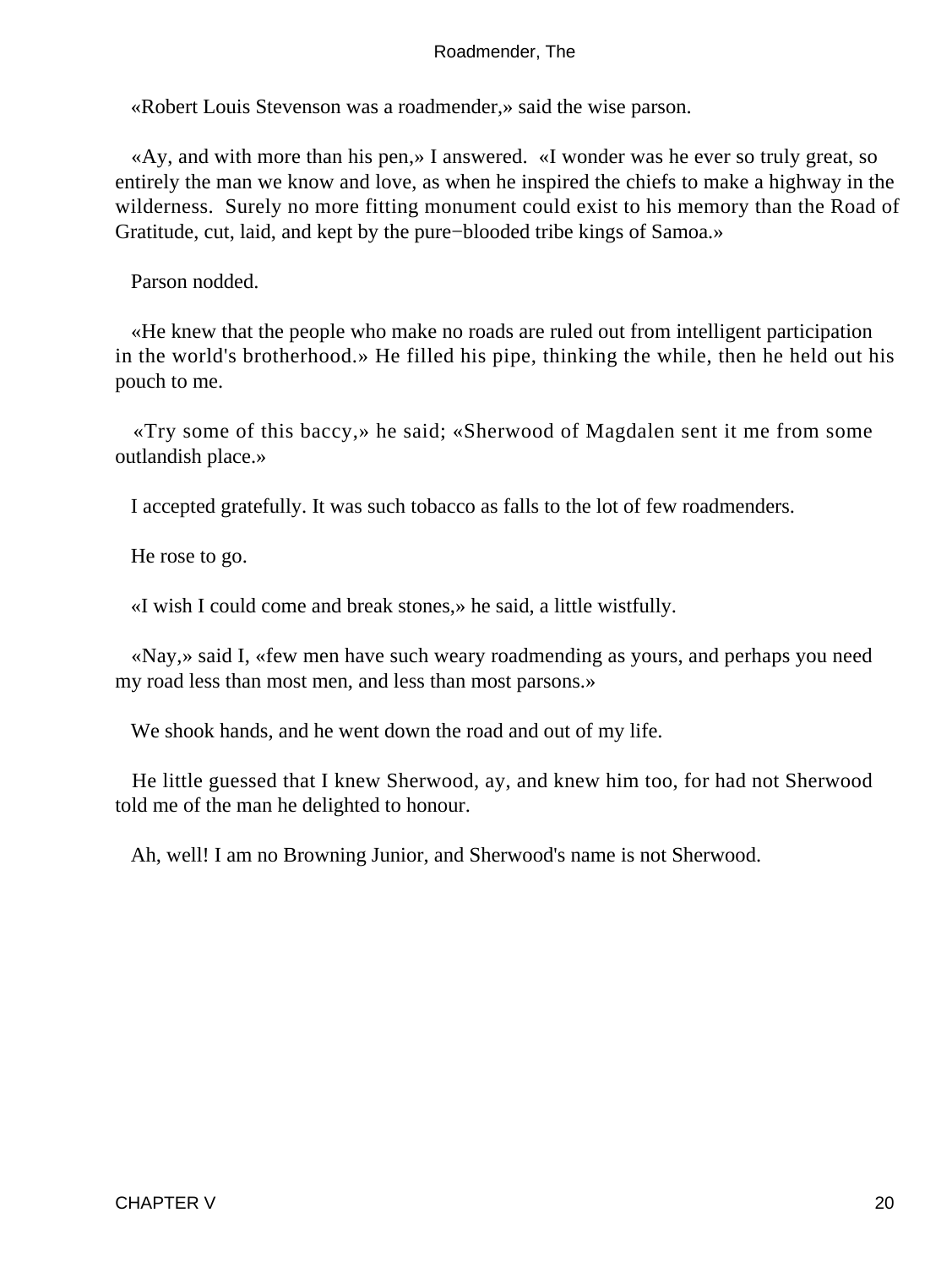# **[CHAPTER VI](#page-60-0)**

<span id="page-21-0"></span>*A* **WHILE** ago I took a holiday; mouched, played truant from my road. Jem the waggoner hailed me as he passed – he was going to the mill – would I ride with him and come back atop of the full sacks?

 I hid my hammer in the hedge, climbed into the great waggon white and fragrant with the clean sweet meal, and flung myself down on the empty flour bags. The looped−back tarpaulin framed the long vista of my road with the downs beyond; and I lay in the cool dark, caressed by the fresh breeze in its thoroughfare, soothed by the strong monotonous tramp of the great grey team and the music of the jangling harness.

 Jem walked at the leaders' heads; it is his rule when the waggon is empty, a rule no «company» will make him break. At first I regretted it, but soon discovered I learnt to know him better so, as he plodded along, his thickset figure slightly bent, his hands in his pockets, his whip under one arm, whistling hymn tunes in a low minor, while the great horses answered to his voice without touch of lash or guiding rein.

 I lay as in a blissful dream and watched my road unfold. The sun set the pine−boles aflare where the hedge is sparse, and stretched the long shadows of the besom poplars in slanting bars across the white highway; the roadside gardens smiled friendly with their trim−cut laurels and rows of stately sunflowers − a seemly proximity this, Daphne and Clytie, sisters in experience, wrapped in the warm caress of the god whose wooing they need no longer fear. Here and there we passed little groups of women and children off to work in the early cornfields, and Jem paused in his fond repetition of «The Lord my pasture shall prepare» to give them good−day.

 It is like Life, this travelling backwards − that which has been, alone visible − like Life, which is after all, retrospective with a steady moving on into the Unknown, Unseen, until Faith is lost in Sight and experience is no longer the touchstone of humanity. The face of the son of Adam is set on the road his brothers have travelled, marking their landmarks, tracing their journeyings; but with the eyes of a child of God he looks forward, straining to catch a glimpse of the jewelled walls of his future home, the city «Eternal in the Heavens.»

 Presently we left my road for the deep shade of a narrow country way where the great oaks and beeches meet overhead and no hedge− clipper sets his hand to stay nature's profusion; and so by pleasant lanes scarce the waggon's width across, now shady, now sunny, here bordered by thickset coverts, there giving on fruitful fields, we came at length to the mill.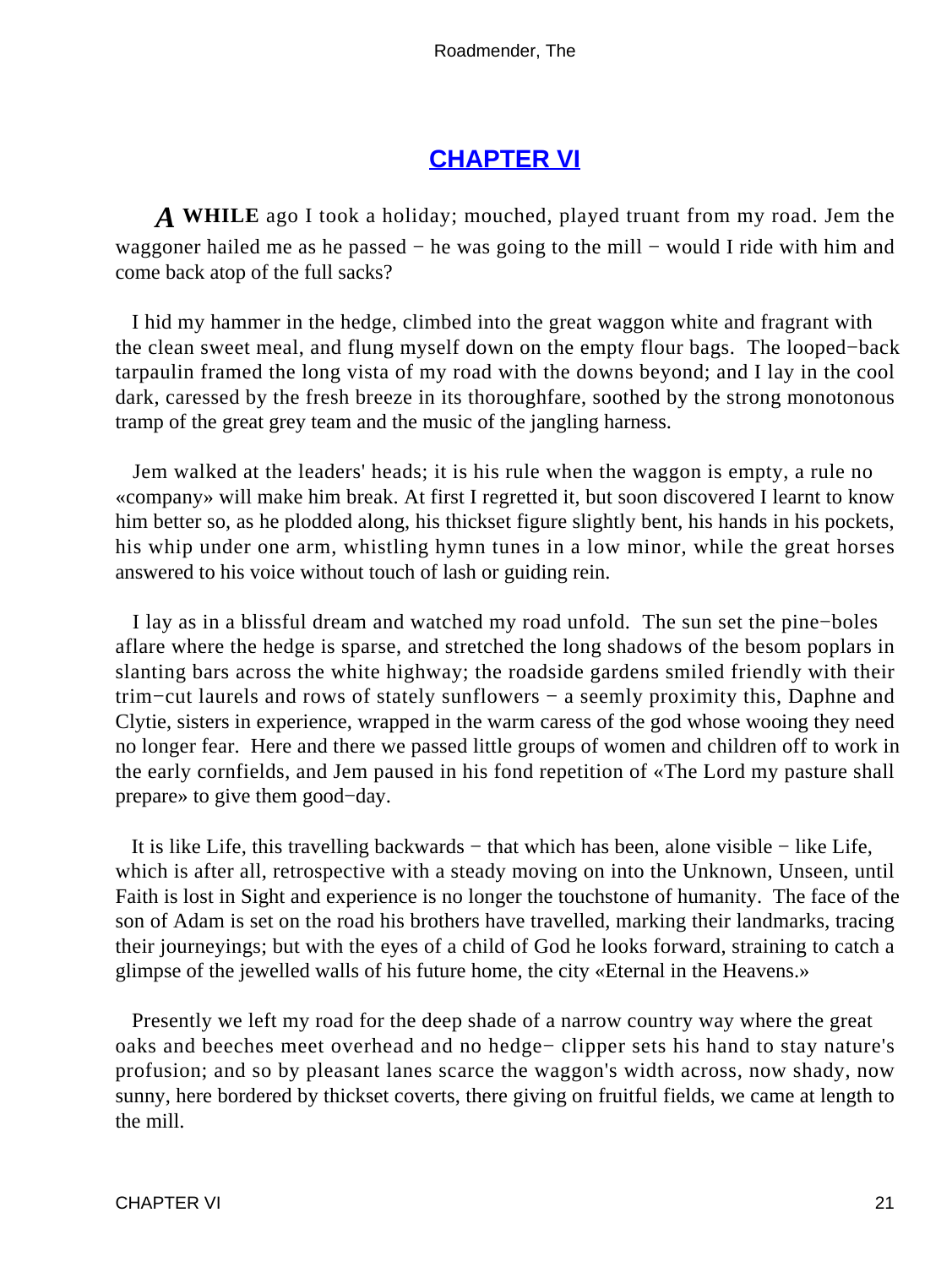I left Jem to his business with the miller and wandered down the flowery meadow to listen to the merry clack of the stream and the voice of the waters on the weir. The great wheel was at rest, as I love best to see it in the later afternoon; the splash and churn of the water belong rather to the morning hours. It is the chief mistake we make in portioning out our day that we banish rest to the night−time, which is for sleep and recreating, instead of setting apart the later afternoon and quiet twilight hours for the stretching of weary limbs and repose of tired mind after a day's toil that should begin and end at five.

The little stone bridge over the mill−stream is almost on a level with the clear running water, and I lay there and gazed at the huge wheel which, under multitudinous forms and uses, is one of the world's wonders, because one of the few things we imitative children have not learnt from nature. Is it perchance a memory out of that past when Adam walked clear−eyed in Paradise and talked with the Lord in the cool of the day? Did he see then the flaming wheels instinct with service, wondrous messengers of the Most High vouchsafed in vision to the later prophets?

 Maybe he did, and going forth from before the avenging sword of his own forging to the bitterness of an accursed earth, took with him this bright memory of perfect, ceaseless service, and so fashioned our labouring wheel − pathetic link with the time of his innocency. It is one of many unanswered questions, good to ask because it has no answer, only the suggestion of a train of thought: perhaps we are never so receptive as when with folded hands we say simply, «This is a great mystery.» I watched and wondered until Jem called, and I had to leave the rippling weir and the water's side, and the wheel with its untold secret.

 The miller's wife gave me tea and a crust of home−made bread, and the miller's little maid sat on my knee while I told the sad tale of a little pink cloud separated from its parents and teazed and hunted by mischievous little airs. To−morrow, if I mistake not, her garden will be wet with its tears, and, let us hope, point a moral; for the tale had its origin in a frenzied chicken driven from the side of an anxious mother, and pursued by a sturdy, relentless figure in a white sun−bonnet.

 The little maid trotted off, greatly sobered, to look somewhat prematurely for the cloud's tears; and I climbed to my place at the top of the piled−up sacks, and thence watched twilight pass to starlight through my narrow peep, and, so watching, slept until Jem's voice hailed me from Dreamland, and I went, only half awake, across the dark fields home.

 Autumn is here and it is already late. He has painted the hedges russet and gold, scarlet and black, and a tangle of grey; now he has damp brown leaves in his hair and frost in his finger−tips.

 It is a season of contrasts; at first all is stir and bustle, the ingathering of man and beast; barn and rickyard stand filled with golden treasure; at the farm the sound of threshing; in wood and copse the squirrels busied 'twixt tree and storehouse, while the ripe nuts fall with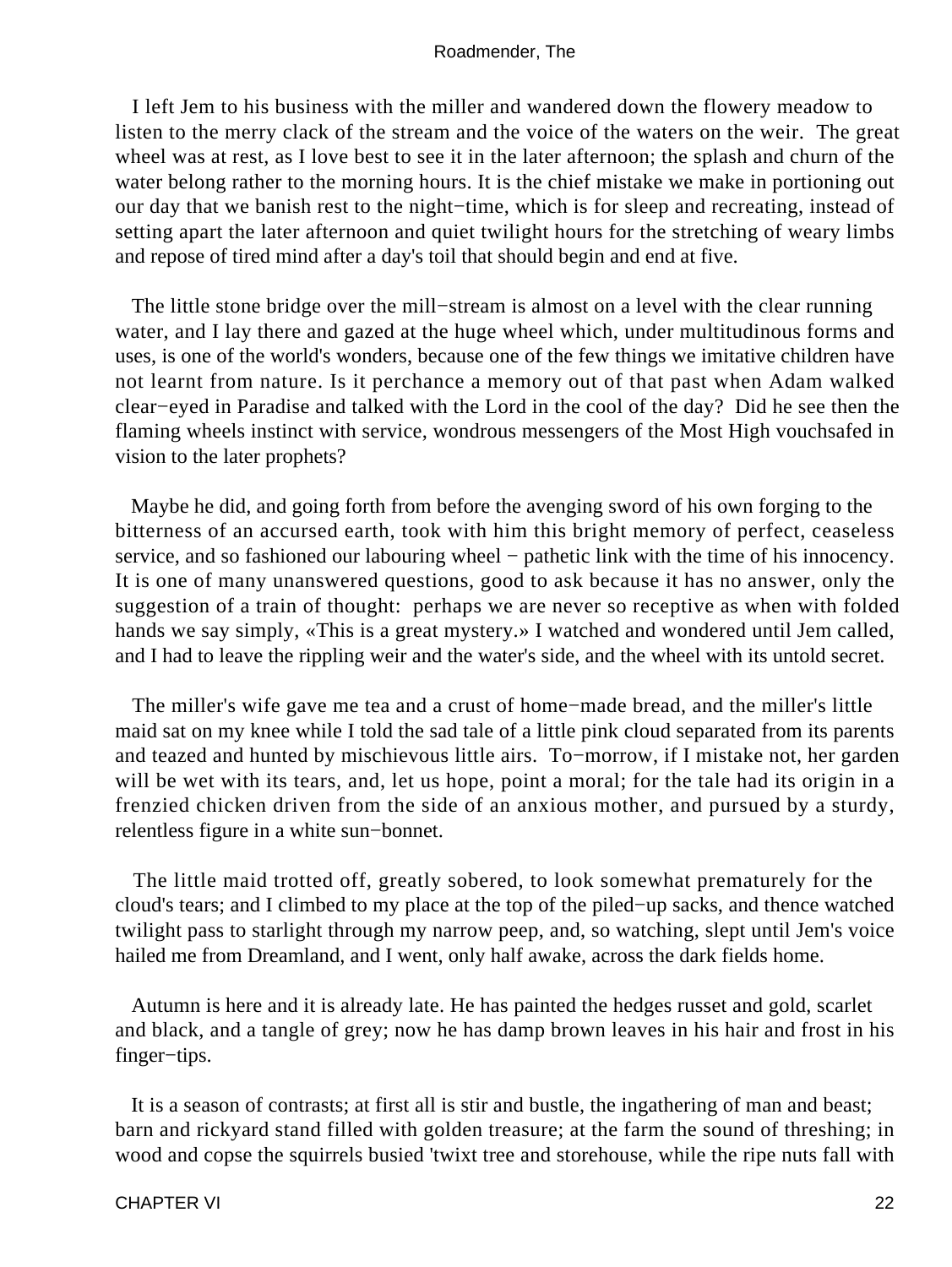thud of thunder rain. When the harvesting is over, the fruit gathered, the last rick thatched, there comes a pause. Earth strips off her bright colours and shows a bare and furrowed face; the dead leaves fall gently and sadly through the calm, sweet air; grey mists drape the fields and hedges. The migratory birds have left, save a few late swallows; and as I sit at work in the soft, still rain, I can hear the blackbird's melancholy trill and the thin pipe of the redbreast's winter song − the air is full of the sound of farewell.

 Forethought and preparation for the Future which shall be; farewell, because of the Future which may never be − for us; «Man, thou hast goods laid up for many years, and it is well; but, remember, this night THY soul may be required»; is the unvoiced lesson of autumn. There is growing up among us a great fear; it stares at us white, wide−eyed, from the faces of men and women alike − the fear of pain, mental and bodily pain. For the last twenty years we have waged war with suffering − a noble war when fought in the interest of the many, but fraught with great danger to each individual man. It is the fear which should not be, rather than the 'hope which is in us,' that leads men in these days to drape Death in a flowery mantle, to lay stress on the shortness of parting, the speedy reunion, to postpone their good−byes until the last moment, or avoid saying them altogether; and this fear is a poor, ignoble thing, unworthy of those who are as gods, knowing good and evil. We are still paying the price of that knowledge; suffering in both kinds is a substantial part of it, and brings its own healing. Let us pay like men, our face to the open heaven, neither whimpering like children in the dark, nor lulled to unnecessary oblivion by some lethal drug; for it is manly, not morbid, to dare to taste the pungent savour of pain, the lingering sadness of farewell which emphasises the aftermath of life; it should have its place in all our preparation as a part of our inheritance we dare not be without.

 There is an old couple in our village who are past work. The married daughter has made shift to take her mother and the parish half−crown, but there is neither room nor food for the father, and he must go to N−. If husband and wife went together, they would be separated at the workhouse door. The parting had to come; it came yesterday. I saw them stumbling lamely down the road on their last journey together, walking side by side without touch or speech, seeing and heeding nothing but a blank future. As they passed me the old man said gruffly, «'Tis far eno'; better be gettin' back»; but the woman shook her head, and they breasted the hill together. At the top they paused, shook hands, and separated; one went on, the other turned back; and as the old woman limped blindly by I turned away, for there are sights a man dare not look upon. She passed; and I heard a child's shrill voice say, «I come to look for you, gran»; and I thanked God that there need be no utter loneliness in the world while it holds a little child.

 Now it is my turn, and I must leave the wayside to serve in the sheepfolds during the winter months. It is scarcely a farewell, for my road is ubiquitous, eternal; there are green ways in Paradise and golden streets in the beautiful City of God. Nevertheless, my heart is heavy; for, viewed by the light of the waning year, roadmending seems a great and wonderful work which I have poorly conceived of and meanly performed: yet I have learnt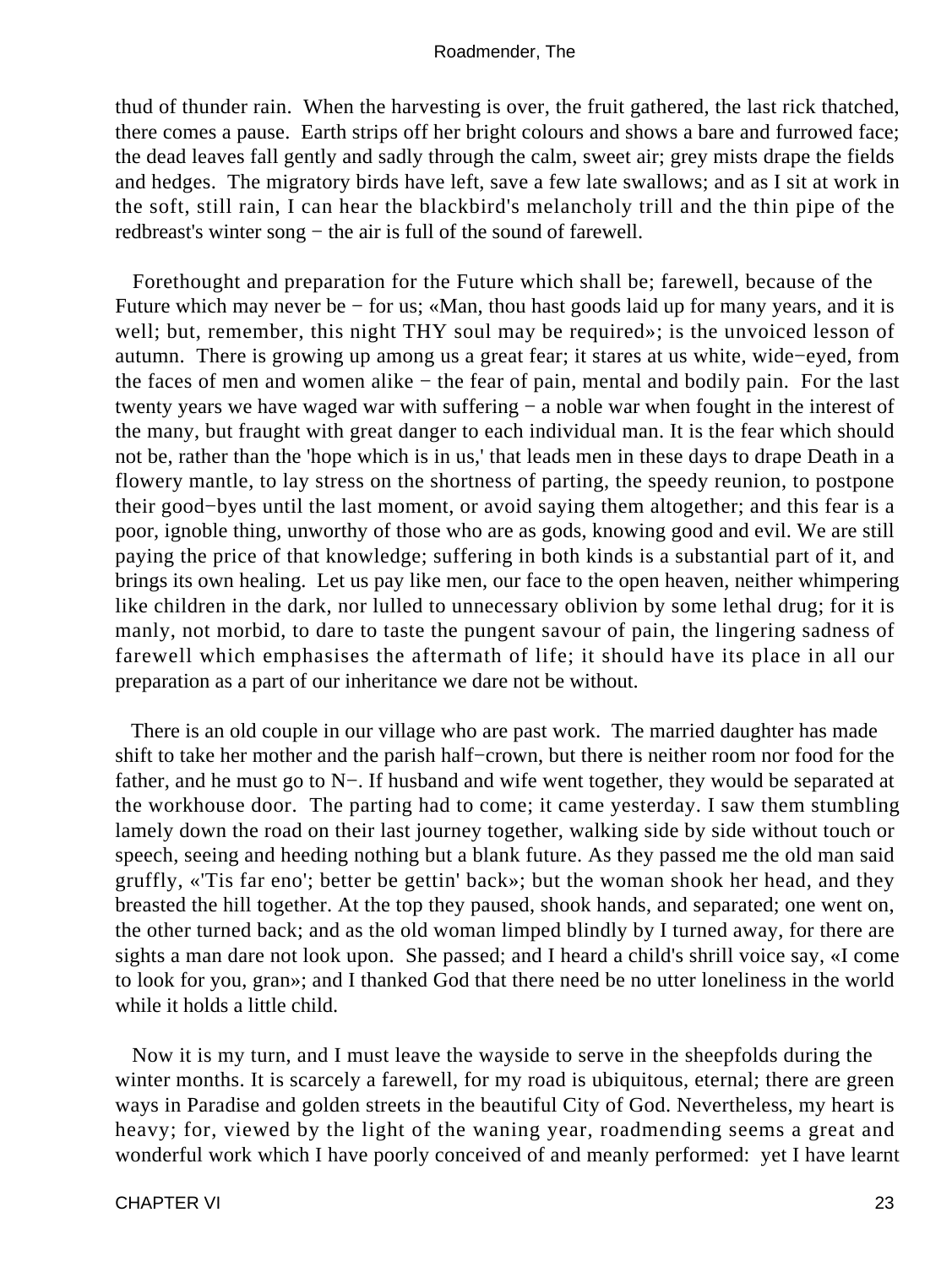to understand dimly the truths of three great paradoxes − the blessing of a curse, the voice of silence, the companionship of solitude − and so take my leave of this stretch of road, and of you who have fared along the white highway through the medium of a printed page.

 Farewell! It is a roadmender's word; I cry you Godspeed to the next milestone − and beyond.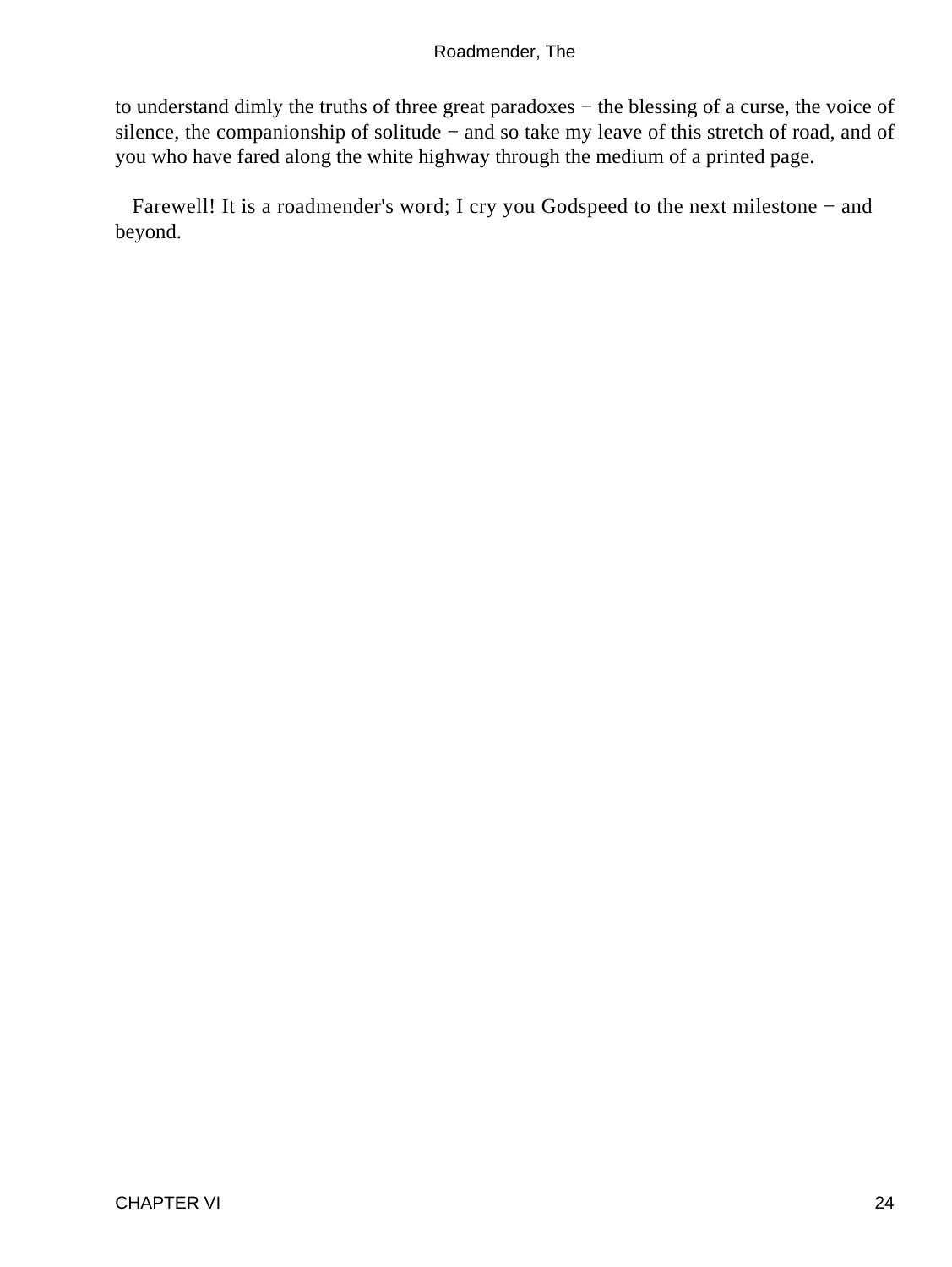# <span id="page-25-0"></span>**[VOLUME II. OUT OF THE SHADOW](#page-60-0)**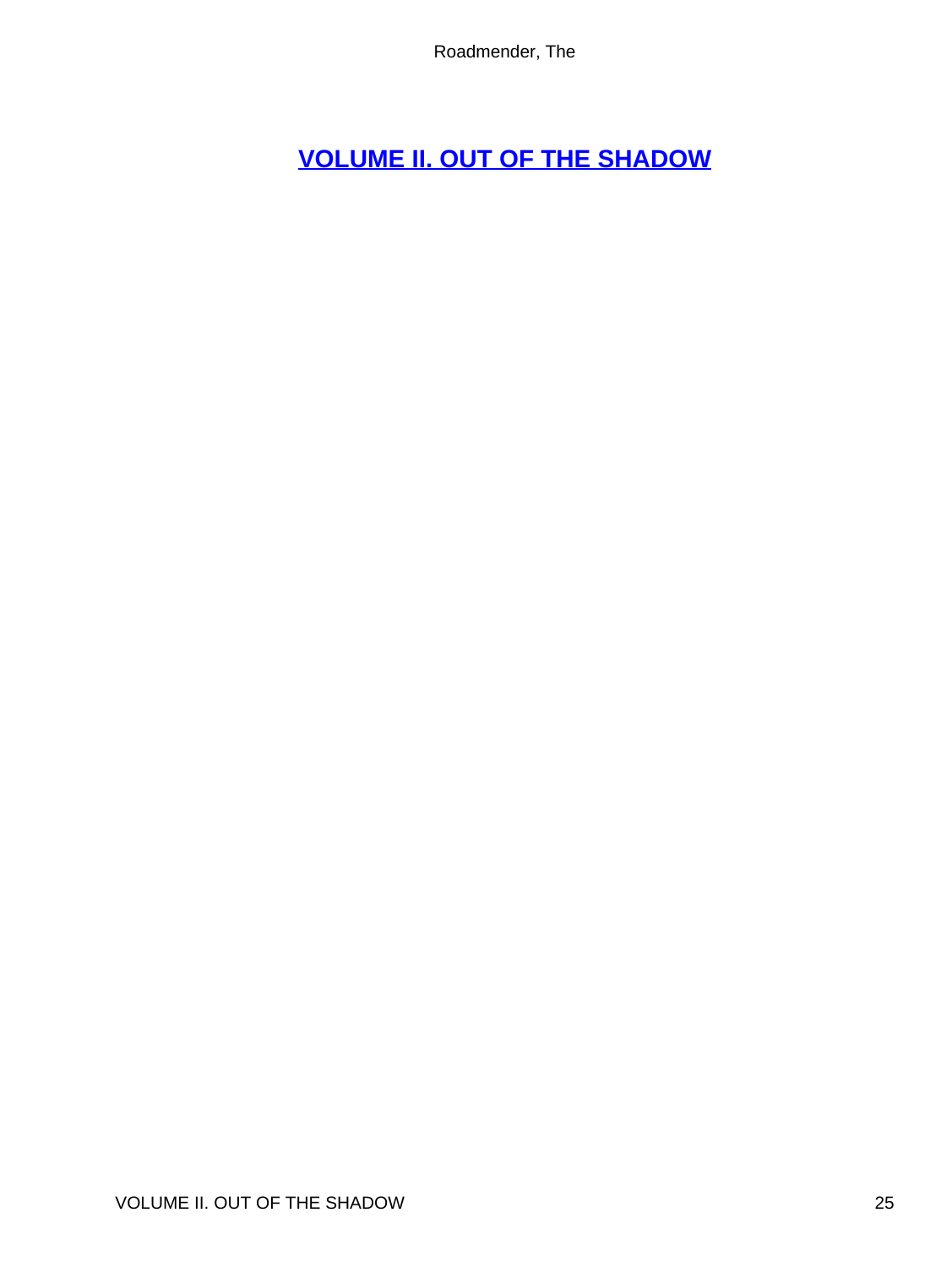# **[CHAPTER I](#page-60-0)**

<span id="page-26-0"></span>*I* AM no longer a roadmender; the stretch of white highway which leads to the end of the world will know me no more; the fields and hedgerows, grass and leaf stiff with the crisp rime of winter's breath, lie beyond my horizon; the ewes in the folding, their mysterious eyes quick with the consciousness of coming motherhood, answer another's voice and hand; while I lie here, not in the lonely companionship of my expectations, but where the shadow is bright with kindly faces and gentle hands, until one kinder and gentler still carries me down the stairway into the larger room.

 But now the veil was held aside and one went by crowned with the majesty of years, wearing the ermine of an unstained rule, the purple of her people's loyalty. Nations stood with bated breath to see her pass in the starlit mist of her children's tears; a monarch – greatest of her time; an empress − conquered men called mother; a woman − Englishmen cried queen; still the crowned captive of her people's heart − the prisoner of love.

 The night−goers passed under my window in silence, neither song nor shout broke the welcome dark; next morning the workmen who went by were strangely quiet.

### 'VICTORIA **DEI GRATIA BRITANNIARUM** REGINA.'

 Did they think of how that legend would disappear, and of all it meant, as they paid their pennies at the coffee−stall? The feet rarely know the true value and work of the head; but all Englishmen have been and will be quick to acknowledge and revere Victoria by the grace of God a wise woman, a great and loving mother.

 Years ago, I, standing at a level crossing, saw her pass. The train slowed down and she caught sight of the gatekeeper's little girl who had climbed the barrier. Such a smile as she gave her! And then I caught a quick startled gesture as she slipped from my vision; I thought afterwards it was that she feared the child might fall. Mother first, then Queen; even so rest came to her − not in one of the royal palaces, but in her own home, surrounded by the immediate circle of her nearest and dearest, while the world kept watch and ward.

 I, a shy lover of the fields and woods, longed always, should a painless passing be vouchsafed me, to make my bed on the fragrant pine needles in the aloneness of a great forest; to lie once again as I had lain many a time, bathed in the bitter sweetness of the sun−blessed pines, lapped in the manifold silence; my ear attuned to the wind of Heaven with its call from the Cities of Peace. In sterner mood, when Love's hand held a scourge, I craved rather the stress of the moorland with its bleaker mind imperative of sacrifice. To rest again under the lee of Rippon Tor swept by the strong peat−smelling breeze; to stare untired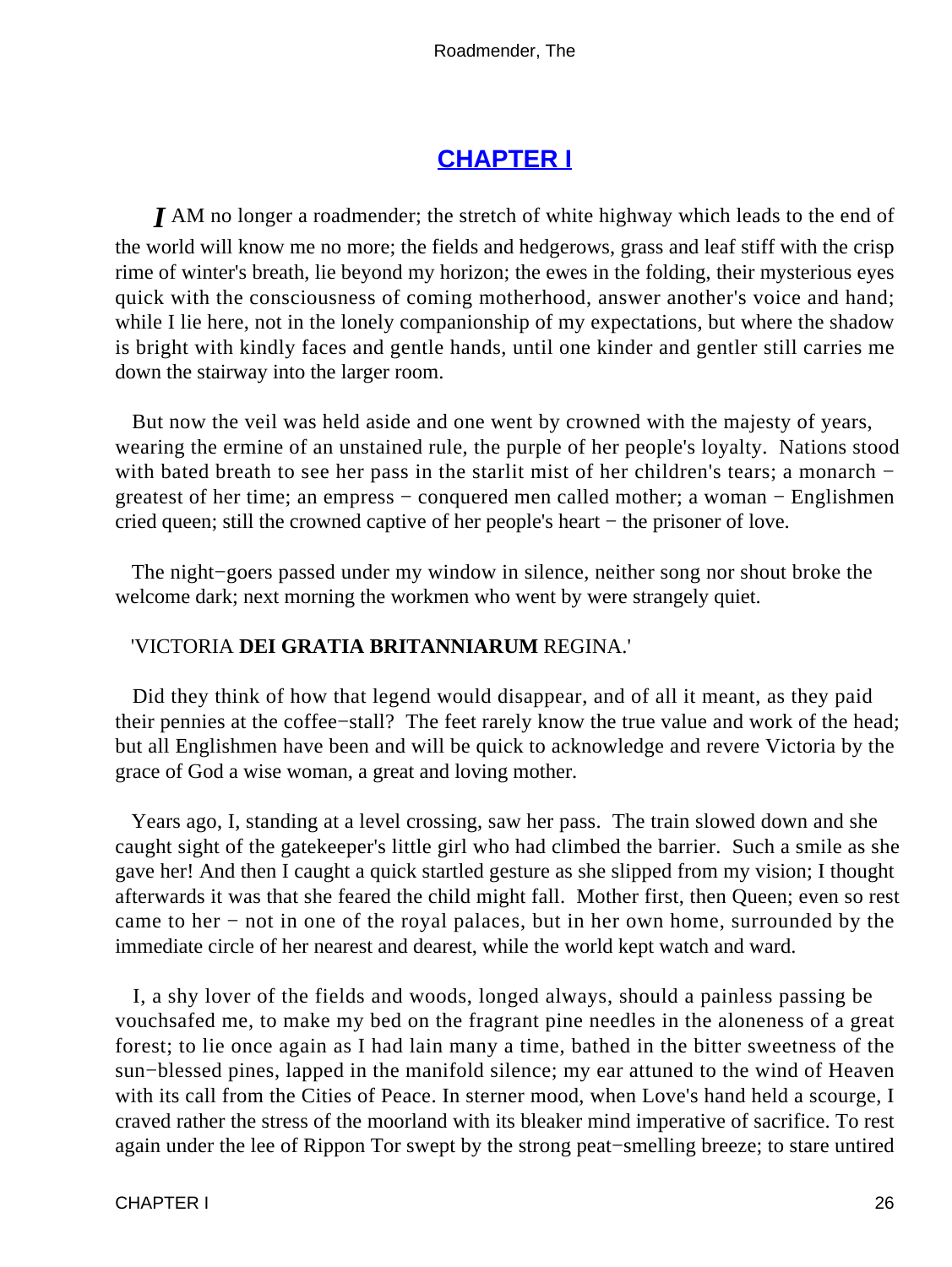at the long cloud− shadowed reaches, and watch the mist−wraiths huddle and shrink round the stones of blood; until my sacrifice too was accomplished, and my soul had fled. A wild waste moor; a vast void sky; and naught between heaven and earth but man, his sin−glazed eyes seeking afar the distant light of his own heart.

 With years came counsels more profound, and the knowledge that man was no mere dweller in the woods to follow the footsteps of the piping god, but an integral part of an organised whole, in which Pan too has his fulfilment. The wise Venetians knew; and read pantheism into Christianity when they set these words round Ezekiel's living creatures in the altar vault of St Mark's:−

### **QUAEQUE SUB OBSCURIS DE CRISTO DICTA FIGURIS HIS APERIRE DATUR ET IN HIS, DEUS IPSE NOTATUR.**

 «Thou shalt have none other gods but me.» If man had been able to keep this one commandment perfectly the other nine would never have been written; instead he has comprehensively disregarded it, and perhaps never more than now in the twentieth century. Ah, well! this world, in spite of all its sinning, is still the Garden of Eden where the Lord walked with man, not in the cool of evening, but in the heat and stress of the immediate working day. There is no angel now with flaming sword to keep the way of the Tree of Life, but tapers alight morning by morning in the Hostel of God to point us to it; and we, who are as gods knowing good and evil, partake of that fruit «whereof whoso eateth shall never die»; the greatest gift or the most awful penalty − Eternal Life.

 I then, with my craving for tree and sky, held that a great capital with its stir of life and death, of toil and strife and pleasure, was an ill place for a sick man to wait in; a place to shrink from as a child shrinks from the rude blow of one out of authority. Yet here, far from moor and forest, hillside and hedgerow, in the family sitting−room of the English−speaking peoples, the London much misunderstood, I find the fulfilment by antithesis of all desire. For the loneliness of the moorland, there is the warmth and companionship of London's swift beating heart. For silence there is sound – the sound and stir of service – for the most part far in excess of its earthly equivalent. Against the fragrant incense of the pines I set the honest sweat of the man whose lifetime is the measure of his working day. «He that loveth not his brother whom he hath seen, how shall he love God whom he hath not seen?» wrote Blessed John, who himself loved so much that he beheld the Lamb as it had been slain from the beginning when Adam fell, and the City of God with light most precious. The burden of corporate sin, the sword of corporate sorrow, the joy of corporate righteousness; thus we become citizens in the Kingdom of God, and companions of all his creatures. «It is not good that the man should be alone,» said the Lord God.

 I live now as it were in two worlds, the world of sight, and the world of sound; and they scarcely ever touch each other. I hear the grind of heavy traffic, the struggle of horses on the frost− breathed ground, the decorous jolt of omnibuses, the jangle of cab bells, the sharp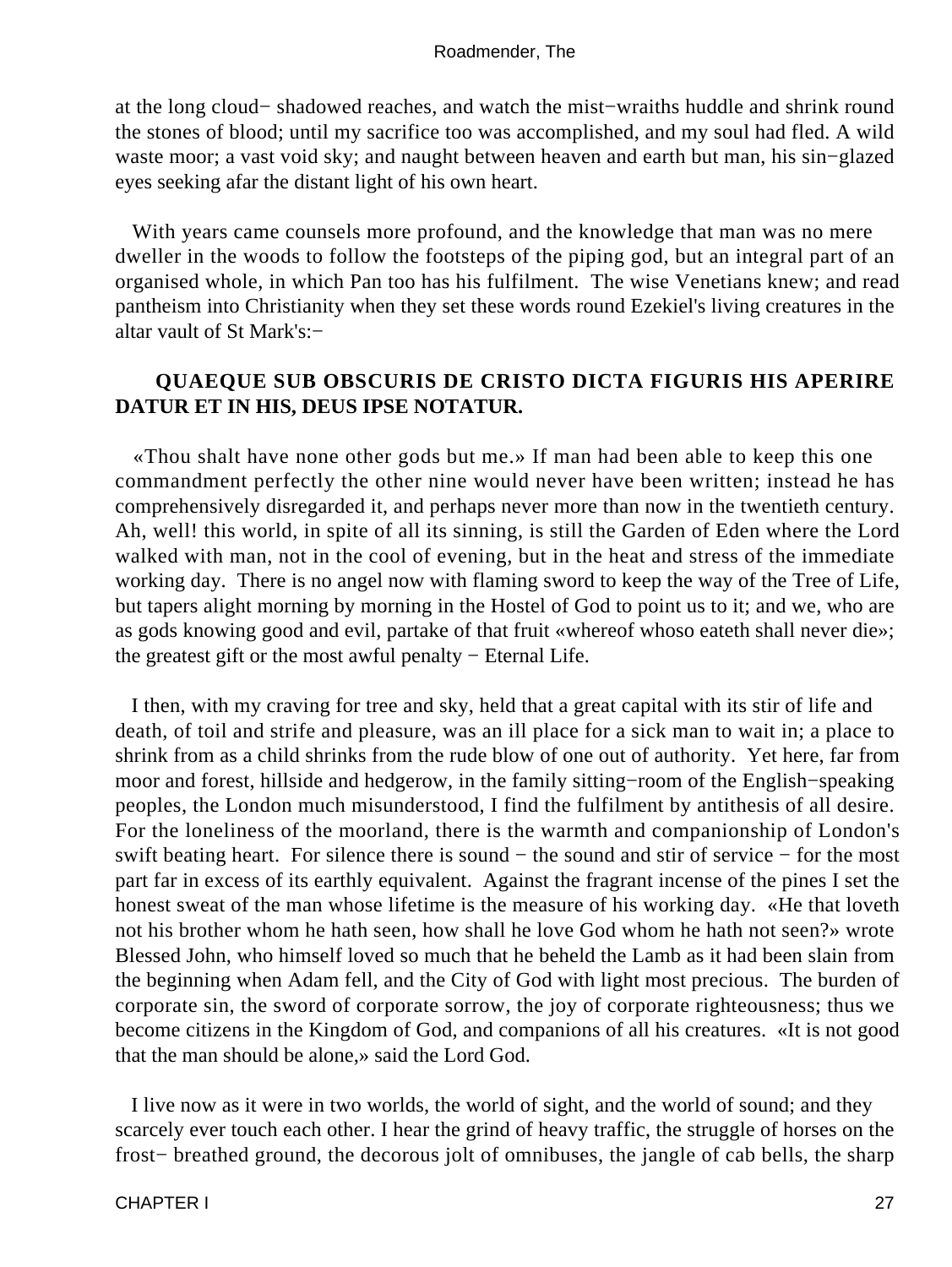warning of bicycles at the corner, the swift rattle of costers' carts as they go south at night with their shouting, goading crew. All these things I hear, and more; but I see no road, only the silent river of my heart with its tale of wonder and years, and the white beat of seagulls' wings in strong inquiring flight.

 Sometimes there is naught to see on the waterway but a solitary black hull, a very Stygian ferry−boat, manned by a solitary figure, and moving slowly up under the impulse of the far−reaching sweeps. Then the great barges pass with their coffined treasure, drawn by a small self−righteous steam−tug. Later, lightened of their load, and waiting on wind and tide, I see them swooping by like birds set free; tawny sails that mind me of red−roofed Whitby with its northern fleet; black sails as of some heedless Theseus; white sails that sweep out of the morning mist «like restless gossameres.» They make the bridge, which is just within my vision, and then away past Westminster and Blackfriars where St Paul's great dome lifts the cross high over a self−seeking city; past Southwark where England's poet illuminates in the scroll of divine wisdom the sign of the Tabard; past the Tower with its haunting ghosts of history; past Greenwich, fairy city, caught in the meshes of riverside mist; and then the salt and speer of the sea, the companying with great ships, the fresh burden.

 At night I see them again, silent, mysterious; searching the darkness with unwinking yellow stare, led by a great green light. They creep up under the bridge which spans the river with its watching eyes, and vanish, crying back a warning note as they make the upper reach, or strident hail, as a chain of kindred phantoms passes, ploughing a contrary tide.

 Throughout the long watches of the night I follow them; and in the early morning they slide by, their eyes pale in the twilight; while the stars flicker and fade, and the gas lamps die down into a dull yellow blotch against the glory and glow of a new day.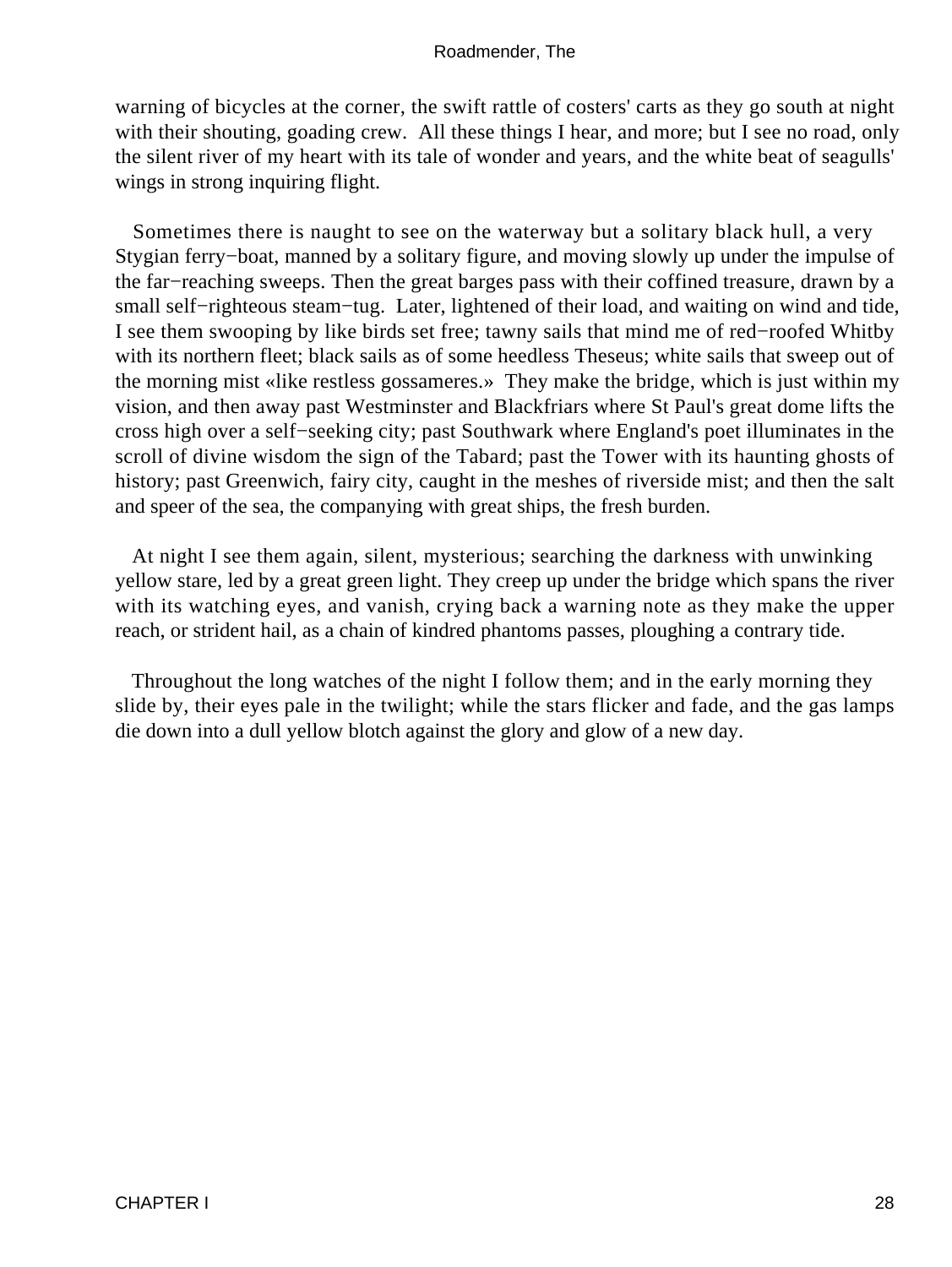# **[CHAPTER II](#page-60-0)**

<span id="page-29-0"></span>*F*EBRUARY is here, February fill−dyke; the month of purification, of cleansing rains and pulsing bounding streams, and white mist clinging insistent to field and hedgerow so that when her veil is withdrawn greenness may make us glad.

 The river has been uniformly grey of late, with no wind to ruffle its surface or to speed the barges dropping slowly and sullenly down with the tide through a blurring haze. I watched one yesterday, its useless sails half−furled and no sign of life save the man at the helm. It drifted stealthily past, and a little behind, flying low, came a solitary seagull, grey as the river's haze  $-$  a following bird.

 Once again I lay on my back in the bottom of the tarry old fishing smack, blue sky above and no sound but the knock, knock of the waves, and the thud and curl of falling foam as the old boat's blunt nose breasted the coming sea. Then Daddy Whiddon spoke.

«A follerin' burrd,» he said.

 I got up, and looked across the blue field we were ploughing into white furrows. Far away a tiny sail scarred the great solitude, and astern came a gull flying slowly close to the water's breast.

Daddy Whiddon waved his pipe towards it.

 «A follerin' burrd,» he said, again; and again I waited; questions were not grateful to him.

 «There be a carpse there, sure enough, a carpse driftin' and shiftin' on the floor of the sea. There be those as can't rest, poor sawls, and her'll be mun, her'll be mun, and the sperrit of her is with the burrd.»

 The clumsy boom swung across as we changed our course, and the water ran from us in smooth reaches on either side: the bird flew steadily on.

«What will the spirit do?» I said.

The old man looked at me gravely.

 «Her'll rest in the Lard's time, in the Lard's gude time − but now her'll just be follerin' on with the burrd.»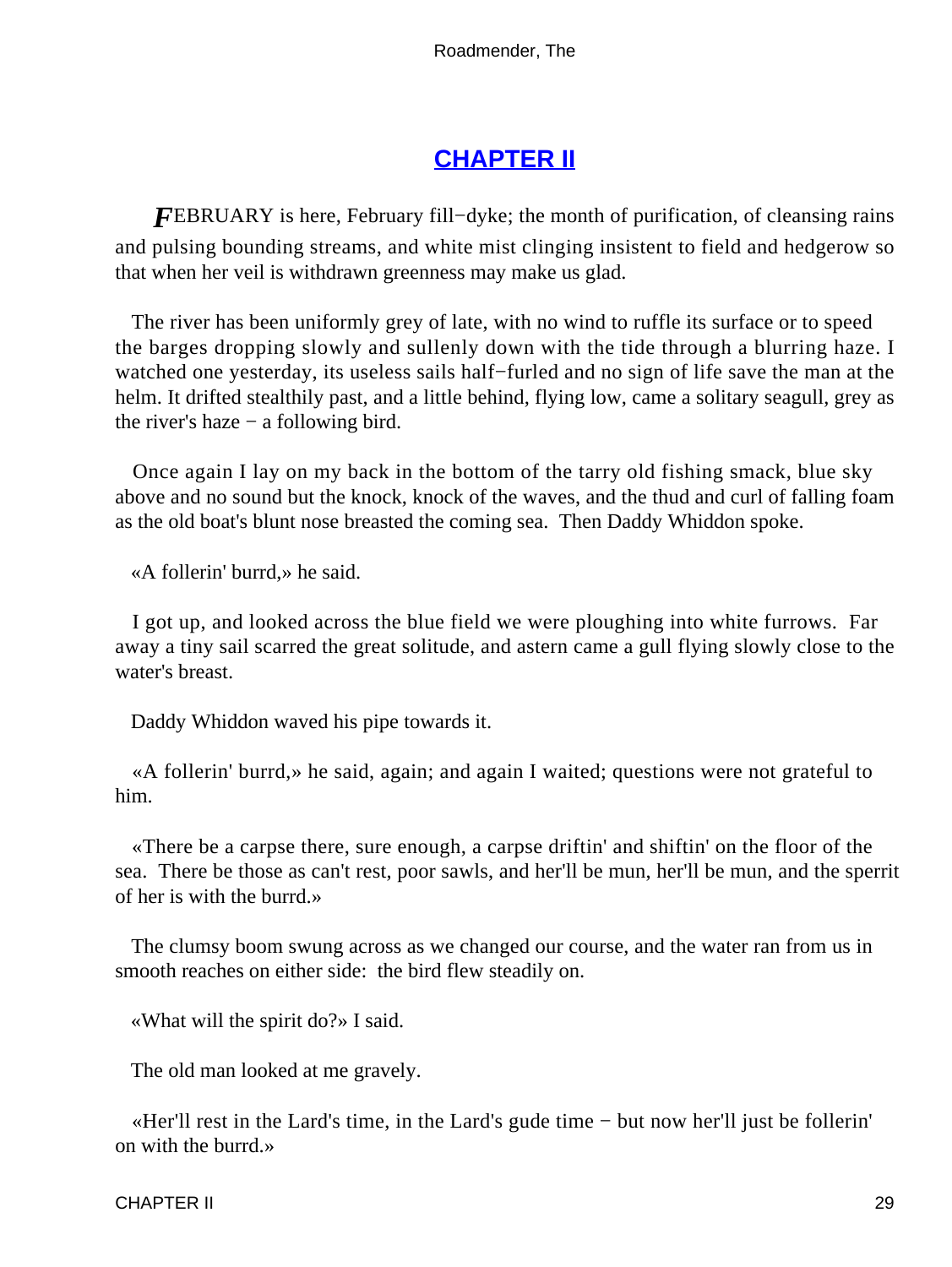The gull was flying close to us now, and a cold wind swept the sunny sea. I shivered: Daddy looked at me curiously.

 «There be reason enough to be cawld if us did but knaw it, but I he mos' used to 'em, poor sawls.» He shaded his keen old blue eyes, and looked away across the water. His face kindled. «There be a skule comin', and by my sawl 'tis mackerel they be drivin'.»

 I watched eagerly, and saw the dark line rise and fall in the trough of the sea, and, away behind, the stir and rush of tumbling porpoises as they chased their prey.

Again we changed our tack, and each taking an oar, pulled lustily for the beach.

 «Please God her'll break inshore,» said Daddy Whiddon; and he shouted the news to the idle waiting men who hailed us.

 In a moment all was stir, for the fishing had been slack. Two boats put out with the lithe brown seine. The dark line had turned, but the school was still behind, churning the water in clumsy haste; they were coming in.

 Then the brit broke in silvery leaping waves on the shelving beach. The threefold hunt was over; the porpoises turned out to sea in search of fresh quarry; and the seine, dragged by ready hands, came slowly, stubbornly in with its quivering treasure of fish. They had sought a haven and found none; the brit lay dying in flickering iridescent heaps as the bare−legged babies of the village gathered them up; and far away over the water I saw a single grey speck; it was the following bird.

 The curtain of river haze falls back; barge and bird are alike gone, and the lamplighter has lit the first gas−lamp on the far side of the bridge. Every night I watch him come, his progress marked by the great yellow eyes that wake the dark. Sometimes he walks quickly; sometimes he loiters on the bridge to chat, or stare at the dark water; but he always comes, leaving his watchful deterrent train behind him to police the night.

 Once Demeter in the black anguish of her desolation searched for lost Persephone by the light of Hecate's torch; and searching all in vain, spurned beneath her empty feet an earth barren of her smile; froze with set brows the merry brooks and streams; and smote forest, and plain, and fruitful field, with the breath of her last despair, until even Iambe's laughing jest was still. And then when the desolation was complete, across the wasted valley where the starveling cattle scarcely longed to browse, came the dreadful chariot − and Persephone. The day of the prisoner of Hades had dawned; and as the sun flamed slowly up to light her thwarted eyes the world sprang into blossom at her feet.

 We can never be too Pagan when we are truly Christian, and the old myths are eternal truths held fast in the Church's net. Prometheus fetched fire from Heaven, to be slain forever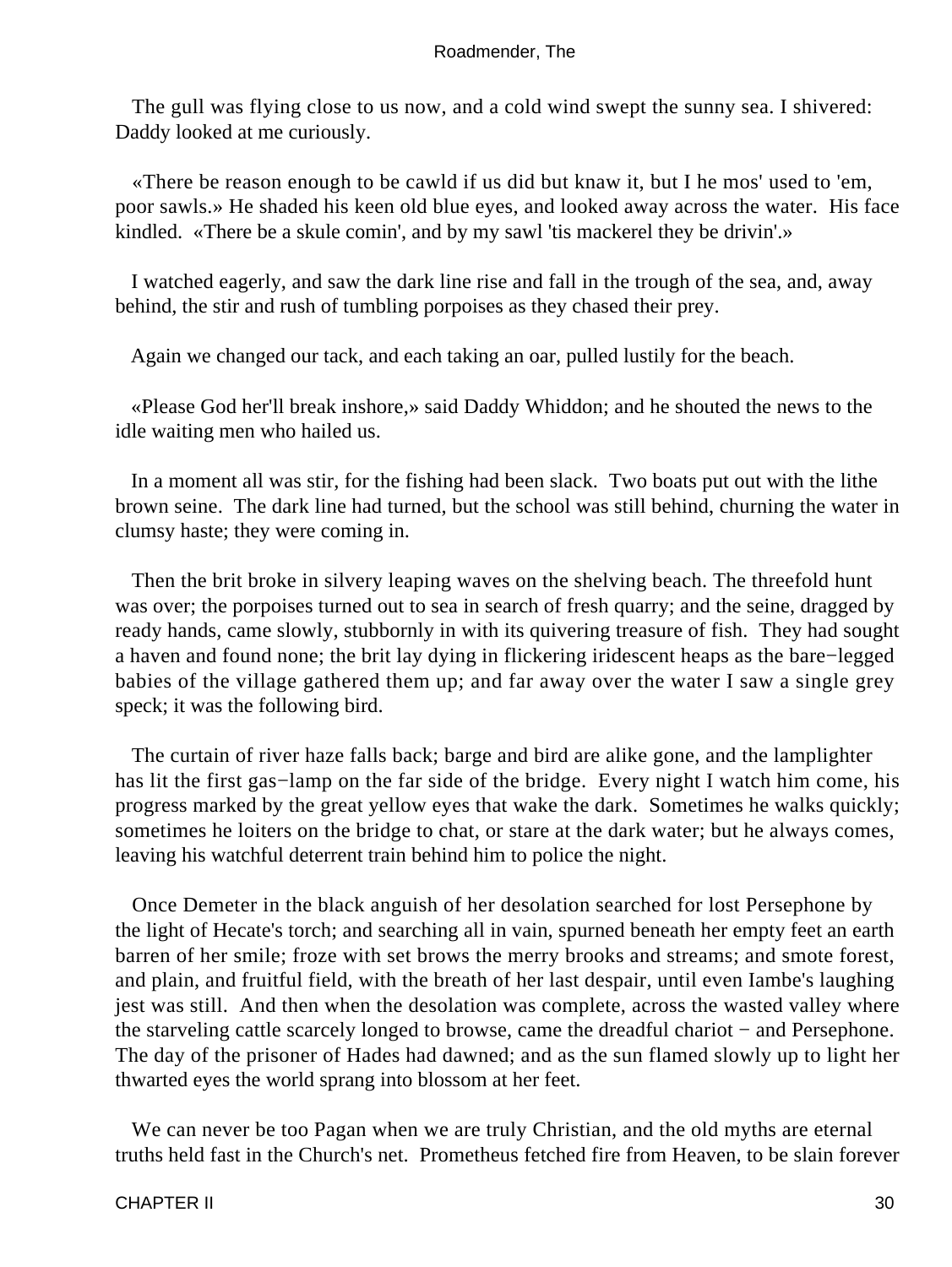in the fetching; and lo, a Greater than Prometheus came to fire the cresset of the Cross. Demeter waits now patiently enough. Persephone waits, too, in the faith of the sun she cannot see: and every lamp lit carries on the crusade which has for its goal a sunless, moonless, city whose light is the Light of the world.

 «Lume e lassu, che visibile face lo creatore a quella creatura, che solo in lui vedere ha la sua pace.»

 Immediately outside my window is a lime tree − a little black skeleton of abundant branches − in which sparrows congregate to chirp and bicker. Farther away I have a glimpse of graceful planes, children of moonlight and mist; their dainty robes, still more or less unsullied, gleam ghostly in the gaslight athwart the dark. They make a brave show even in winter with their feathery branches and swinging tassels, whereas my little tree stands stark and uncompromising, with its horde of sooty sparrows cockney to the last tail feather, and a pathetic inability to look anything but black. Rain comes with strong caressing fingers, and the branches seem no whit the cleaner for her care; but then their glistening blackness mirrors back the succeeding sunlight, as a muddy pavement will sometimes lap our feet in a sea of gold. The little wet sparrows are for the moment equally transformed, for the sun turns their dun−coloured coats to a ruddy bronze, and cries Chrysostom as it kisses each shiny beak. They are dumb Chrysostoms; but they preach a golden gospel, for the sparrows are to London what the rainbow was to eight saved souls out of a waste of waters − a perpetual sign of the remembering mercies of God.

 Last night there was a sudden clatter of hoofs, a shout, and then silence. A runaway cab−horse, a dark night, a wide crossing, and a heavy burden: so death came to a poor woman. People from the house went out to help; and I heard of her, the centre of an unknowing curious crowd, as she lay bonnetless in the mud of the road, her head on the kerb. A rude but painless death: the misery lay in her life; for this woman − worn, white−haired, and wrinkled − had but fifty years to set against such a condition. The policeman reported her respectable, hard−working, living apart from her husband with a sister; but although they shared rooms, they «did not speak,» and the sister refused all responsibility; so the parish buried the dead woman, and thus ended an uneventful tragedy.

Was it her own fault? If so, the greater pathos. The lonely souls that hold out timid hands to an unheeding world have their meed of interior comfort even here, while the sons of consolation wait on the thresh−hold for their footfall: but God help the soul that bars its own door! It is kicking against the pricks of Divine ordinance, the ordinance of a triune God; whether it be the dweller in crowded street or tenement who is proud to say, «I keep myself to myself,» or Seneca writing in pitiful complacency, «Whenever I have gone among men, I have returned home less of a man.» Whatever the next world holds in store, we are bidden in this to seek and serve God in our fellow−men, and in the creatures of His making whom He calls by name.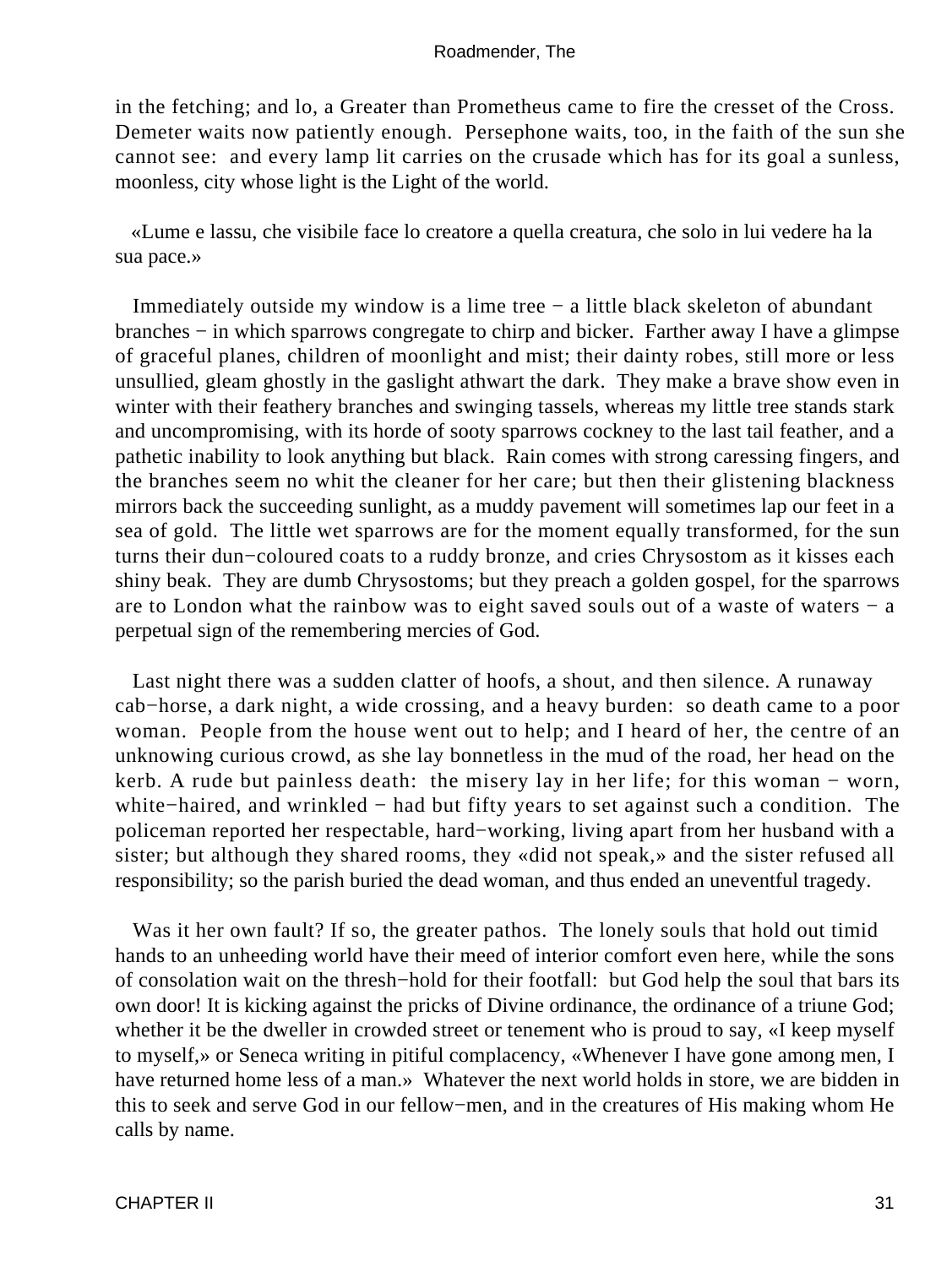It was once my privilege to know an old organ−grinder named Gawdine. He was a hard swearer, a hard drinker, a hard liver, and he fortified himself body and soul against the world: he even drank alone, which is an evil sign.

 One day to Gawdine sober came a little dirty child, who clung to his empty trouser leg − he had lost a limb years before − with a persistent unintelligible request. He shook the little chap off with a blow and a curse; and the child was trotting dismally away, when it suddenly turned, ran back, and held up a dirty face for a kiss.

 Two days later Gawdine fell under a passing dray which inflicted terrible internal injuries on him. They patched him up in hospital, and he went back to his organ−grinding, taking with him two friends − a pain which fell suddenly upon him to rack and rend with an anguish of crucifixion, and the memory of a child's upturned face. Outwardly he was the same save that he changed the tunes of his organ, out of long−hoarded savings, for the jigs and reels which children hold dear, and stood patiently playing them in child−crowded alleys, where pennies are not as plentiful as elsewhere.

 He continued to drink; it did not come within his new code to stop, since he could «carry his liquor well;» but he rarely, if ever, swore. He told me this tale through the throes of his anguish as he lay crouched on a mattress on the floor; and as the grip of the pain took him he tore and bit at his hands until they were maimed and bleeding, to keep the ready curses off his lips.

 He told the story, but he gave no reason, offered no explanation: he has been dead now many a year, and thus would I write his epitaph:−

He saw the face of a little child and looked on God.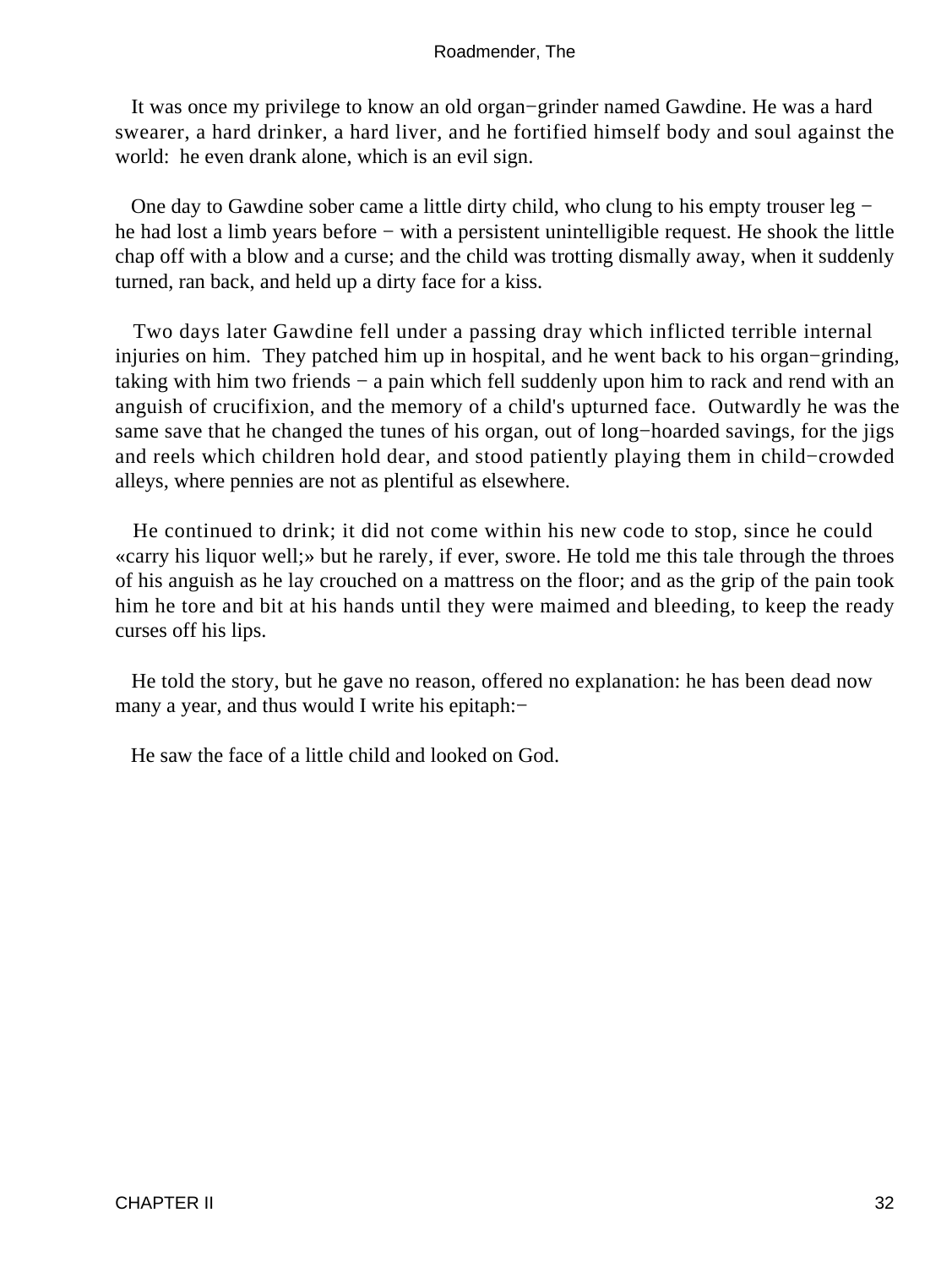### **[CHAPTER III](#page-60-0)**

<span id="page-33-0"></span>*«T*WO began, in a low voice, 'Why, the fact is, you see, Miss, this here ought to have been a RED rose−tree, and we put a white one in by mistake.'»

 As I look round this room I feel sure Two, and Five, and Seven, have all been at work on it, and made no mistakes, for round the walls runs a frieze of squat standard rose−trees, red as red can be, and just like those that Alice saw in the Queen's garden. In between them are Chaucer's name−children, prim little daisies, peering wideawake from green grass. This same grass has a history which I have heard. In the original stencil for the frieze it was purely conventional like the rest, and met in spikey curves round each tree; the painter, however, who was doing the work, was a lover of the fields; and feeling that such grass was a travesty, he added on his own account dainty little tussocks, and softened the hard line into a tufted carpet, the grass growing irregularly, bent at will by the wind.

 The result from the standpoint of conventional art is indeed disastrous; but my sympathy and gratitude are with the painter. I see, as he saw, the far−reaching robe of living ineffable green, of whose brilliance the eye never has too much, and in whose weft no two threads are alike; and shrink as he did from the conventionalising of that windswept glory.

 The sea has its crested waves of recognisable form; the river its eddy and swirl and separate vortices; but the grass! The wind bloweth where it listeth and the grass bows as the wind blows − «thou canst not tell whither it goeth.» It takes no pattern, it obeys no recognised law; it is like a beautiful creature of a thousand wayward moods, and its voice is like nothing else in the wide world. It bids you rest and bury your tired face in the green coolness, and breathe of its breath and of the breath of the good earth from which man was taken and to which he will one day return. Then, if you lend your ear and are silent minded, you may hear wondrous things of the deep places of the earth; of life in mineral and stone as well as in pulsing sap; of a green world as the stars saw it before man trod it under foot − of the emerald which has its place with the rest in the City of God.

 «What if earth Be but the shadow of heaven, and things therein, Each to each other like, more than on earth to thought?»

 It is a natural part of civilisation's lust of re−arrangement that we should be so ready to conventionalise the beauty of this world into decorative patterns for our pilgrim tents. It is a phase, and will melt into other phases; but it tends to the increase of artificiality, and exists not only in art but in everything. It is no new thing for jaded sentiment to crave the spur of the unnatural, to prefer the clever imitation, to live in a Devachan where the surroundings appear that which we would have them to be; but it is an interesting record of the pulse of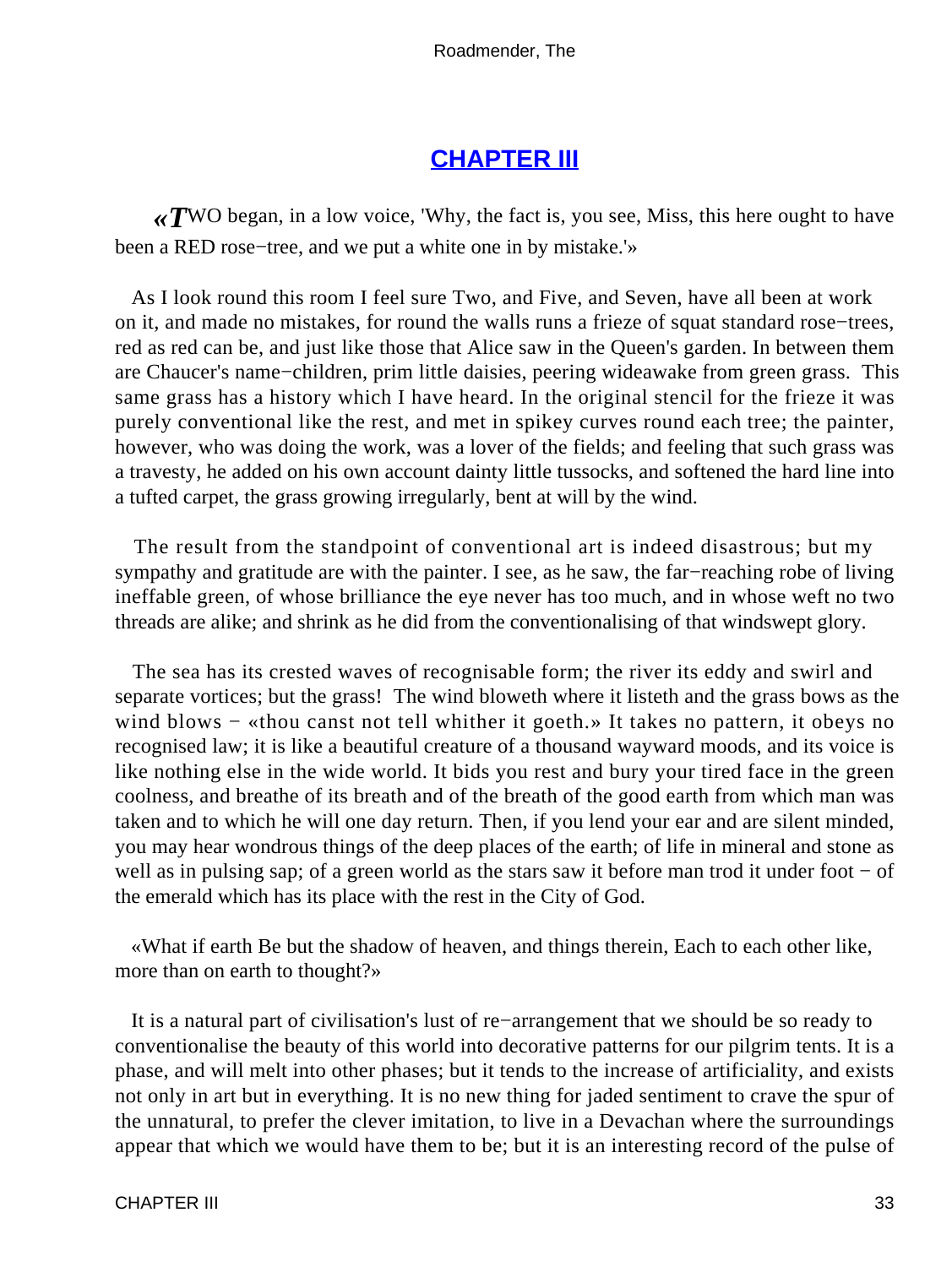the present day that 'An Englishwoman's Love Letters' should have taken society by storm in the way it certainly has.

 It is a delightful book to leave about, with its vellum binding, dainty ribbons, and the hallmark of a great publisher's name. But when we seek within we find love with its thousand voices and wayward moods, its shy graces and seemly reticences, love which has its throne and robe of state as well as the garment of the beggar maid, love which is before time was, which knew the world when the stars took up their courses, presented to us in gushing outpourings, the appropriate language of a woman's heart to the boor she delights to honour.

 «It is woman who is the glory of man,» says the author of 'The House of Wisdom and Love,' «REGINA **MUNDI**, greater, because so far the less; and man is her head, but only as he serves his queen.» Set this sober aphorism against the school girl love−making which kisses a man's feet and gaily refuses him the barren honour of having loved her first.

 There is scant need for the apologia which precedes the letters; a few pages dispels the fear that we are prying into another's soul. As for the authorship, there is a woman's influence, an artist's poorly concealed bias in the foreign letters; and for the rest a man's blunders − so much easier to see in another than to avoid oneself − writ large from cover to cover. King Cophetua, who sends «profoundly grateful remembrances,» has most surely written the letters he would wish to receive.

 «Mrs Meynell!» cries one reviewer, triumphantly. Nay, the saints be good to us, what has Mrs Meynell in common with the «Englishwoman's» language, style, or most unconvincing passion? Men can write as from a woman's heart when they are minded to do so in desperate earnestness – there is Clarissa Harlowe and Stevenson's Kirstie, and many more to prove it; but when a man writes as the author of the «Love Letters» writes, I feel, as did the painter of the frieze, that pattern−making has gone too far and included that which, like the grass, should be spared such a convention.

 «I quite agree with you,» said the Duchess, «and the moral of that is − 'Be what you would seem to be' – or, if you'd like to put it more simply – 'never imagine yourself not to be otherwise than what it might appear to others that what you were or might have been was not otherwise than what you had been would have appeared to them to be otherwise.'» And so by way of the Queen's garden I come back to my room again.

 My heart's affections are still centred on my old attic, with boarded floor and white−washed walls, where the sun blazoned a frieze of red and gold until he travelled too far towards the north, the moon streamed in to paint the trees in inky wavering shadows, and the stars flashed their glory to me across the years. But now sun and moon greet me only indirectly, and under the red roses hang pictures, some of them the dear companions of my days. Opposite me is the Arundel print of the Presentation, painted by the gentle «Brother of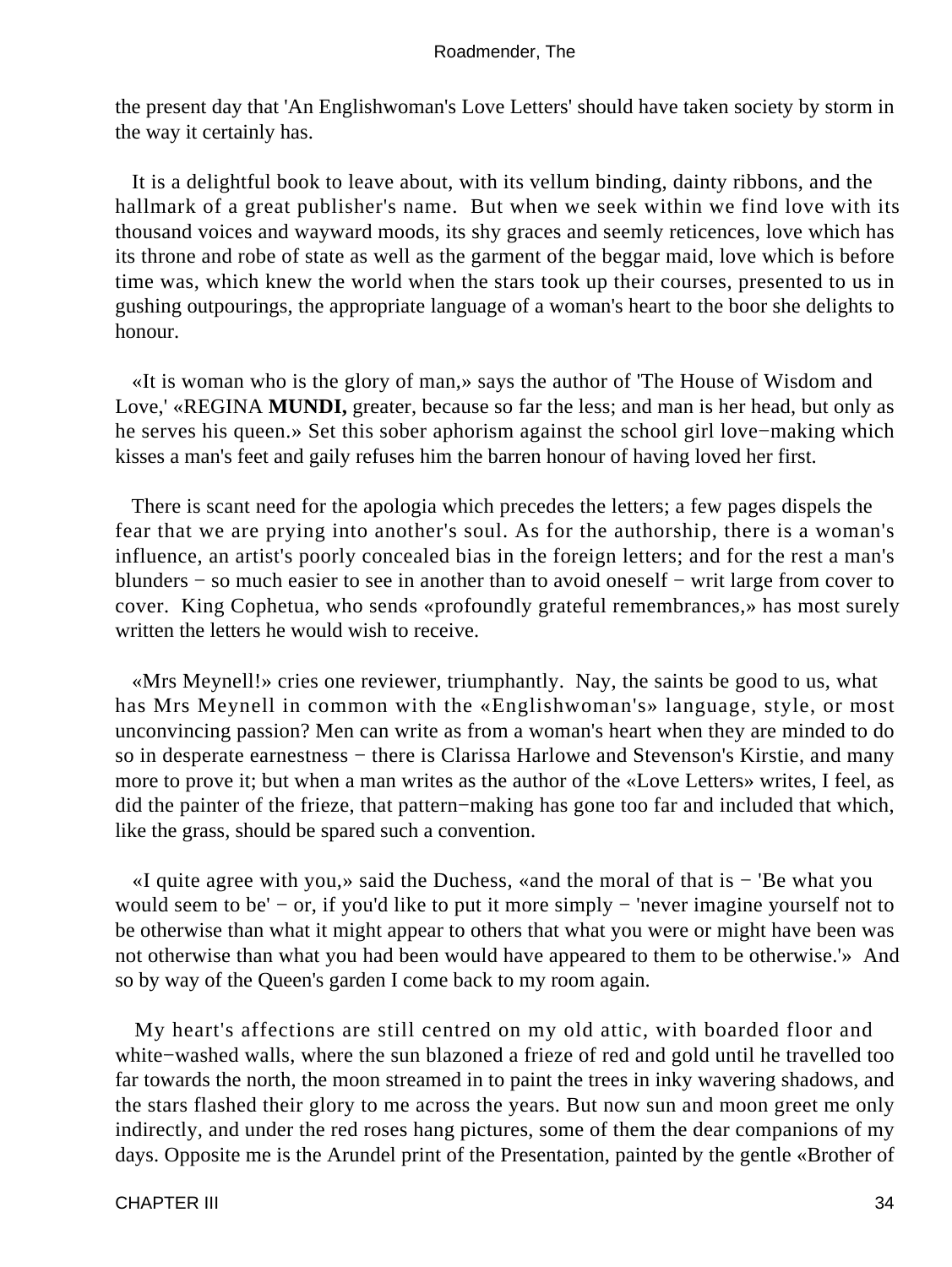the Angels.» Priest Simeon, a stately figure in green and gold, great with prophecy, gazes adoringly at the Bambino he holds with fatherly care. Our Lady, in robe of red and veil of shadowed purple, is instinct with light despite the sombre colouring, as she stretches out hungering, awe−struck hands for her soul's delight. St Joseph, dignified guardian and servitor, stands behind, holding the Sacrifice of the Poor to redeem the First−begotten.

 St Peter Martyr and the Dominican nun, gazing in rapt contemplation at the scene, are not one whit surprised to find themselves in the presence of eternal mysteries. In the Entombment, which hangs on the opposite wall, St Dominic comes round the corner full of grievous amaze and tenderest sympathy, but with no sense of shock or intrusion, for was he not «famigliar di Cristo»? And so he takes it all in; the stone bed empty and waiting; the Beloved cradled for the last time on His mother's knees to be washed, lapped round, and laid to rest as if He were again the Babe of Bethlehem. He sees the Magdalen anointing the Sacred Feet; Blessed John caring for the living and the Dead; and he, Dominic − hound of the Lord − having his real, living share in the anguish and hope, the bedding of the dearest Dead, who did but leave this earth that He might manifest Himself more completely.

 Underneath, with a leap across the centuries, is Rossetti's picture; Dante this time the onlooker, Beatrice, in her pale beauty, the death−kissed one. The same idea under different representations; the one conceived in childlike simplicity, the other recalling, even in the photograph, its wealth of colour and imagining; the one a world−wide ideal, the other an individual expression of it.

 Beatrice was to Dante the inclusion of belief. She was more to him than he himself knew, far more to him after her death than before. And, therefore, the analogy between the pictures has at core a common reality. «It is expedient for you that I go away,» is constantly being said to us as we cling earthlike to the outward expression, rather than to the inward manifestation – and blessed are those who hear and understand, for it is spoken only to such as have been with Him from the beginning. The eternal mysteries come into time for us individually under widely differing forms. The tiny child mothers its doll, croons to it, spends herself upon it, why she cannot tell you; and we who are here in our extreme youth, never to be men and women grown in this world, nurse our ideal, exchange it, refashion it, call it by many names; and at last in here or hereafter we find in its naked truth the Child in the manger, even as the Wise Men found Him when they came from the East to seek a great King. There is but one necessary condition of this finding; we must follow the particular manifestation of light given us, never resting until it rests – over the place of the Child. And there is but one insurmountable hindrance, the extinction of or drawing back from the light truly apprehended by us. We forget this, and judge other men by the light of our own soul.

 I think the old bishop must have understood it. He is my friend of friends as he lies opposite my window in his alabaster sleep, clad in pontifical robes, with unshod feet, a little island of white peace in a many−coloured marble sea. The faithful sculptor has given every line and wrinkle, the heavy eyelids and sunken face of tired old age, but withal the smile of a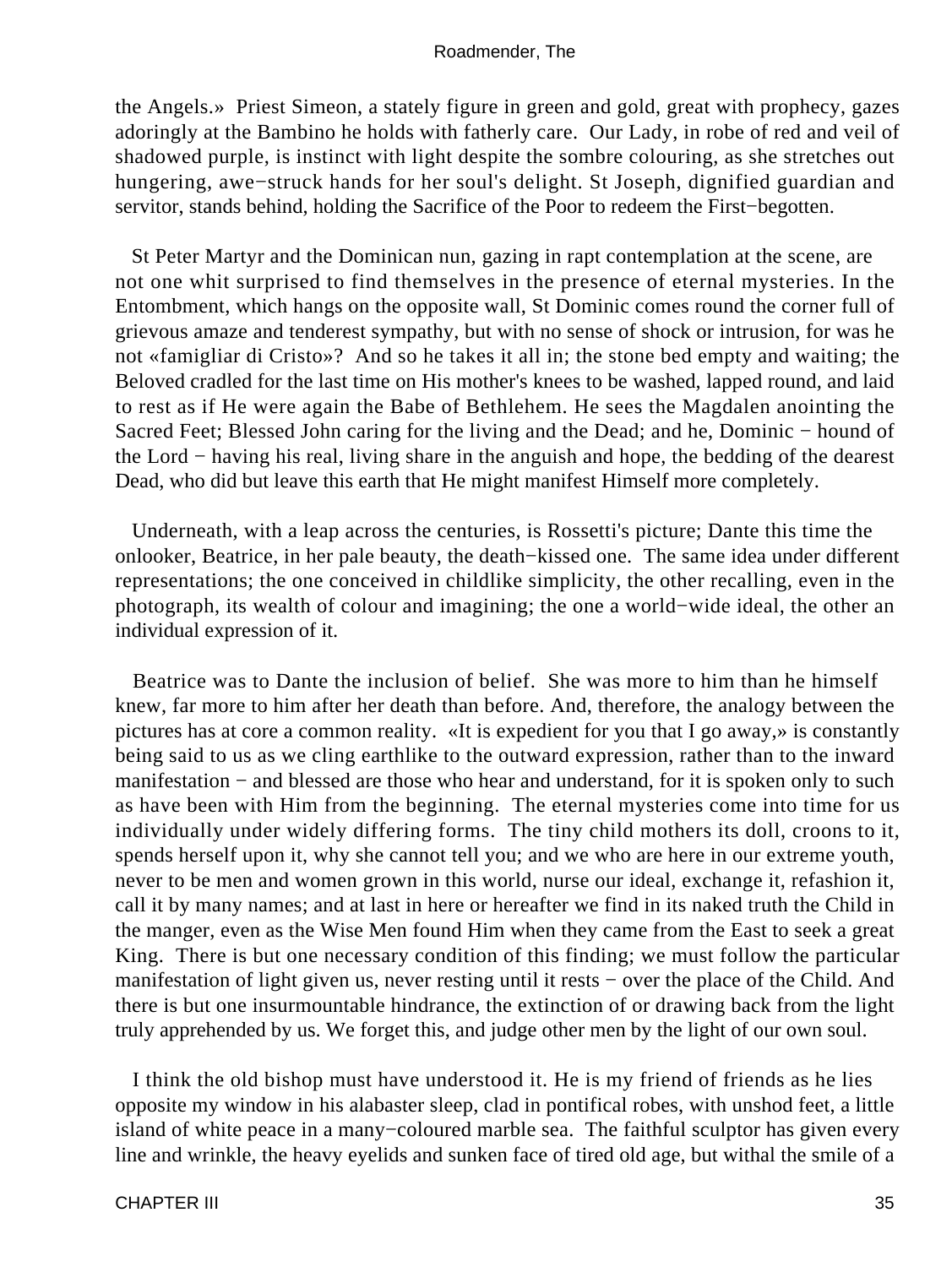### contented child.

 I do not even know my bishop's name, only that the work is of the thirteenth century; but he is good to company with through the day, for he has known darkness and light and the minds of many men; most surely, too, he has known that God fulfils Himself in strange ways, so with the shadow of his feet upon the polished floor he rests in peace.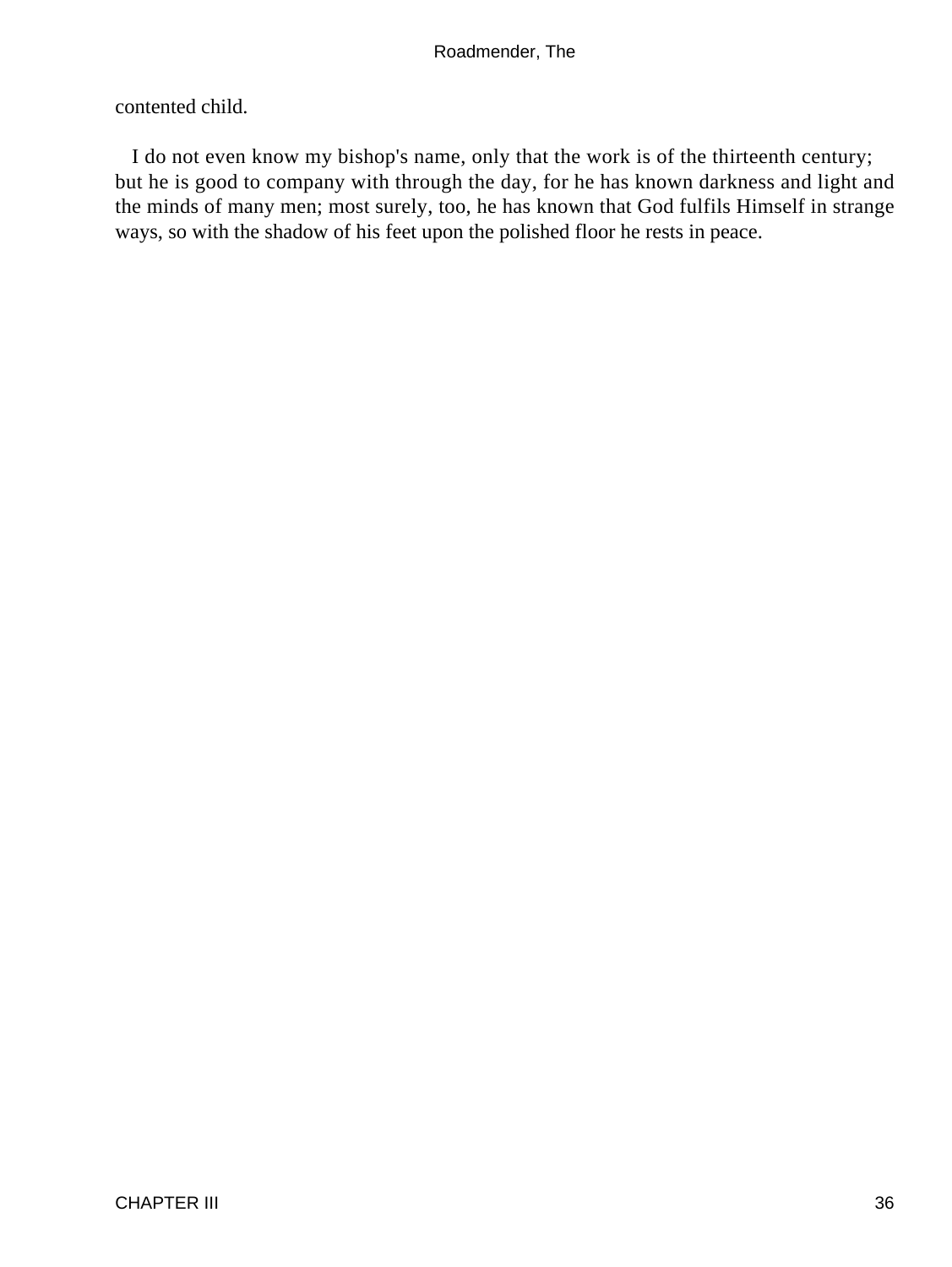### **[CHAPTER IV](#page-60-0)**

<span id="page-37-0"></span>*O*N Sunday my little tree was limned in white and the sparrows were craving shelter at my window from the blizzard. Now the mild thin air brings a breath of spring in its wake and the daffodils in the garden wait the kisses of the sun. Hand−in−hand with memory I slip away down the years, and remember a day when I awoke at earliest dawn, for across my sleep I had heard the lusty golden−throated trumpeters heralding the spring.

The air was sharp–set; a delicate rime frosted roof and road; the sea lay hazy and still like a great pearl. Then as the sky stirred with flush upon flush of warm rosy light, it passed from misty pearl to opal with heart of flame, from opal to gleaming sapphire. The earth called, the fields called, the river called − that pied piper to whose music a man cannot stop his ears. It was with me as with the Canterbury pilgrims:−

«So priketh hem nature in hir corages; Than longen folk to gon on pilgrimages.»

 Half an hour later I was away by the early train that carries the branch mails and a few workmen, and was delivered at the little wayside station with the letters. The kind air went singing past as I swung along the reverberating road between the high tree− crowned banks which we call hedges in merry Devon, with all the world to myself and the Brethren. A great blackbird flew out with a loud «chook, chook,» and the red of the haw on his yellow bill. A robin trilled from a low rose−bush; two wrens searched diligently on a fallen tree for breakfast, quite unconcerned when I rested a moment beside them; and a shrewmouse slipped across the road followed directly by its mate. March violets bloomed under the sheltered hedge with here and there a pale primrose; a frosted bramble spray still held its autumn tints clinging to the semblance of the past; and great branches of snowy blackthorn broke the barren hedgeway as if spring made a mock of winter's snows.

 Light of heart and foot with the new wine of the year I sped on again, stray daffodils lighting the wayside, until I heard the voice of the stream and reached the field gate which leads to the lower meadows. There before me lay spring's pageant; green pennons waving, dainty maids curtseying, and a host of joyous yellow trumpeters proclaiming 'Victory' to an awakened earth. They range in serried ranks right down to the river, so that a man must walk warily to reach the water's edge where they stand gazing down at themselves in fairest semblance like their most tragic progenitor, and, rising from the bright grass in their thousands, stretch away until they melt in a golden cloud at the far end of the misty mead. Through the field gate and across the road I see them, starring the steep earth bank that leads to the upper copse, gleaming like pale flames against the dark tree−boles. There they have but frail tenure; here, in the meadows, they reign supreme.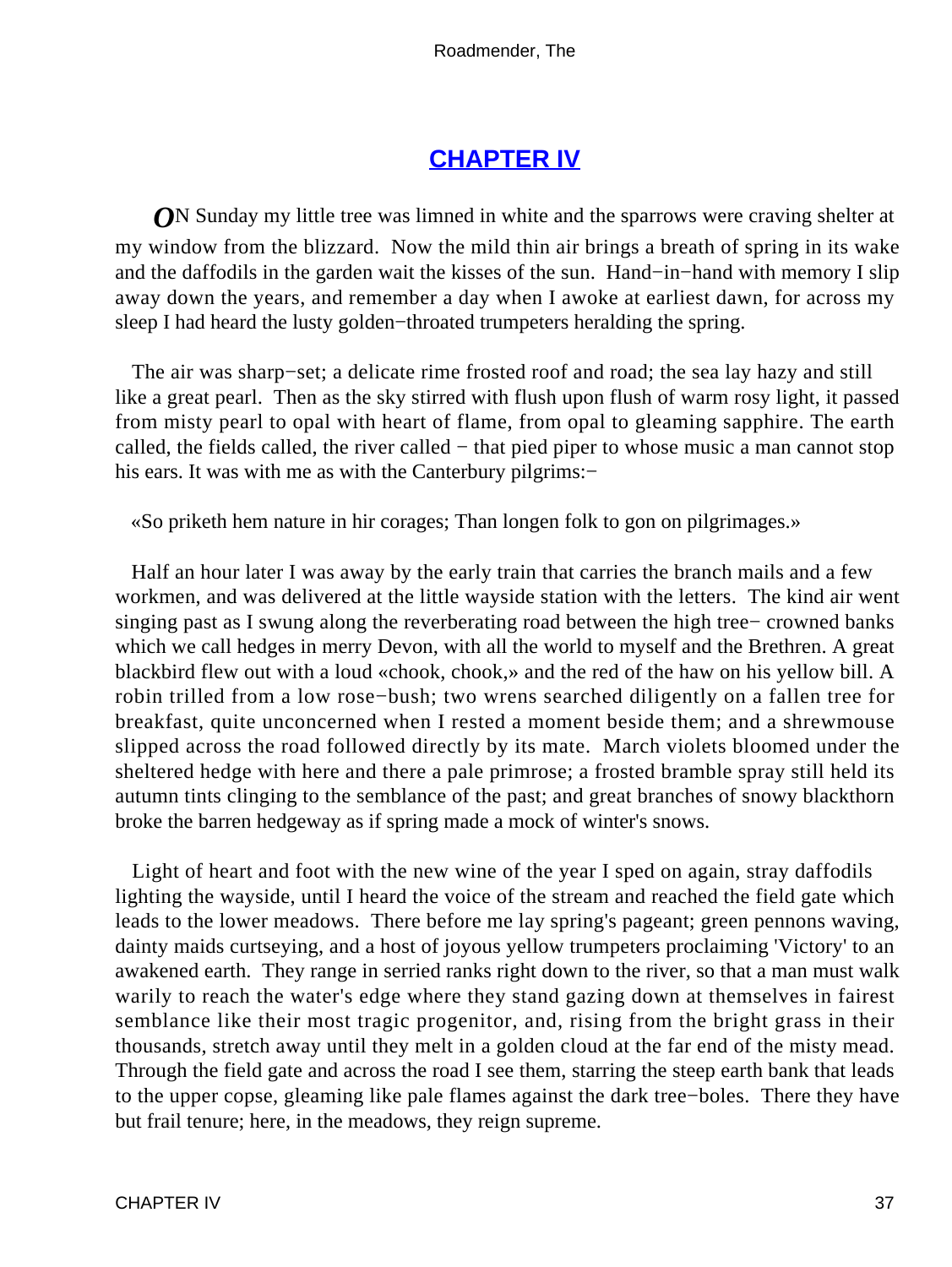At the upper end of the field the river provides yet closer sanctuary for these children of the spring. Held in its embracing arms lies an island long and narrow, some thirty feet by twelve, a veritable untrod Eldorado, glorious in gold from end to end, a fringe of reeds by the water's edge, and save for that − daffodils. A great oak stands at the meadow's neck, an oak with gnarled and wandering roots where a man may rest, for it is bare of daffodils save for a group of three, and a solitary one apart growing close to the old tree's side. I sat down by my lonely little sister, blue sky overhead, green grass at my feet decked, like the pastures of the Blessed, in glorious sheen; a sea of triumphant, golden heads tossing blithely back as the wind swept down to play with them at his pleasure.

 It was all mine to have and to hold without severing a single slender stem or harbouring a thought of covetousness; mine, as the whole earth was mine, to appropriate to myself without the burden and bane of worldly possession. «Thou sayest that I am − a King,» said the Lord before Pilate, and «My kingdom is not of this world.» We who are made kings after His likeness possess all things, not after this world's fashion but in proportion to our poverty; and when we cease to toil and spin, are arrayed as the lilies, in a glory transcending Solomon's. Bride Poverty − she who climbed the Cross with Christ − stretched out eager hands to free us from our chains, but we flee from her, and lay up treasure against her importunity, while Amytas on his seaweed bed weeps tears of pure pity for crave−mouth Caesar of great possessions.

 Presently another of spring's lovers cried across the water «Cuckoo, cuckoo,» and the voice of the stream sang joyously in unison. It is free from burden, this merry little river, and neither weir nor mill bars its quick way to the sea as it completes the eternal circle, lavishing gifts of coolness and refreshment on the children of the meadows.

 It has its birth on the great lone moor, cradled in a wonderful peat−smelling bog, with a many–hued coverlet of soft mosses – pale gold, orange, emerald, tawny, olive and white, with the red stain of sun−dew and tufted cotton−grass. Under the old grey rocks which watch it rise, yellow−eyed tormantil stars the turf, and bids «Godspeed» to the little child of earth and sky. Thus the journey begins; and with ever−increasing strength the stream carves a way through the dear brown peat, wears a fresh wrinkle on the patient stones, and patters merrily under a clapper bridge which spanned its breadth when the mistletoe reigned and Bottor, the grim rock idol, exacted the toll of human life that made him great. On and on goes the stream, for it may not stay; leaving of its freshness with the great osmunda that stretches eager roots towards the running water; flowing awhile with a brother stream, to part again east and west as each takes up his separate burden of service − my friend to cherish the lower meadows in their flowery joyance − and so by the great sea−gate back to sky and earth again.

 The river of God is full of water. The streets of the City are pure gold. Verily, here also having nothing we possess all things.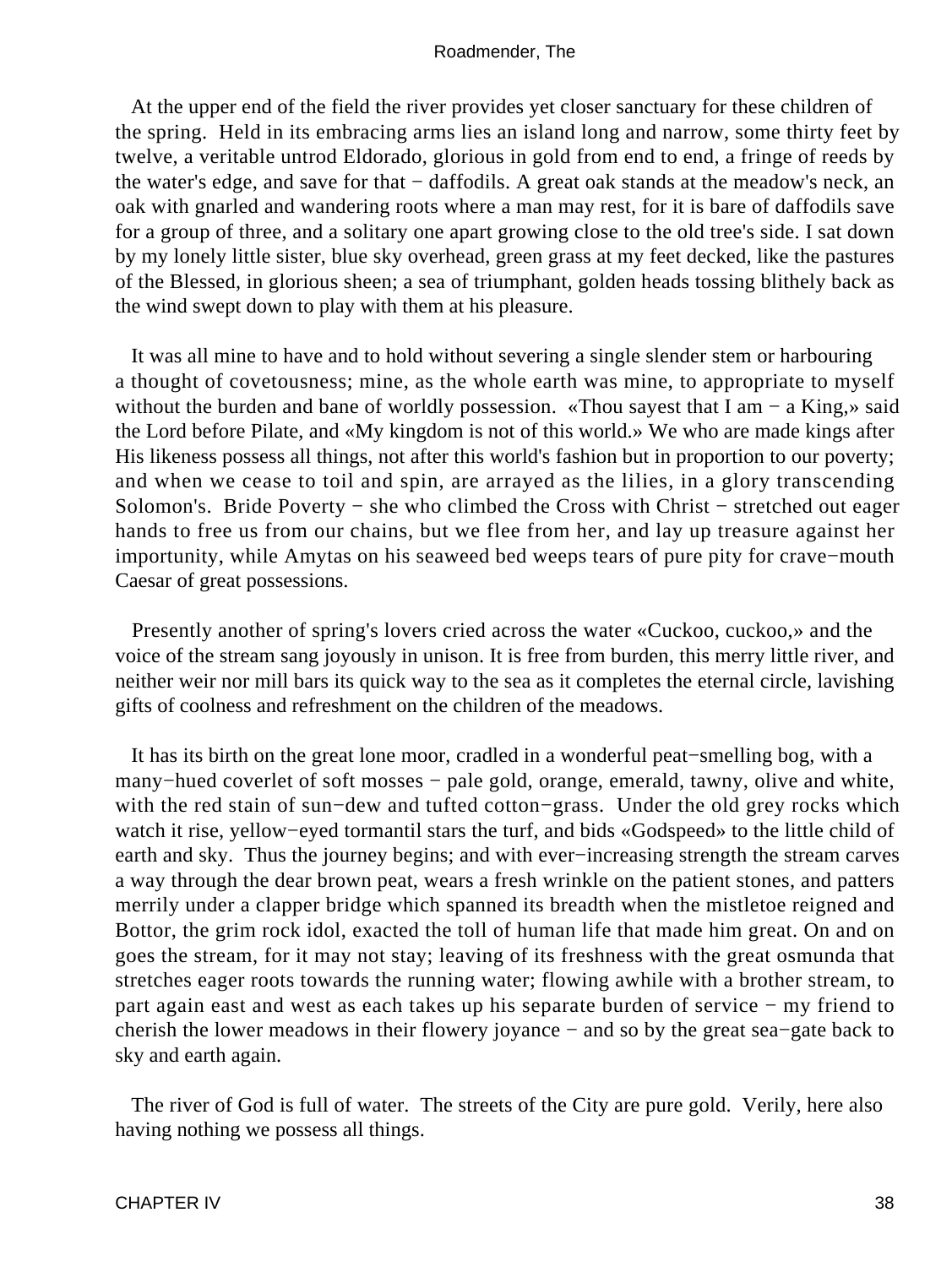The air was keen and still as I walked back in the early evening, and a daffodil light was in the sky as if Heaven mirrored back earth's radiance. Near the station some children flitted past, like little white miller moths homing through the dusk. As I climbed the hill the moon rode high in a golden field − it was daffodils to the last.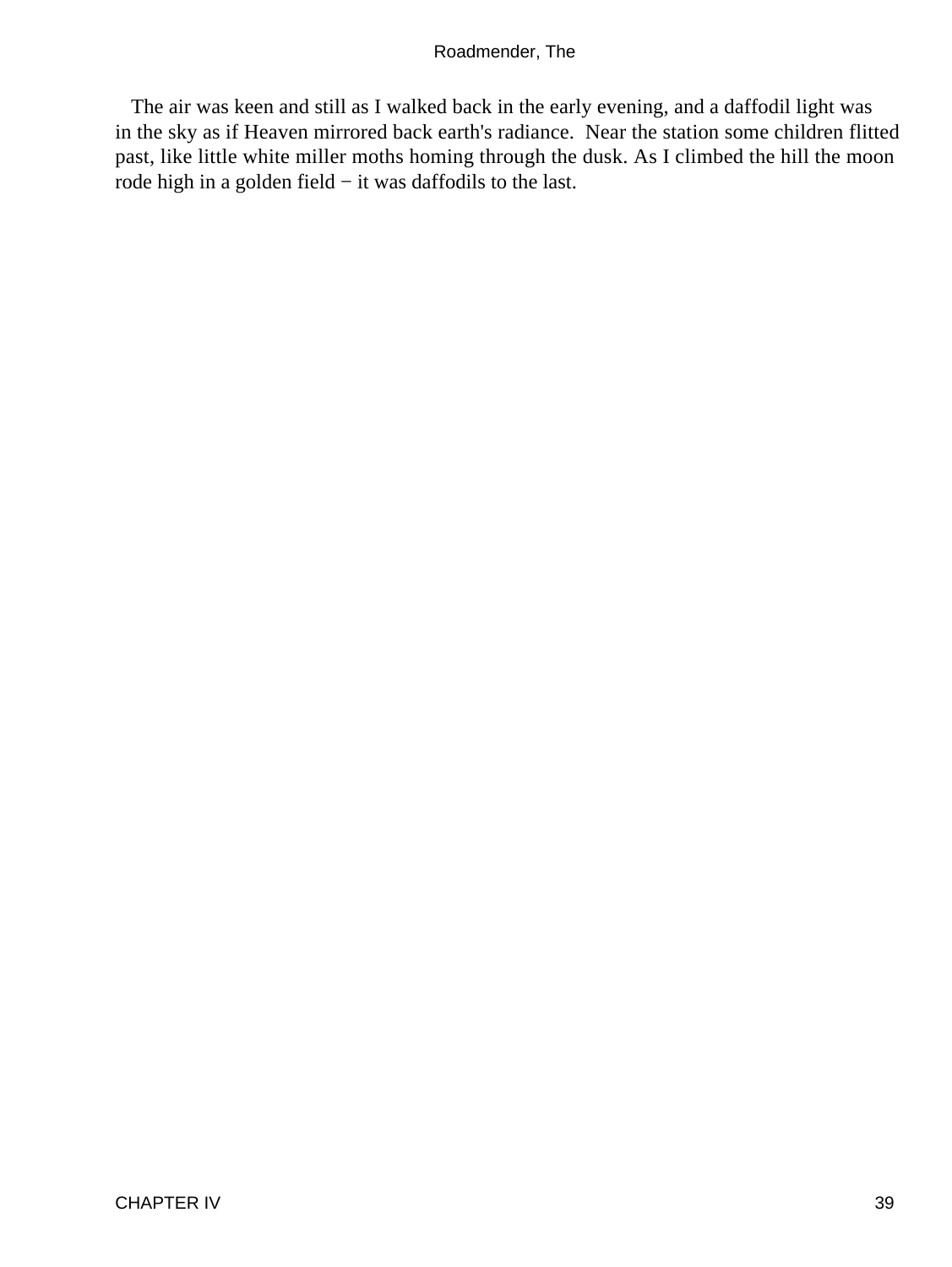# **[CHAPTER V](#page-60-0)**

<span id="page-40-0"></span>**THE** seagulls from the upper reaches pass down the river in sober steady flight seeking the open sea. I shall miss the swoop and circle of silver wings in the sunlight and the plaintive call which sounds so strangely away from rock and shore, but it is good to know that they have gone from mudbank and murky town back to the free airs of their inheritance, to the shadow of sun−swept cliffs and the curling crest of the wind−beaten waves, to brood again over the great ocean of a world's tears.

 My little tree is gemmed with buds, shy, immature, but full of promise. The sparrows busied with nest−building in the neighbouring pipes and gutters use it for a vantage ground, and crowd there in numbers, each little beak sealed with long golden straw or downy feather.

 The river is heavy with hay barges, the last fruits of winter's storehouse; the lengthening days slowly and steadily oust the dark; the air is loud with a growing clamour of life: spring is not only proclaimed, but on this Feast she is crowned, and despite the warring wind the days bring their meed of sunshine. We stand for a moment at the meeting of the ways, the handclasp of Winter and Spring, of Sleep and Wakening, of Life and Death; and there is between them not even the thin line which Rabbi Jochanan on his death−bed beheld as all that divided hell from heaven.

 «SPHAERA **CUJUS CENTRUM UBIQUE, CIRCUMFERENTIA** NULLIBUS,» was said of Mercury, that messenger of the gods who marshalled reluctant spirits to the Underworld; and for Mercury we may write Life with Death as its great sacrament of brotherhood and release, to be dreaded only as we dread to partake unworthily of great benefits. Like all sacraments it has its rightful time and due solemnities; the horror and sin of suicide lie in the presumption of free will, the forestalling of a gift, – the sin of Eve in Paradise, who took that which might only be given at the hand of the Lord. It has too its physical pains, but they are those of a woman in travail, and we remember them no more for joy that a child−man is born into the world naked and not ashamed: beholding ourselves as we are we shall see also the leaves of the Tree of Life set for the healing of the nations.

 We are slowly, very slowly, abandoning our belief in sudden and violent transitions for a surer and fuller acceptance of the doctrine of evolution; but most of us still draw a sharp line of demarcation between this world and the next, and expect a radical change in ourselves and our surroundings, a break in the chain of continuity entirely contrary to the teaching of nature and experience. In the same way we cling to the specious untruth that we can begin over and over again in this world, forgetting that while our sorrow and repentance bring sacramental gifts of grace and strength, God Himself cannot, by His own limitation,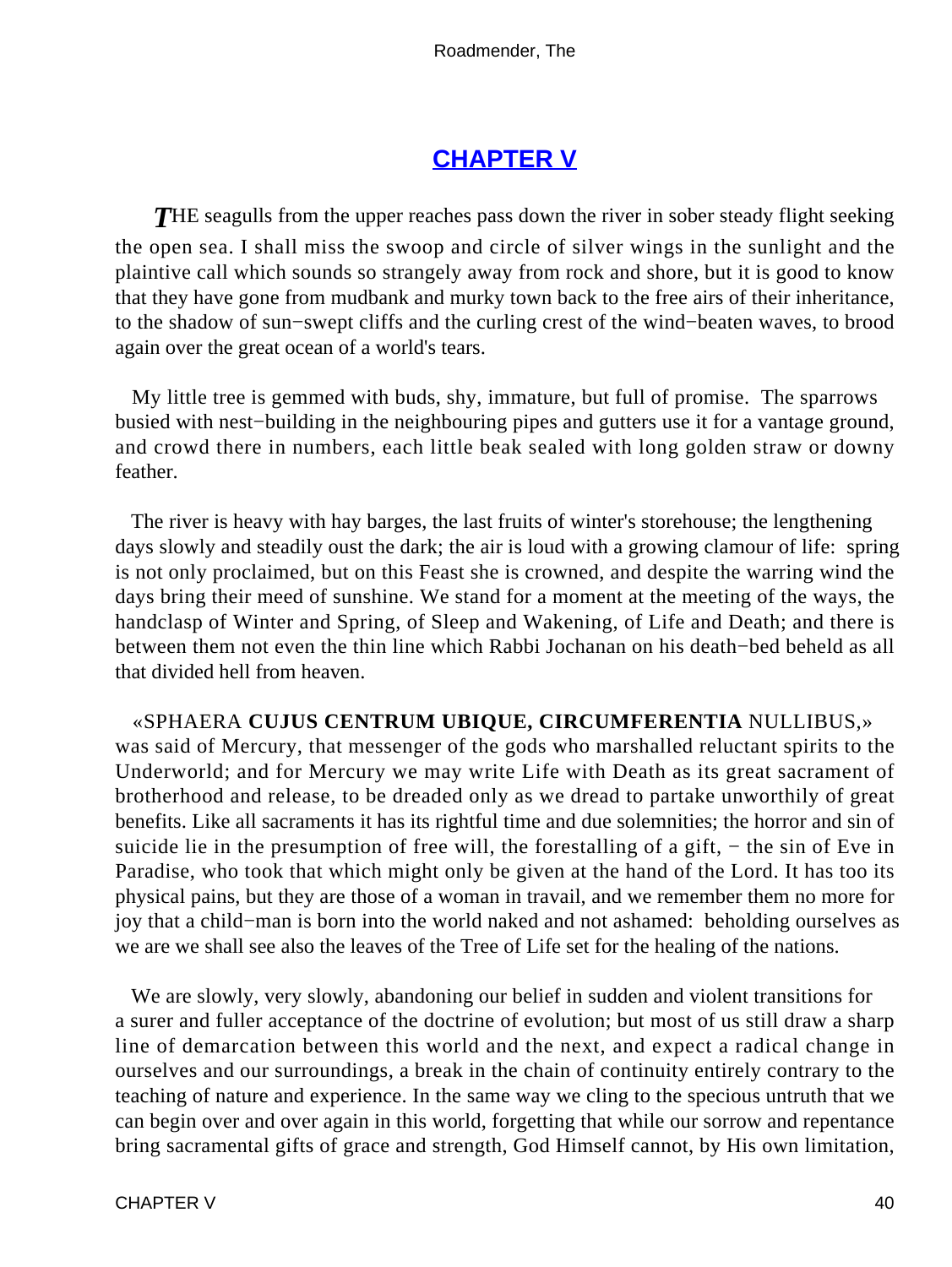rewrite the Past. We are in our sorrow that which we have made ourselves in our sin; our temptations are there as well as the way of escape. We are in the image of God. We create our world, our undying selves, our heaven, or our hell. «QUI **CREAVIT TE SINE TE NON SALVABIT TE SINE** TE.» It is stupendous, magnificent, and most appalling. A man does not change as he crosses the threshold of the larger room. His personality remains the same, although the expression of it may be altered. Here we have material bodies in a material world − there, perhaps, ether bodies in an ether world. There is no indecency in reasonable speculation and curiosity about the life to come. One end of the thread is between our fingers, but we are haunted for the most part by the snap of Atropos' shears.

 Socrates faced death with the magnificent calm bred of dignified familiarity. He had built for himself a desired heaven of colour, light, and precious stones − the philosophic formula of those who set the spiritual above the material, and worship truth in the beauty of holiness. He is not troubled by doubts or regrets, for the path of the just lies plain before his face. He forbids mourning and lamentations as out of place, obeys minutely and cheerily the directions of his executioner, and passes with unaffected dignity to the apprehension of that larger truth for which he had constantly prepared himself. His friends may bury him provided they will remember they are not burying Socrates; and that all things may be done decently and in order, a cock must go to AEsculapius.

 Long before, in the days of the Captivity, there lived in godless, blood−shedding Nineveh an exiled Jew whose father had fallen from the faith. He was a simple man, child−like and direct; living the careful, kindly life of an orthodox Jew, suffering many persecutions for conscience' sake, and in constant danger of death. He narrates the story of his life and of the blindness which fell on him, with gentle placidity, and checks the exuberance of his more emotional wife with the assurance of untroubled faith. Finally, when his pious expectations are fulfilled, his sight restored, and his son prosperously established beside him, he breaks into a prayer of rejoicing which reveals the secret of his confident content. He made use of two great faculties: the sense of proportion, which enabled him to apprise life and its accidents justly, and the gift of in−seeing, which led Socrates after him, and Blessed John in lonely exile on Patmos, to look through the things temporal to the hidden meanings of eternity.

 «Let my soul bless God the great King,» he cries; and looks away past the present distress; past the Restoration which was to end in fresh scattering and confusion; past the dream of gold, and porphyry, and marble defaced by the eagles and emblems of the conqueror; until his eyes are held by the Jerusalem of God, «built up with sapphires, and emeralds, and precious stones,» with battlements of pure gold, and the cry of 'Alleluia' in her streets.

 Many years later, when he was very aged, he called his son to him and gave him as heritage his own simple rule of life, adding but one request: «Keep thou the law and the commandments, and shew thyself merciful and just, that it may go well with thee. . . .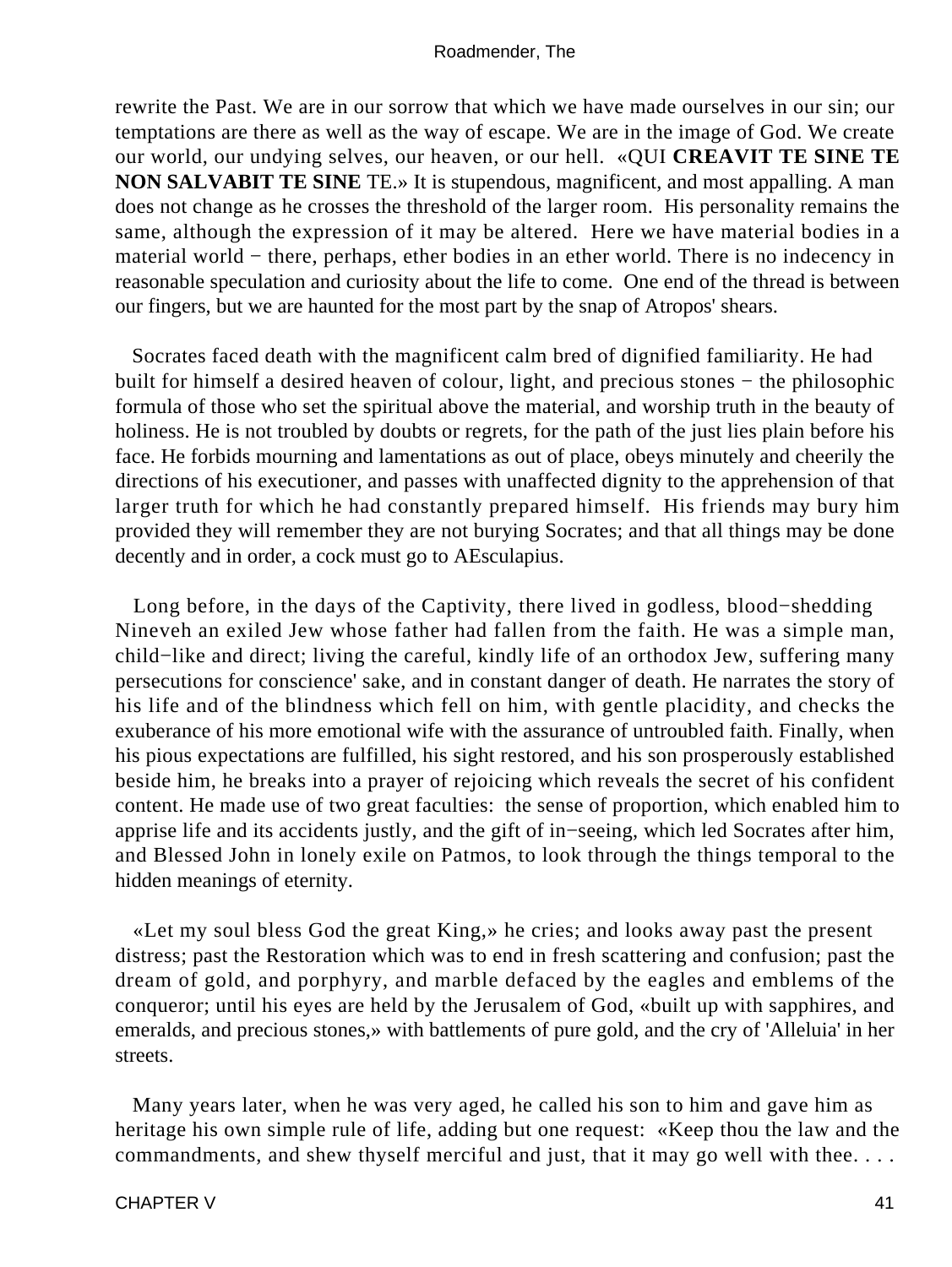Consider what alms doeth, and how righteousness doth deliver. . . . And bury me decently, and thy mother with me.» Having so said, he went his way quietly and contentedly to the Jerusalem of his heart.

 It is the simple note of familiarity that is wanting in us; that by which we link world with world. Once, years ago, I sat by the bedside of a dying man in a wretched garret in the East End. He was entirely ignorant, entirely quiescent, and entirely uninterested. The minister of a neighbouring chapel came to see him and spoke to him at some length of the need for repentance and the joys of heaven. After he had gone my friend lay staring restlessly at the mass of decrepit broken chimney pots which made his horizon. At last he spoke, and there was a new note in his voice:−

 «Ee said as 'ow there were golding streets in them parts. I ain't no ways particler wot they're made of, but it'll feel natral like if there's chimleys too.»

 The sun stretched a sudden finger and painted the chimney pots red and gold against the smoke−dimmed sky, and with his face alight with surprised relief my friend died.

 We are one with the earth, one in sin, one in redemption. It is the fringe of the garment of God. «If I may but touch the hem,» said a certain woman.

 On the great Death−day which shadows the early spring with a shadow of which it may be said **UMBRA DEI EST LUX,** the earth brought gifts of grief, the fruit of the curse, barren thorns, hollow reed, and the wood of the cross; the sea made offering of Tyrian purple; the sky veiled her face in great darkness, while the nation of priests crucified for the last time their Paschal lamb. «I will hear, saith the Lord; I will hear the heavens, and they shall hear the earth, and the earth shall hear the corn and wine and oil, and they shall hear Jezreel, and I will sow her unto me in the earth; and I will have mercy upon her that had not obtained mercy, and I will say unto them which were not my people, 'Thou art my people,' and they shall say 'Thou art my God.'»

 The second Adam stood in the garden with quickening feet, and all the earth pulsed and sang for joy of the new hope and the new life quickening within her, to be hers through the pains of travail, the pangs of dissolution. The Tree of Life bears Bread and Wine − food of the wayfaring man. The day of divisions is past, the day of unity has dawned. One has risen from the dead, and in the Valley of Achor stands wide the Door of Hope − the Sacrament of Death.

 Scio Domine, et vere scio . . . quia non sum dignus accedere ad tantum mysterium propter nimia peccata mea et infinitas negligentias meas. Sed scio . . . quia tu potes me facere dignum.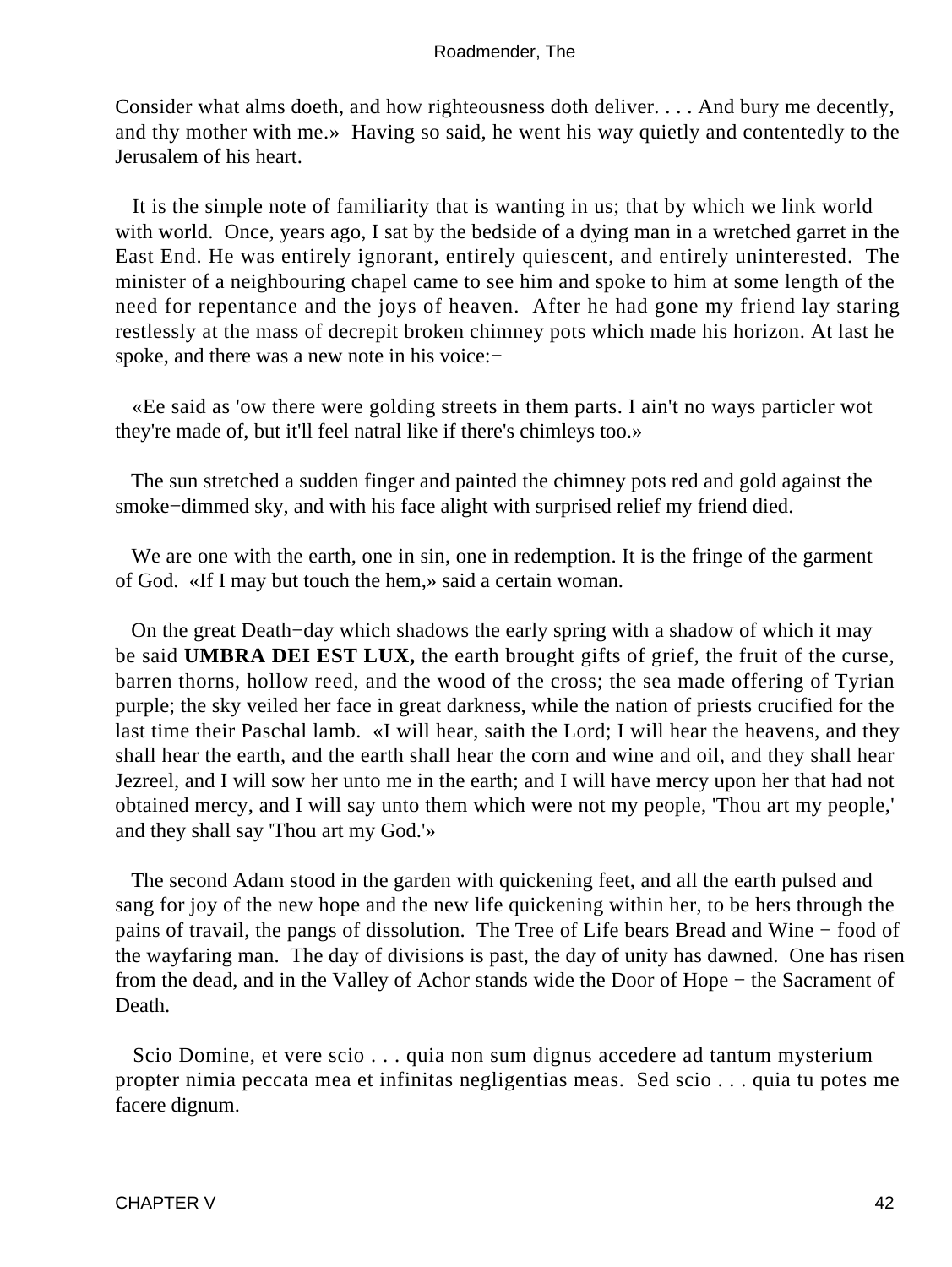### **[CHAPTER VI](#page-60-0)**

<span id="page-43-0"></span>*«A*NYTUS and Meletus can kill me, but they cannot hurt me,» said Socrates; and Governor Sancho, with all the itch of newly−acquired authority, could not make the young weaver of steel−heads for lances sleep in prison. In the Vision of Er the souls passed straight forward under the throne of necessity, and out into the plains of forgetfulness, where they must severally drink of the river of unmindfulness whose waters cannot be held in any vessel. The throne, the plain, and the river are still here, but in the distance rise the great lone heavenward hills, and the wise among us no longer ask of the gods Lethe, but rather remembrance. Necessity can set me helpless on my back, but she cannot keep me there; nor can four walls limit my vision. I pass out from under her throne into the garden of God a free man, to my ultimate beatitude or my exceeding shame. All day long this world lies open to me; ay, and other worlds also, if I will but have it so; and when night comes I pass into the kingdom and power of the dark.

 I lie through the long hours and watch my bridge, which is set with lights across the gloom; watch the traffic which is for me but so many passing lamps telling their tale by varying height and brightness. I hear under my window the sprint of over−tired horses, the rattle of uncertain wheels as the street−sellers hasten south; the jangle of cab bells as the theatre−goers take their homeward way; the gruff altercation of weary men, the unmelodious song and clamorous laugh of women whose merriment is wearier still. Then comes a time of stillness when the light in the sky waxes and wanes, when the cloud−drifts obscure the stars, and I gaze out into blackness set with watching eyes. No sound comes from without but the voice of the night−wind and the cry of the hour. The clock on the mantelpiece ticks imperatively, for a check has fallen on the familiarity which breeds a disregard of common things, and a reason has to be sought for each sound which claims a hearing. The pause is wonderful while it lasts, but it is not for long. The working world awakes, the poorer brethren take up the burden of service; the dawn lights the sky; remembrance cries an end to forgetting.

 Sometimes in the country on a night in early summer you may shut the cottage door to step out into an immense darkness which palls heaven and earth. Going forward into the embrace of the great gloom, you are as a babe swaddled by the hands of night into helpless quiescence. Your feet tread an unseen path, your hands grasp at a void, or shrink from the contact they cannot realise; your eyes are holden; your voice would die in your throat did you seek to rend the veil of that impenetrable silence.

 Shut in by the intangible dark, we are brought up against those worlds within worlds blotted out by our concrete daily life. The working of the great microcosm at which we peer dimly through the little window of science; the wonderful, breathing earth; the pulsing,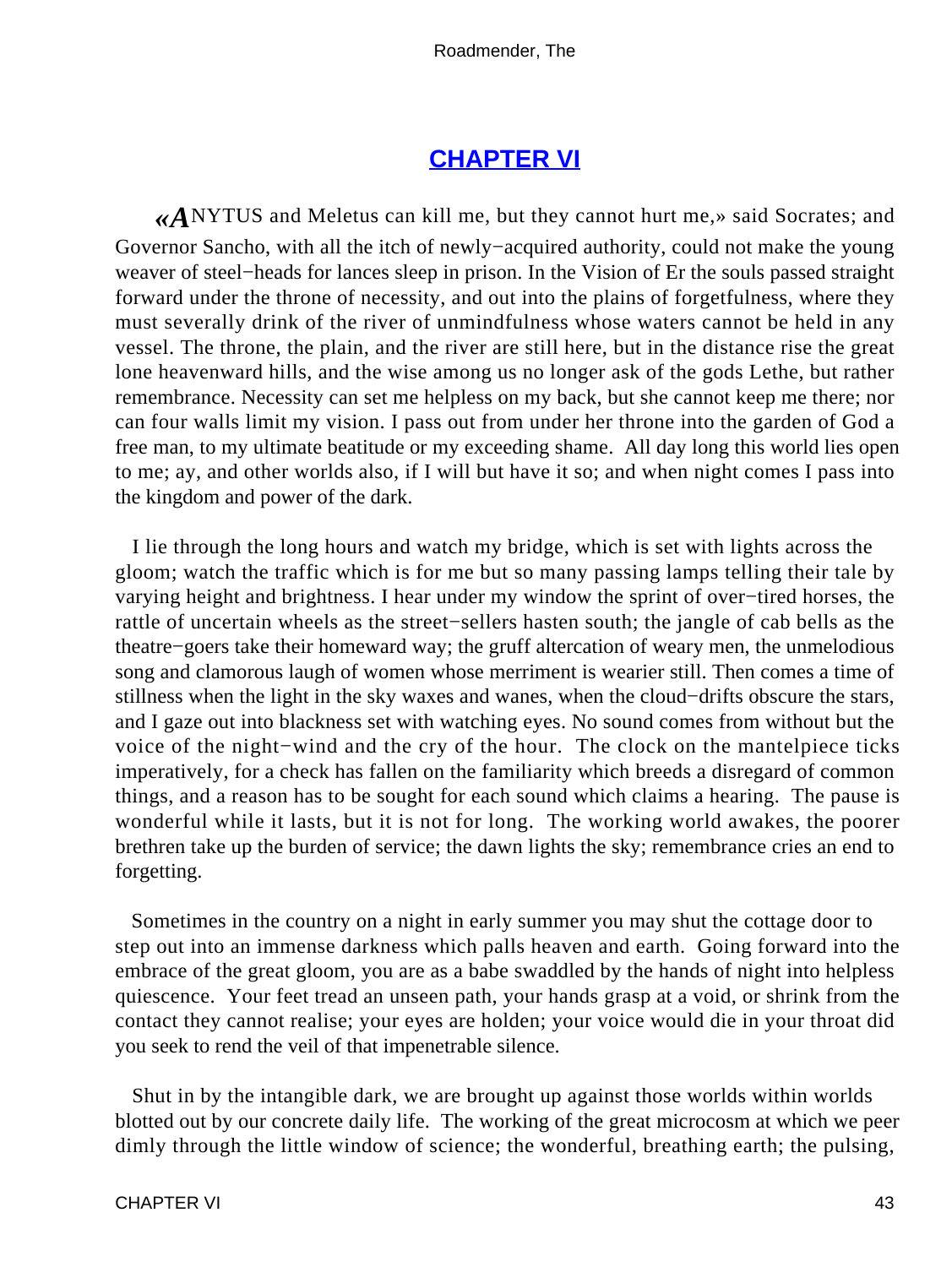throbbing sap; the growing fragrance shut in the calyx of to−morrow's flower; the heart−beat of a sleeping world that we dream that we know; and around, above, and interpenetrating all, the world of dreams, of angels and of spirits.

 It was this world which Jacob saw on the first night of his exile, and again when he wrestled in Peniel until the break of day. It was this world which Elisha saw with open eyes; which Job knew when darkness fell on him; which Ezekiel gazed into from his place among the captives; which Daniel beheld as he stood alone by the great river, the river Hiddekel.

 For the moment we have left behind the realm of question and explanation, of power over matter and the exercise of bodily faculties; and passed into darkness alight with visions we cannot see, into silence alive with voices we cannot hear. Like helpless men we set our all on the one thing left us, and lift up our hearts, knowing that we are but a mere speck among a myriad worlds, yet greater than the sum of them; having our roots in the dark places of the earth, but our branches in the sweet airs of heaven.

 It is the material counterpart of the 'Night of the Soul.' We have left our house and set forth in the darkness which paralyses those faculties that make us men in the world of men. But surely the great mystics, with all their insight and heavenly love, fell short when they sought freedom in complete separateness from creation instead of in perfect unity with it. The Greeks knew better when they flung Ariadne's crown among the stars, and wrote Demeter's grief on a barren earth, and Persephone's joy in the fruitful field. For the earth is gathered up in man; he is the whole which is greater than the sum of its parts. Standing in the image of God, and clothed in the garment of God, he lifts up priestly hands and presents the sacrifice of redeemed earth before the throne of the All−Father. «Dust and ashes and a house of devils,» he cries; and there comes back for answer, «REX **CONCUPISCET DECOREM** TUAM.»

 The Angel of Death has broad wings of silence and mystery with which he shadows the valley where we need fear no evil, and where the voice which speaks to us is as the «voice of doves, tabering upon their breasts.» It is a place of healing and preparation, of peace and refreshing after the sharply−defined outlines of a garish day. Walking there we learn to use those natural faculties of the soul which are hampered by the familiarity of bodily progress, to apprehend the truths which we have intellectually accepted. It is the place of secrets where the humility which embraces all attainable knowledge cries «I know not»; and while we proclaim from the house−tops that which we have learnt, the manner of our learning lies hid for each one of us in the sanctuary of our souls.

 The Egyptians, in their ancient wisdom, act in the desert a great androsphinx, image of mystery and silence, staring from under level brows across the arid sands of the sea−way. The Greeks borrowed and debased the image, turning the inscrutable into a semi−woman who asked a foolish riddle, and hurled herself down in petulant pride when OEdipus answered aright. So we, marring the office of silence, question its mystery; thwart ourselves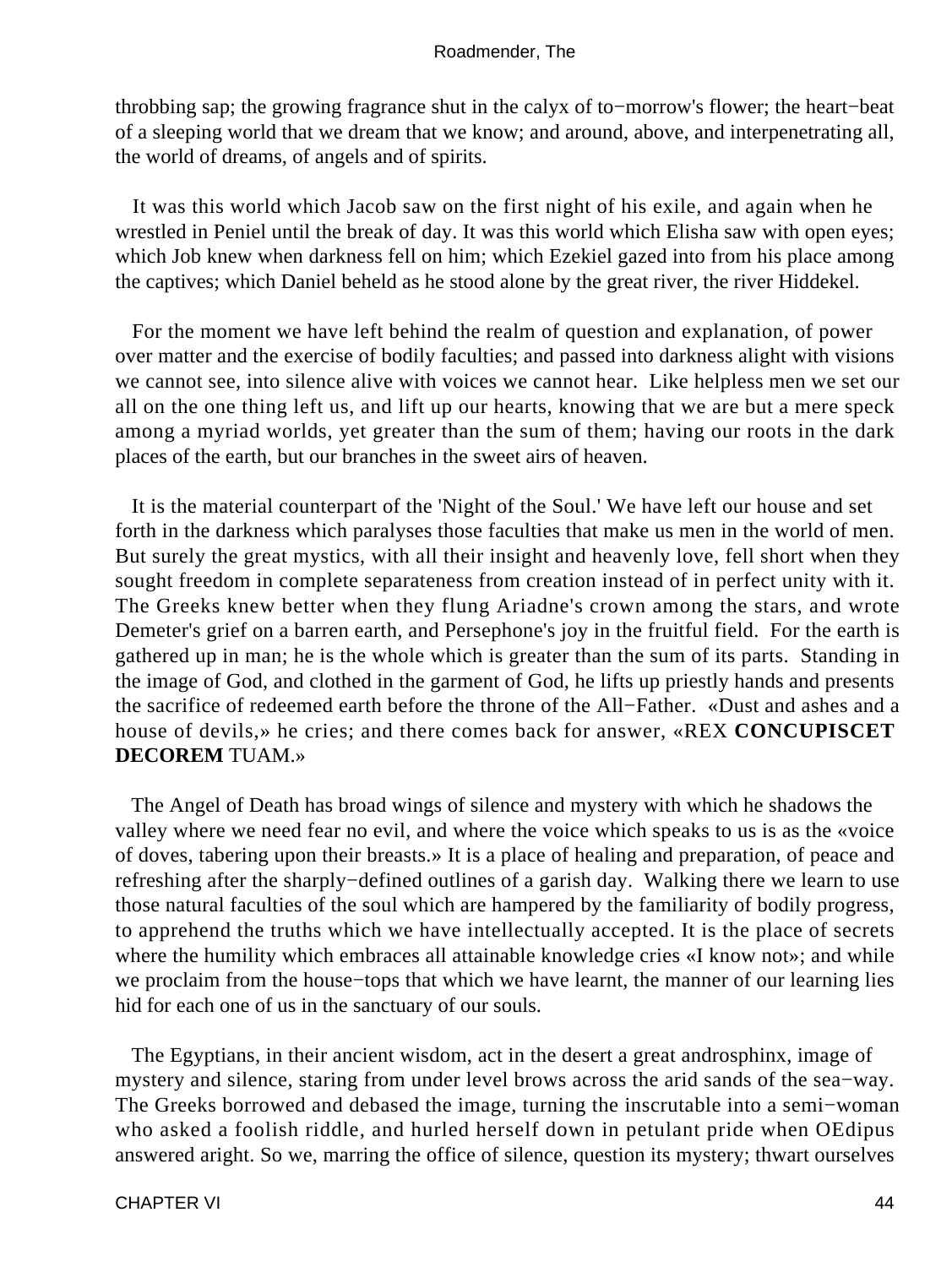with riddles of our own suggesting; and turn away, leaving our offering but half consumed on the altar of the unknown god. It was not the theft of fire that brought the vengeance of heaven upon Prometheus, but the mocking sacrifice. Orpheus lost Eurydice because he must see her face before the appointed time. Persephone ate of the pomegranate and hungered in gloom for the day of light which should have been endless.

 The universe is full of miracle and mystery; the darkness and silence are set for a sign we dare not despise. The pall of night lifts, leaving us engulphed in the light of immensity under a tossing heaven of stars. The dawn breaks, but it does not surprise us, for we have watched from the valley and seen the pale twilight. Through the wondrous Sabbath of faithful souls, the long day of rosemary and rue, the light brightens in the East; and we pass on towards it with quiet feet and opening eyes, bearing with us all of the redeemed earth that we have made our own, until we are fulfilled in the sunrise of the great Easter Day, and the peoples come from north and south and east and west to the City which lieth foursquare − the Beatific Vision of God.

 Vere Ierusalem est illa civitas Cuius pax iugis et summa iucunditas; Ubi non praevenit rem desiderium, Nec desiderio minus est praemium.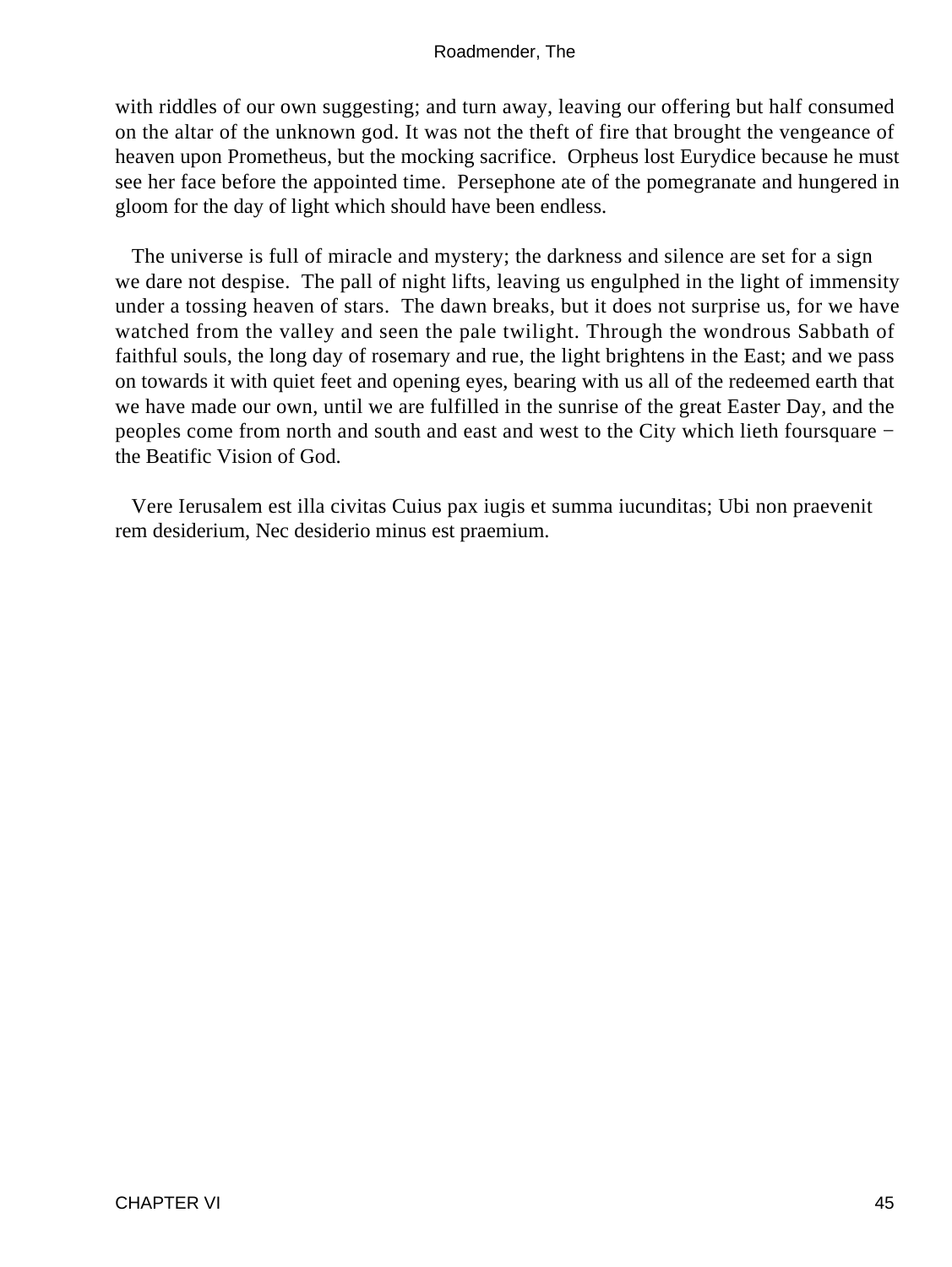<span id="page-46-0"></span>**[VOLUME III. AT THE WHITE GATE](#page-60-0)**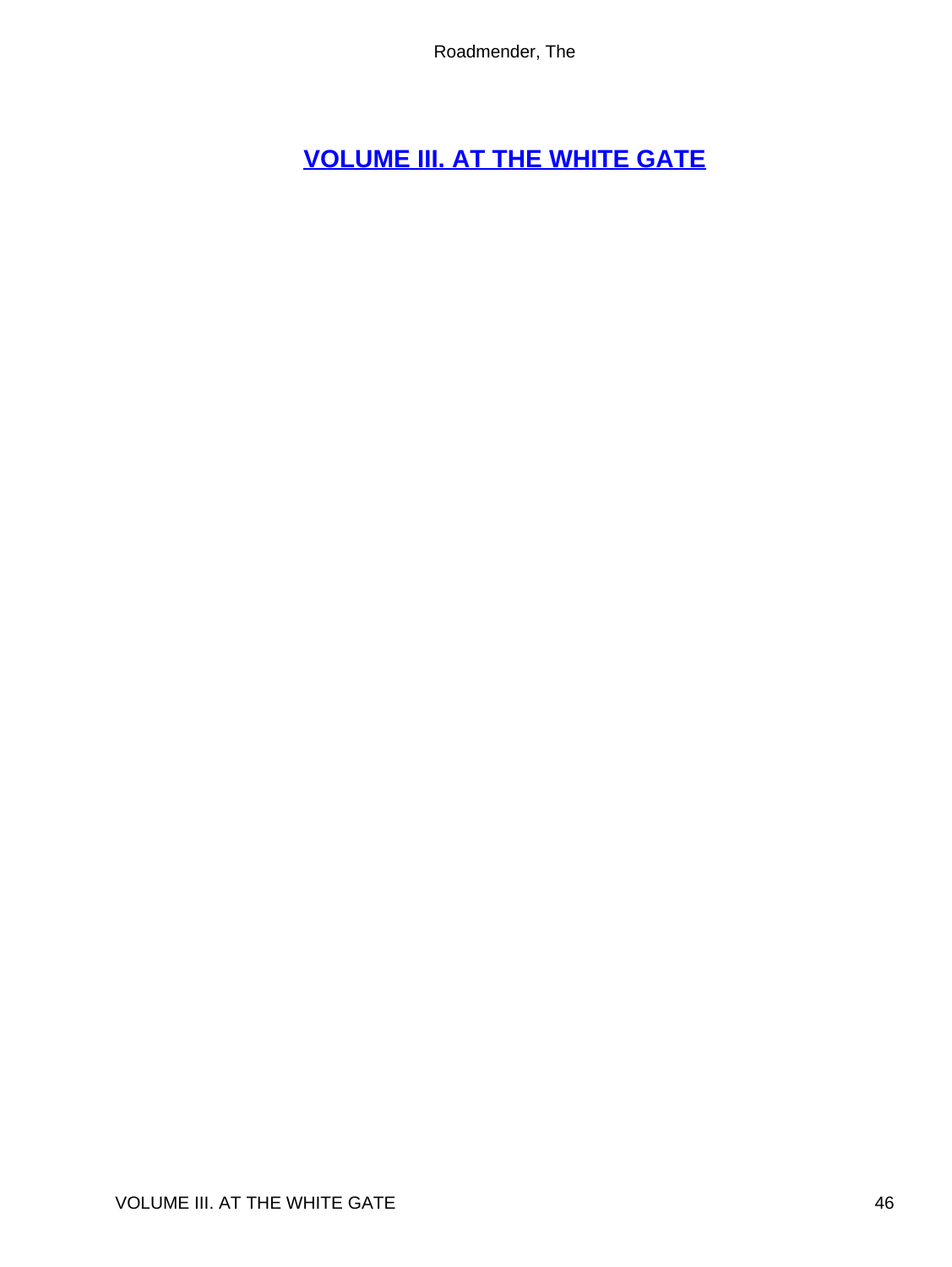# **[CHAPTER I](#page-60-0)**

<span id="page-47-0"></span>*A* **GREAT** joy has come to me; one of those unexpected gifts which life loves to bestow after we have learnt to loose our grip of her. I am back in my own place very near my road − the white gate lies within my distant vision; near the lean grey Downs which keep watch and ward between the country and the sea; very near, nay, in the lap of Mother Earth, for as I write I am lying on a green carpet, powdered yellow and white with the sun's own flowers; overhead a great sycamore where the bees toil and sing; and sighing shimmering poplars golden grey against the blue. The day of Persephone has dawned for me, and I, set free like Demeter's child, gladden my eyes with this foretaste of coming radiance, and rest my tired sense with the scent and sound of home. Away down the meadow I hear the early scythe song, and the warm air is fragrant with the fallen grass. It has its own message for me as I lie here, I who have obtained yet one more mercy, and the burden of it is life, not death.

 I remember when, taking a grace from my road, I helped to mow Farmer Marler's ten−acre field, rich in ripe upstanding grass. The mechanism of the ancient reaper had given way under the strain of the home meadows, and if this crop was to be saved it must be by hand. I have kept the record of those days of joyous labour under a June sky. Men were hard to get in our village; old Dodden, who was over seventy, volunteered his services − he had done yeoman work with the scythe in his youth − and two of the farm hands with their master completed our strength.

We took our places under a five o'clock morning sky, and the larks cried down to us as we stood knee−deep in the fragrant dew−steeped grass, each man with his gleaming scythe poised ready for its sweeping swing. Old Dodden led by right of age and ripe experience; bent like a sickle, brown and dry as a nut, his face a tracery of innumerable wrinkles, he has never ailed a day, and the cunning of his craft was still with him. At first we worked stiffly, unreadily, but soon the monotonous motion possessed us with its insistent rhythm, and the grass bowed to each sibilant swish and fell in sweet−smelling swathes at our feet. Now and then a startled rabbit scurried through the miniature forest to vanish with white flick of tail in the tangled hedge; here and there a mother lark was discovered sitting motionless, immovable upon her little brood; but save for these infrequent incidents we paced steadily on with no speech save the cry of the hone on the steel and the swish of the falling swathes. The sun rose high in the heaven and burnt on bent neck and bare and aching arms, the blood beat and drummed in my veins with the unwonted posture and exercise; I worked as a man who sees and hears in a mist. Once, as I paused to whet my scythe, my eye caught the line of the untroubled hills strong and still in the broad sunshine; then to work again in the labouring, fertile valley.

Rest time came, and wiping the sweat from brow and blade we sought the welcome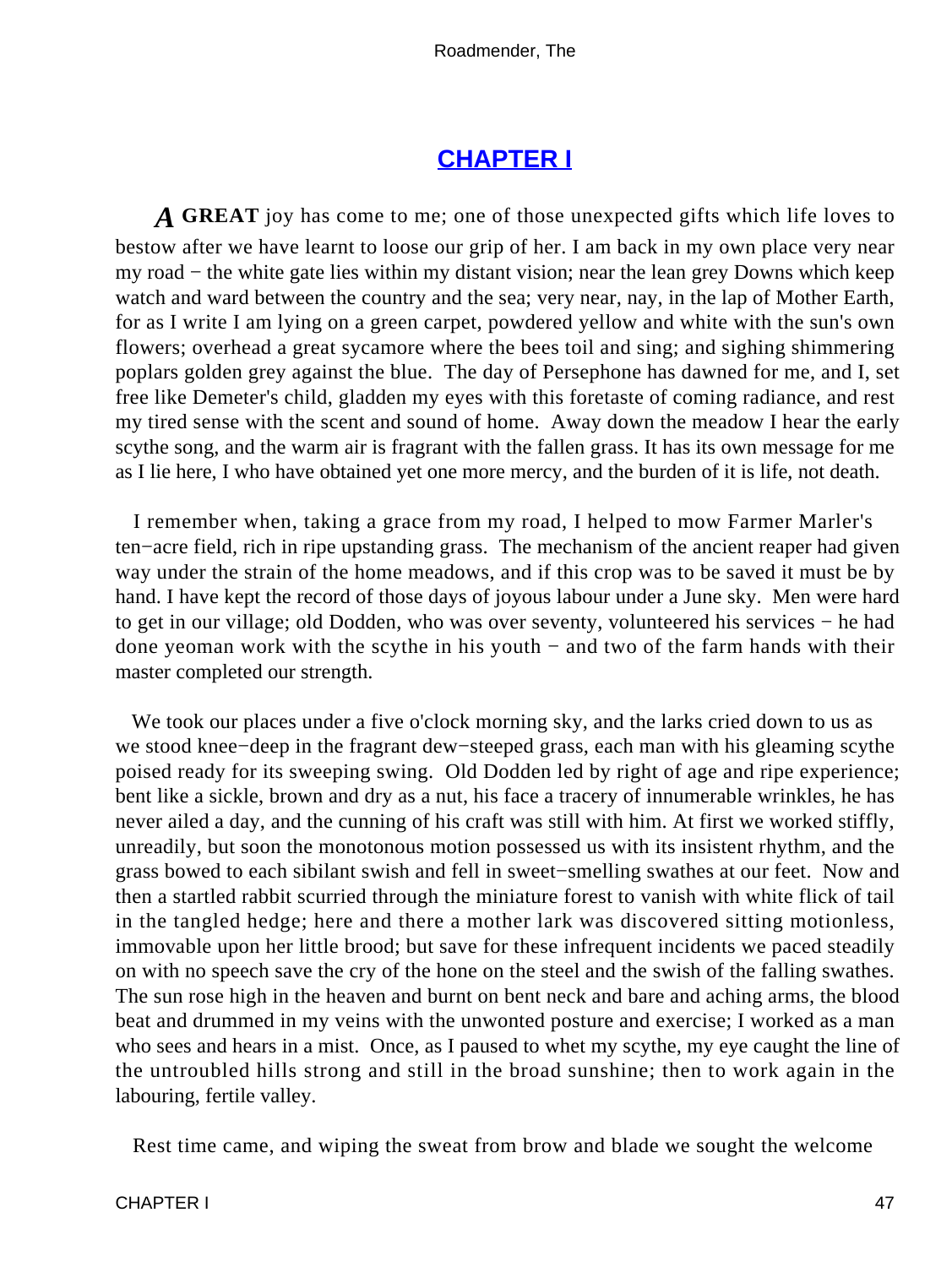shadow of the hedge and the cool sweet oatmeal water with which the wise reaper quenches his thirst. Farmer Marler hastened off to see with master−eye that all went well elsewhere; the farm men slept tranquilly, stretched at full length, clasped hands for pillow; and old Dodden, sitting with crooked fingers interlaced to check their trembling betrayal of old age, told how in his youth he had «swep» a four−acre field single−handed in three days − an almost impossible feat − and of the first reaping machine in these parts, and how it brought, to his thinking, the ruin of agricultural morals with it. «'Tis again nature,» he said, «the Lard gave us the land an' the seed, but 'Ee said that a man should sweat. Where's the sweat drivin' round wi' two horses cuttin' the straw down an' gatherin' it again, wi' scarce a hand's turn i' the day's work?»

 Old Dodden's high−pitched quavering voice rose and fell, mournful as he surveyed the present, vehement as he recorded the heroic past. He spoke of the rural exodus and shook his head mournfully. «We old 'uns were content wi' earth and the open sky like our feythers before us, but wi' the children 'tis first machines to save doin' a hand's turn o' honest work, an' then land an' sky ain't big enough seemin'ly, nor grand enough; it must be town an' a paved street, an' they sweat their lives out atwixt four walls an' call it seein' life − 'tis death an' worse comes to the most of 'em. Ay, 'tis better to stay by the land, as the Lard said, till time comes to lie under it.» I looked away across the field where the hot air throbbed and quivered, and the fallen grass, robbed already of its freshness, lay prone at the feet of its upstanding fellows. It is quite useless to argue with old Dodden; he only shakes his head and says firmly, «An old man, seventy−five come Martinmass knows more o' life than a young chap, stands ter reason»; besides, his epitome of the town life he knows nothing of was a just one as far as it went; and his own son is the sweeper of a Holborn crossing, and many other things that he should not be; but that is the parson's secret and mine.

We took rank again and swept steadily on through the hot still hours into the evening shadows, until the sinking sun set a GLORIA to the psalm of another working day. Only a third of the field lay mown, for we were not skilled labourers to cut our acre a day; I saw it again that night under the moonlight and the starlight, wrapped in a shroud of summer's mist.

 The women joined us on the third day to begin haymaking, and the air was fragrant of tossed and sun−dried grass. One of them walked apart from the rest, without interest or freedom of movement; her face, sealed and impassive, was aged beyond the vigour of her years. I knew the woman by sight, and her history by hearsay. We have a code of morals here − not indeed peculiar to this place or people − that a wedding is 'respectable' if it precedes child−birth by a bare month, tolerable, and to be recognised, should it succeed the same by less than a year (provided the pair are not living in the same village); but the child that has never been 'fathered' and the wife without a ring are 'anathema,' and such in one was Elizabeth Banks. She went away a maid and came back a year ago with a child and without a name. Her mother was dead, her father and the village would have none of her: the homing instinct is very strong, or she would scarcely have returned, knowing the traditions of the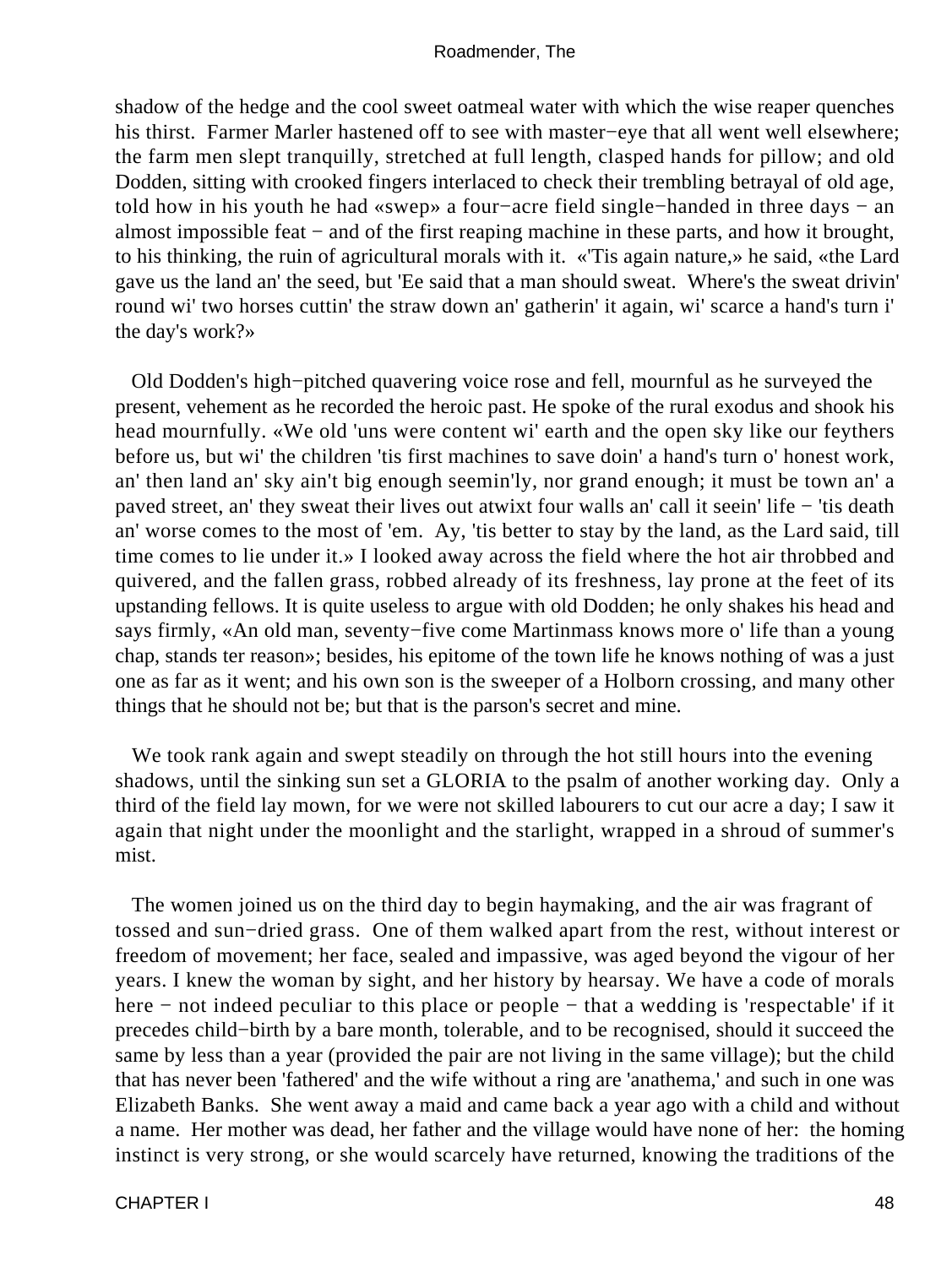place. Old Dodden, seeing her, grumbled to me in the rest−time. − «Can't think what the farmer wants wi' Lizzie Banks in 'is field.» «She must live,» I said, «and by all showing her life is a hard one.» «She 'ad the makin' of 'er bed,» he went on, obstinately. «What for do she bring her disgrace home, wi' a fatherless brat for all folks to see? We don't want them sort in our village. The Lord's hand is heavy, an' a brat's a curse that cannot be hid.»

 When tea−time came I crossed the field to look for a missing hone, and saw Elizabeth Banks far from the other women, busied with a bundle under the hedge. I passed close on my search, and lo! the bundle was a little boy. He lay smiling and stretching, fighting the air with his small pink fists, while the wind played with his curls. «A curse that cannot be hid,» old Dodden had said. The mother knelt a moment, devouring him with her eyes, then snatched him to her with aching greed and covered him with kisses. I saw the poor, plain face illumined, transfigured, alive with a mother's love, and remembered how the word came once to a Hebrew prophet:−

Say unto your brethren Ammi, and to your sisters Ruhamah.

 The evening sky was clouding fast, the sound of rain was in the air; Farmer Marler shook his head as he looked at the grass lying in ordered rows. I was the last to leave, and as I lingered at the gate drinking in the scent of the field and the cool of the coming rain, the first drops fell on my upturned face and kissed the poor dry swathes at my feet, and I was glad.

 David, child of the fields and the sheepfolds, his kingship laid aside, sees through the parted curtain of the years the advent of his greater Son, and cries in his psalm of the hilltops, his last prophetic prayer:−

He shall come down like rain upon the mown grass.

 Even so He came, and shall still come. Three days ago the field, in its pageant of fresh beauty, with shimmering blades and tossing banners, greeted sun and shower alike with joy for the furtherance of its life and purpose; now, laid low, it hears the young grass whisper the splendour of its coming green; and the poor swathes are glad at the telling, but full of grief for their own apparent failure. Then in great pity comes the rain, the rain of summer, gentle, refreshing, penetrating, and the swathes are comforted, for they know that standing to greet or prostrate to suffer, the consolations of the former and the latter rain are still their own, with tender touch and cool caress. Then, once more parched by the sun, they are borne away to the new service their apparent failure has fitted them for; and perhaps as they wait in the dark for the unknown that is still to come they hear sometimes the call of the distant rain, and at the sound the dry sap stirs afresh − they are not forgotten and can wait.

«SAY **UNTO YOUR SISTERS** RUHAMAH,» cries the prophet.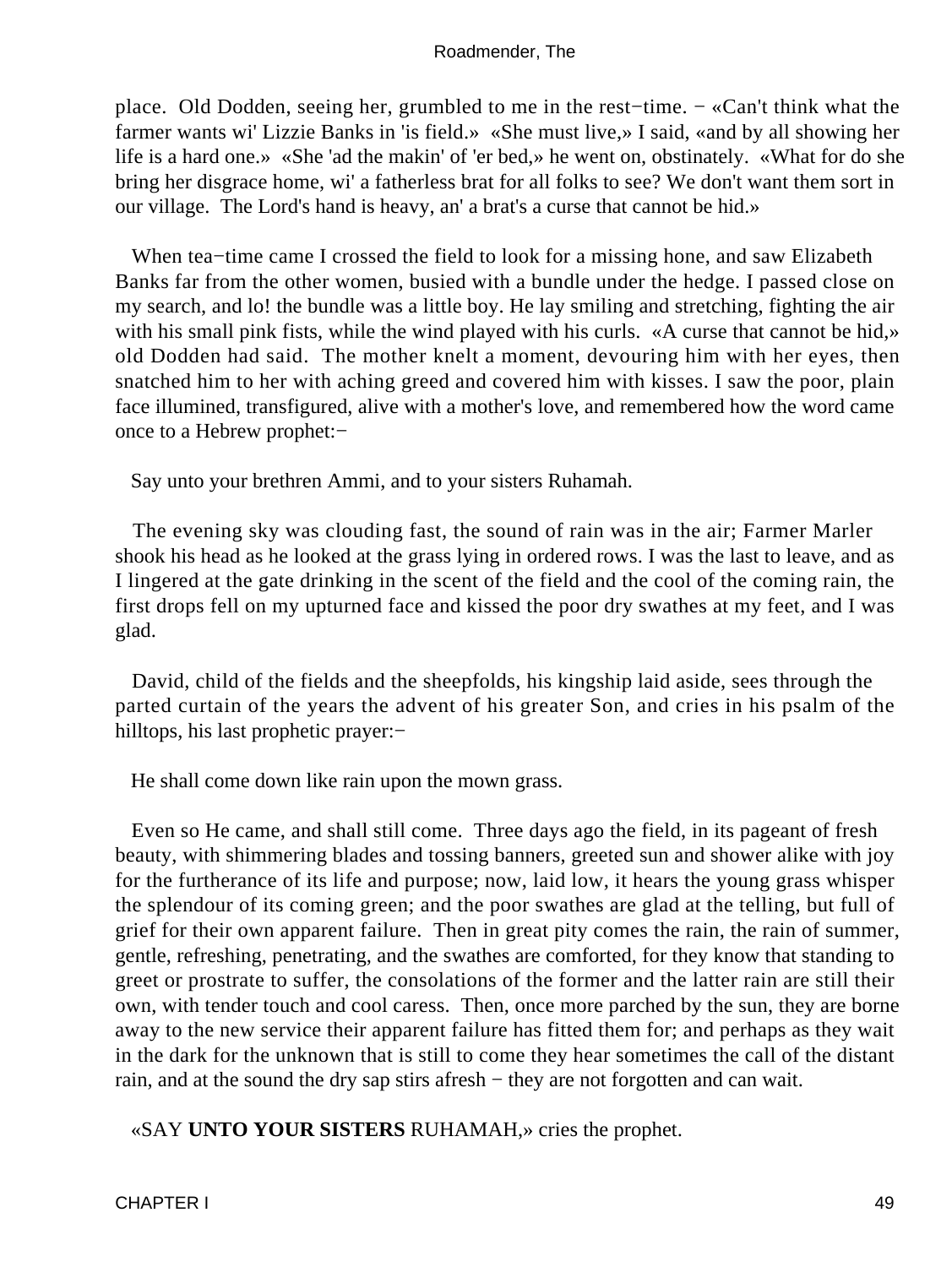«HE **SHALL COME DOWN LIKE RAIN ON THE MOWN** GRASS,» sang the poet of the sheepfolds.

### «MY **WAYS ARE NOT YOUR WAYS, SAITH THE** LORD.»

 I remember how I went home along the damp sweet−scented lanes through the grey mist of the rain, thinking of the mown field and Elizabeth Banks and many, many more; and that night, when the sky had cleared and the nightingale sang, I looked out at the moon riding at anchor, a silver boat in a still blue sea ablaze with the headlights of the stars, and the saying of the herdsman of Tekoa came to me − as it has come oftentimes since:−

 Seek Him that maketh the seven stars and Orion, and turneth the shadow of death into the morning, and maketh the day dark with night; that calleth for the waters of the sea and poureth them out upon the face of earth; the Lord is His name.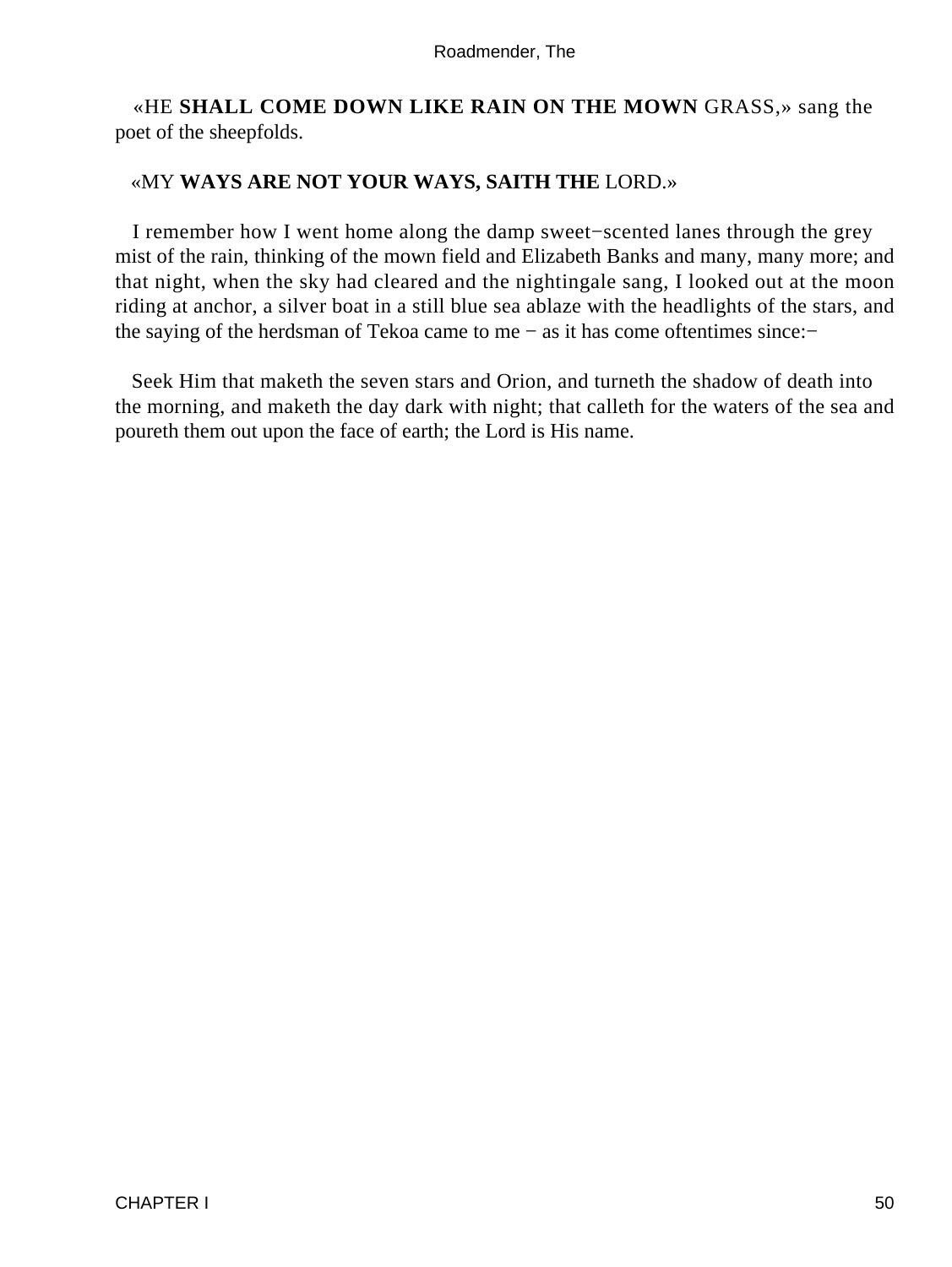### **[CHAPTER II](#page-60-0)**

<span id="page-51-0"></span>**THIS** garden is an epitome of peace; sun and wind, rain, flowers, and birds gather me into the blessedness of their active harmony. The world holds no wish for me, now that I have come home to die with my own people, for verify I think that the sap of grass and trees must run in my veins, so steady is their pull upon my heart− strings. London claimed all my philosophy, but the country gives all, and asks of me only the warm receptivity of a child in its mother's arms.

When I lie in my cool light room on the garden level, I look across the bright grass – IL **VERDE SMALTO** − to a great red rose bush in lavish disarray against the dark cypress. Near by, amid a tangle of many−hued corn−flowers I see the promise of coming lilies, the sudden crimson of a solitary paeony; and in lowlier state against the poor parched earth glow the golden cups of the eschseholtzias. Beyond the low hedge lies pasture bright with buttercups, where the cattle feed. Farther off, where the scythe has been busy, are sheep, clean and shorn, with merry, well−grown lambs; and in the farthest field I can see the great horses moving in slow steady pace as the farmer turns his furrow.

 The birds are noisy comrades and old friends, from the lark which chants the dew−steeped morning, to the nightingale that breaks the silence of the most wonderful nights. I hear the wisdom of the rooks in the great elms; the lifting lilt of the linnet, and the robin's quaint little summer song. The starlings chatter ceaselessly, their queer strident voices harsh against the melodious gossip of the other birds; the martins shrill softly as they swoop to and fro busied with their nesting under the caves; thrush and blackbird vie in friendly rivalry like the Meister− singer of old; sometimes I hear the drawling cry of a peacock strayed from the great house, or the laugh of the woodpecker; and at night the hunting note of the owl reaches me as he sweeps by in search of prey.

 To−day I am out again; and the great sycamore showers honey and flowers on me as I lie beneath it. Sometimes a bee falls like an over−ripe fruit, and waits awhile to clean his pollen−coated legs ere he flies home to discharge his burden. He is too busy to be friendly, but his great velvety cousin is much more sociable, and stays for a gentle rub between his noisy shimmering wings, and a nap in the hollow of my hand, for he is an idle friendly soul with plenty of time at his own disposal and no responsibilities. Looking across I can watch the martins at work; they have a starling and a sparrow for near neighbours in the wooden gutter. One nest is already complete all but the coping, the other two are a−building: I wonder whether I or they will be first to go south through the mist.

 This great tree is a world in itself, and the denizens appear full of curiosity as to the Gulliver who has taken up his abode beneath it. Pale green caterpillars and spiders of all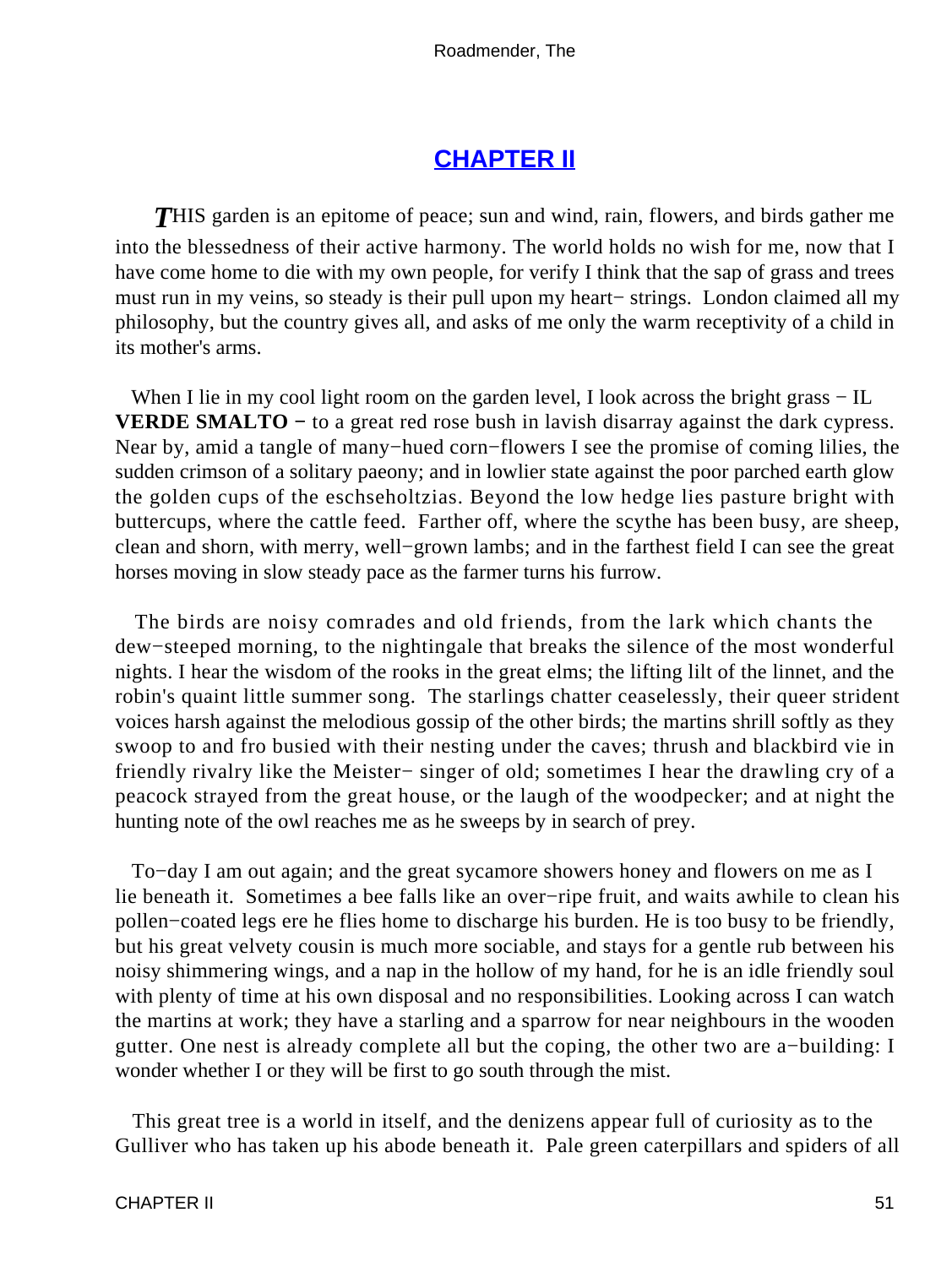sizes come spinning down to visit me, and have to be persuaded with infinite difficulty to ascend their threads again. There are flies with beautiful iridescent wings, beetles of all shapes, some of them like tiny jewels in the sunlight. Their nomenclature is a sealed book to me; of their life and habits I know nothing; yet this is but a little corner of the cosmos I am leaving, and I feel not so much desire for the beauty to come, as a great longing to open my eyes a little wider during the time which remains to me in this beautiful world of God's making, where each moment tells its own tale of active, progressive life in which there is no undoing. Nature knows naught of the web of Penelope, that acme of anxious pathetic waiting, but goes steadily on in ever widening circle towards the fulfilment of the mystery of God.

 There are, I take it, two master−keys to the secrets of the universe, viewed **SUB SPECIE AETERNITATIS,** the Incarnation of God, and the Personality of Man; with these it is true for us as for the pantheistic little man of contemptible speech, that «all things are ours,» yea, even unto the third heaven.

 I have lost my voracious appetite for books; their language is less plain than scent and song and the wind in the trees; and for me the clue to the next world lies in the wisdom of earth rather than in the learning of men. «LIBERA **ME AB FUSCINA** HOPHNI,» prayed the good Bishop fearful of religious greed. I know too much, not too little; it is realisation that I lack, wherefore I desire these last days to confirm in myself the sustaining goodness of God, the love which is our continuing city, the New Jerusalem whose length, breadth, and height are all one. It is a time of exceeding peace. There is a place waiting for me under the firs in the quiet churchyard; thanks to my poverty I have no worldly anxieties or personal dispositions; and I am rich in friends, many of them unknown to me, who lavishly supply my needs and make it ideal to live on the charity of one's fellow−men. I am most gladly in debt to all the world; and to Earth, my mother, for her great beauty.

 I can never remember the time when I did not love her, this mother of mine with her wonderful garments and ordered loveliness, her tender care and patient bearing of man's burden. In the earliest days of my lonely childhood I used to lie chin on hand amid the milkmaids, red sorrel, and heavy spear−grass listening to her many voices, and above all to the voice of the little brook which ran through the meadows where I used to play: I think it has run through my whole life also, to lose itself at last, not in the great sea but in the river that maketh glad the City of God. Valley and plain, mountain and fruitful field; the lark's song and the speedwell in the grass; surely a man need not sigh for greater loveliness until he has read something more of this living letter, and knelt before that earth of which he is the only confusion.

 It is a grave matter that the word religion holds such away among us, making the very gap seem to yawn again which the Incarnation once and for ever filled full. We have banished the protecting gods that ruled in river and mountain, tree and grove; we have gainsayed for the most part folk−lore and myth, superstition and fairy−tale, evil only in their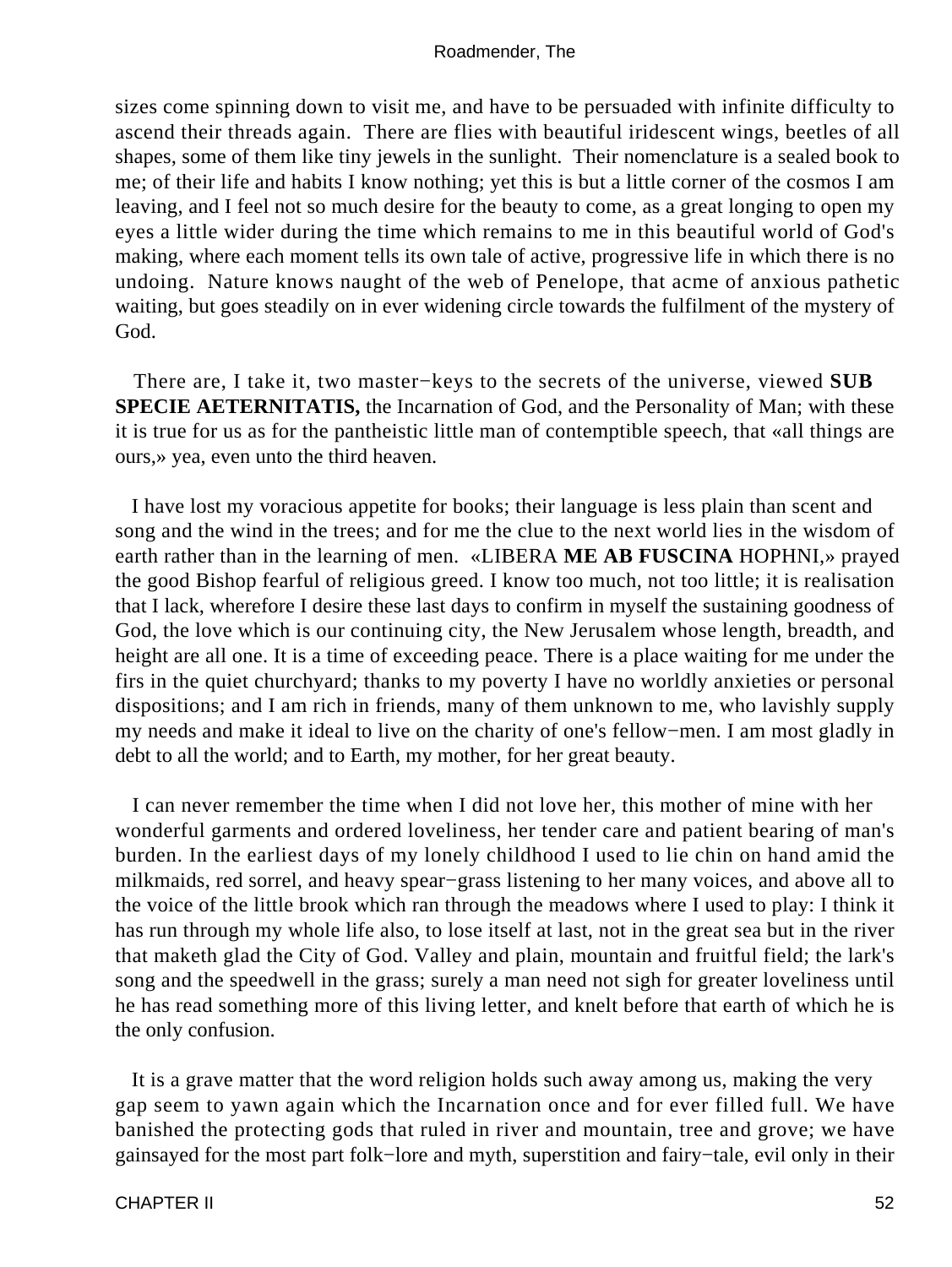abuse. We have done away with mystery, or named it deceit. All this we have done in an enlightened age, but despite this policy of destruction we have left ourselves a belief, the grandest and most simple the world has ever known, which sanctifies the water that is shed by every passing cloud; and gathers up in its great central act vineyard and cornfield, proclaiming them to be that Life of the world without which a man is dead while he liveth. Further, it is a belief whose foundations are the most heavenly mystery of the Trinity, but whose centre is a little Child: it sets a price upon the head of the sparrow, and reckons the riches of this world at their true value; it points to a way of holiness where the fool shall not err, and the sage may find the realisation of his far−seeking; and yet, despite its inclusiveness, it is a belief which cannot save the birds from destruction, the silent mountains from advertisement, or the stream from pollution, in an avowedly Christian land. John Ruskin scolded and fought and did yeoman service, somewhat hindered by his over−good conceit of himself; but it is not the worship of beauty we need so much as the beauty of holiness. Little by little the barrier grows and 'religion' becomes a RULE of life, not life itself, although the Bride stands ready to interpret, likened in her loveliness to the chief treasures of her handmaid−Earth. There is more truth in the believing cry, «Come from thy white cliffs, O Pan!» than in the religion that measures a man's life by the letter of the Ten Commandments, and erects itself as judge and ruler over him, instead of throwing open the gate of the garden where God walks with man from morning until morning.

 As I write the sun is setting; in the pale radiance of the sky above his glory there dawns the evening star; and earth like a tired child turns her face to the bosom of the night.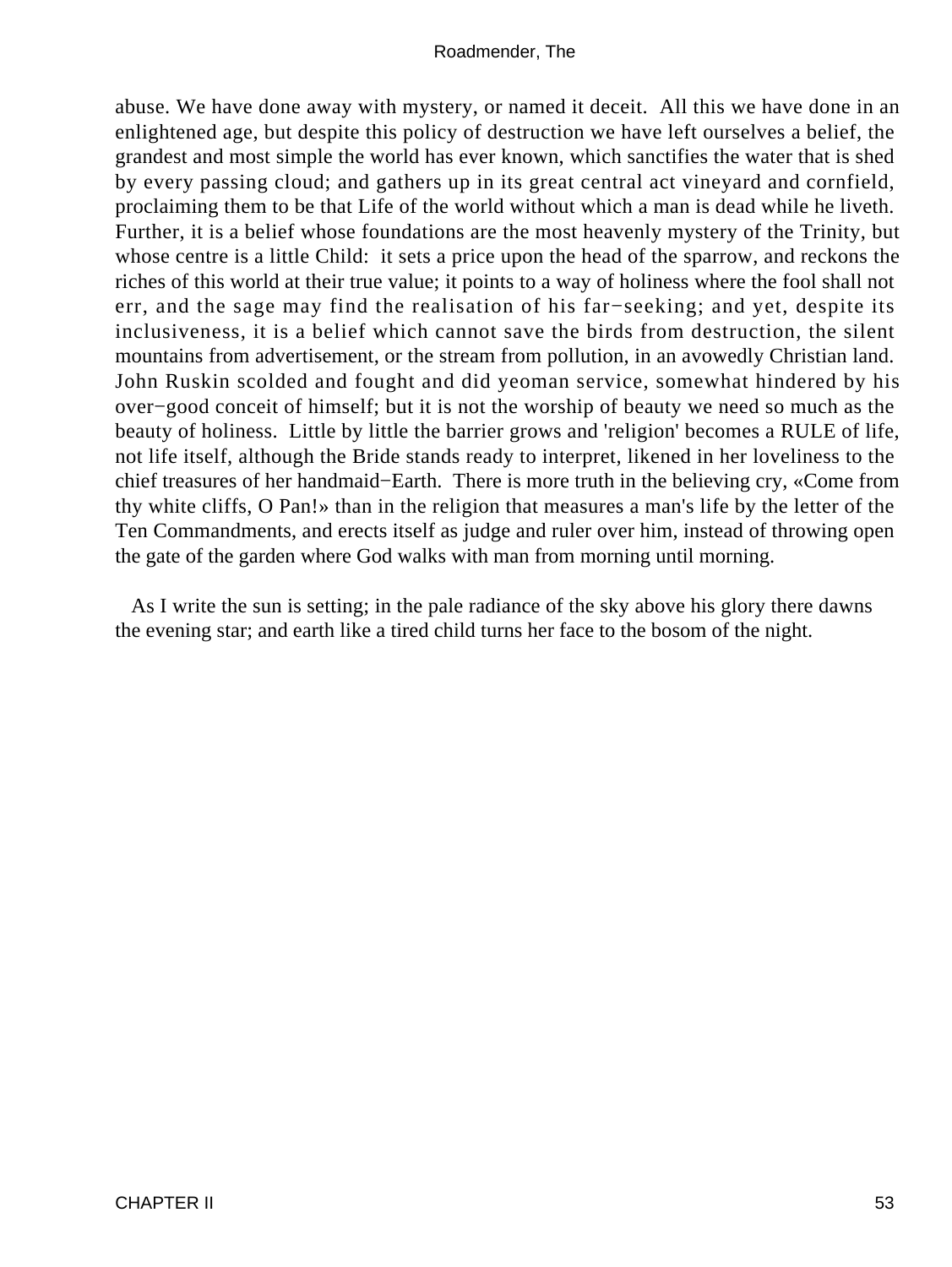### **[CHAPTER III](#page-60-0)**

<span id="page-54-0"></span>*ONCE* again I have paid a rare visit to my tree to find many things changed since my last sojourn there. The bees are silent, for the honey−laden flowers of the sycamore are gone and in their place hang dainty two−fold keys. The poplar has lost its metallic shimmer, the chestnut its tall white candles; and the sound of the wind in the fully−leaved branches is like the sighing of the sea. The martins' nests are finished, and one is occupied by a shrill− voiced brood; but for the most part the birds' parental cares are over, and the nestlings in bold flight no longer flutter on inefficient wings across the lawn with clamorous, open bill. The robins show promise of their ruddy vests, the slim young thrush is diligently practising maturer notes, and soon Maid June will have fled.

 It is such a wonderful world that I cannot find it in my heart to sigh for fresh beauty amid these glories of the Lord on which I look, seeing men as trees walking, in my material impotence which awaits the final anointing. The marigolds with their orange suns, the lilies' white flame, the corncockle's blue crown of many flowers, the honeysuckle's horn of fragrance − I can paraphrase them, name, class, dissect them; and then, save for the purposes of human intercourse, I stand where I stood before, my world bounded by my capacity, the secret of colour and fragrance still kept. It is difficult to believe that the second lesson will not be the sequence of the first, and death prove a «feast of opening eyes» to all these wonders, instead of the heavy−lidded slumber to which we so often liken it. «Earth to earth?» Yes, «dust thou art, and unto dust thou shalt return,» but what of the rest? What of the folded grave clothes, and the Forty Days? If the next state be, as it well might, space of four dimensions, and the first veil which will lift for me be the material one, then the «other» world which is hidden from our grosser material organism will lie open, and declare still further to my widening eyes and unstopped ears the glory and purpose of the manifold garment of God. Knowledge will give place to understanding in that second chamber of the House of Wisdom and Love. Revelation is always measured by capacity: «Open thy mouth wide,» and it shall be filled with a satisfaction that in itself is desire.

 There is a child here, a happy quiet little creature holding gently to its two months of life. Sometimes they lay it beside me, I the more helpless of the two − perhaps the more ignorant − and equally dependent for the supply of my smallest need. I feel indecently large as I survey its minute perfections and the tiny balled fist lying in my great palm. The little creature fixes me with the wise wide stare of a soul in advance of its medium of expression; and I, gazing back at the mystery in those eyes, feel the thrill of contact between my worn and sustained self and the innocence of a little white child. It is wonderful to watch a woman's rapturous familiarity with these newcomers. A man's love has far more awe in it, and the passionate animal instinct of defence is wanting in him. «A woman shall be saved through the child−bearing,» said St Paul; not necessarily her own, but by participation in the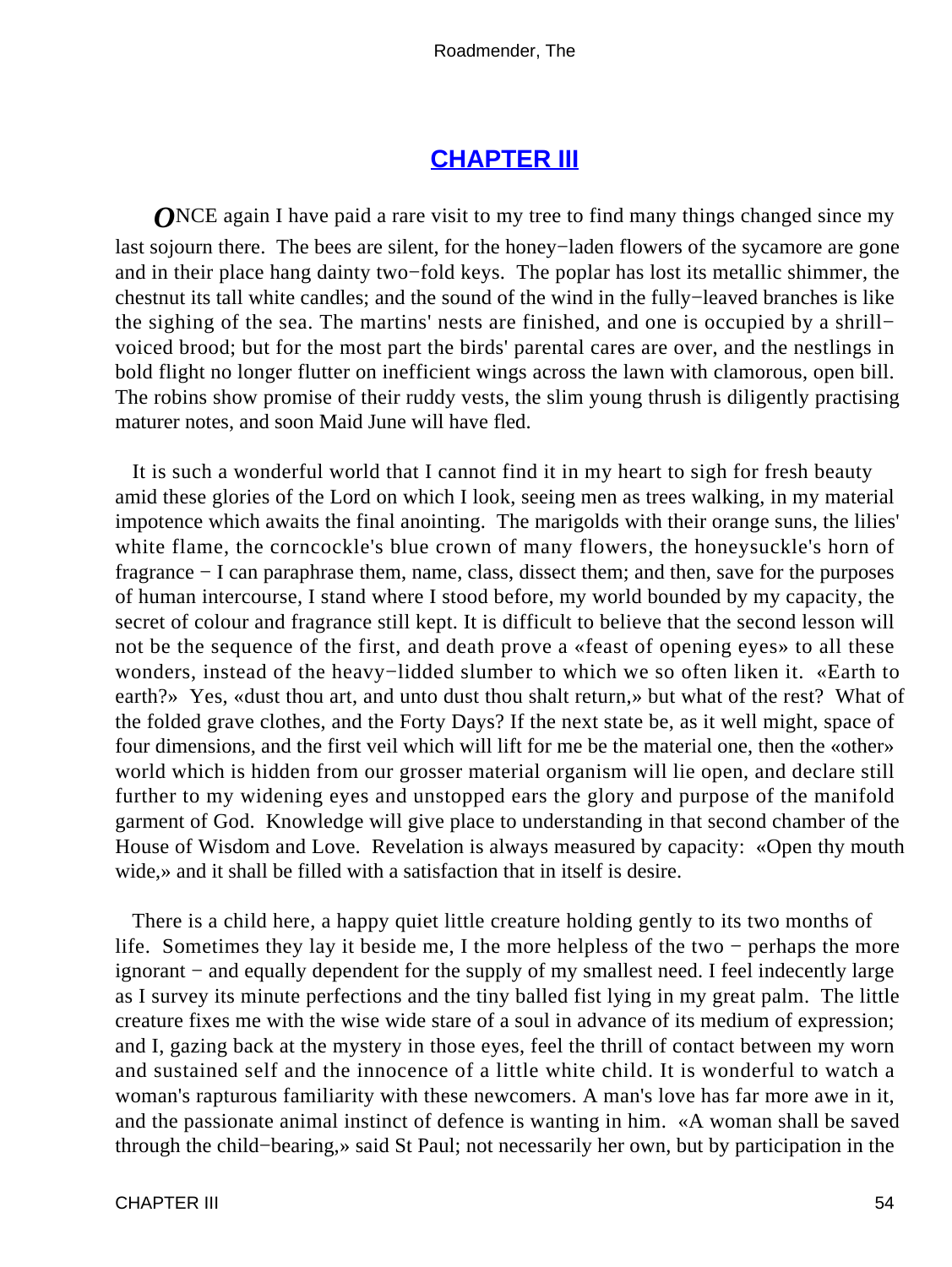great act of motherhood which is the crown and glory of her sex. She is the «prisoner of love,» caught in a net of her own weaving; held fast by little hands which rule by impotence, pursued by feet the swifter for their faltering.

 It seems incredible that this is what a woman will barter for the right to «live her own life» − surely the most empty of desires. Man − VIR, woman − FEMINA, go to make up THE man − HOMO. There can be no comparison, no rivalry between them; they are the complement of each other, and a little child shall lead them. It is easy to understand that desire to shelter under the dear mantle of motherhood which has led to one of the abuses of modern Romanism. I met an old peasant couple at Bornhofen who had tramped many weary miles to the famous shrine of Our Lady to plead for their only son. They had a few pence saved for a candle, and afterwards when they told me their tale the old woman heaved a sigh of relief, «Es wird bald gut gehen: Die da, Sie versteht,» and I saw her later paying a farewell visit to the great understanding Mother whom she could trust. Superstitious misapprehension if you will, but also the recognition of a divine principle.

 It was Behmen, I believe, who cried with the breath of inspiration, «Only when I know God shall I know myself»; and so man remains the last of all the riddles, to be solved it may be only in Heaven's perfection and the light of the Beatific Vision. «Know thyself» is a vain legend, the more so when emphasised by a skull; and so I company with a friend and a stranger, and looking across at the white gate I wonder concerning the quiet pastures and still waters that lie beyond, even as Brother Ambrose wondered long years ago in the monastery by the forest.

 The Brother Ambrose was ever a saintly man approved of God and beloved by the Brethren. To him one night, as he lay abed in the dormitory, came the word of the Lord, saying, «Come, and I will show thee the Bride, the Lamb's wife.» And Brother Ambrose arose and was carried to a great and high mountain, even as in the Vision of Blessed John. 'Twas a still night of many stars, and Brother Ambrose, looking up, saw a radiant path in the heavens; and lo! the stars gathered themselves together on either side until they stood as walls of light, and the four winds lapped him about as in a mantle and bore him towards the wondrous gleaming roadway. Then between the stars came the Holy City with roof and pinnacle aflame, and walls aglow with such colours as no earthly limner dreams of, and much gold. Brother Ambrose beheld the Gates of Pearl, and by every gate an angel with wings of snow and fire, and a face no man dare look on because of its exceeding radiance.

 Then as Brother Ambrose stretched out his arms because of his great longing, a little grey cloud came out of the north and hung between the walls of light, so that he no longer beheld the Vision, but only heard a sound as of a great multitude crying 'Alleluia'; and suddenly the winds came about him again, and lo! he found himself in his bed in the dormitory, and it was midnight, for the bell was ringing to Matins; and he rose and went down with the rest. But when the Brethren left the choir Brother Ambrose stayed fast in his place, hearing and seeing nothing because of the Vision of God; and at Lauds they found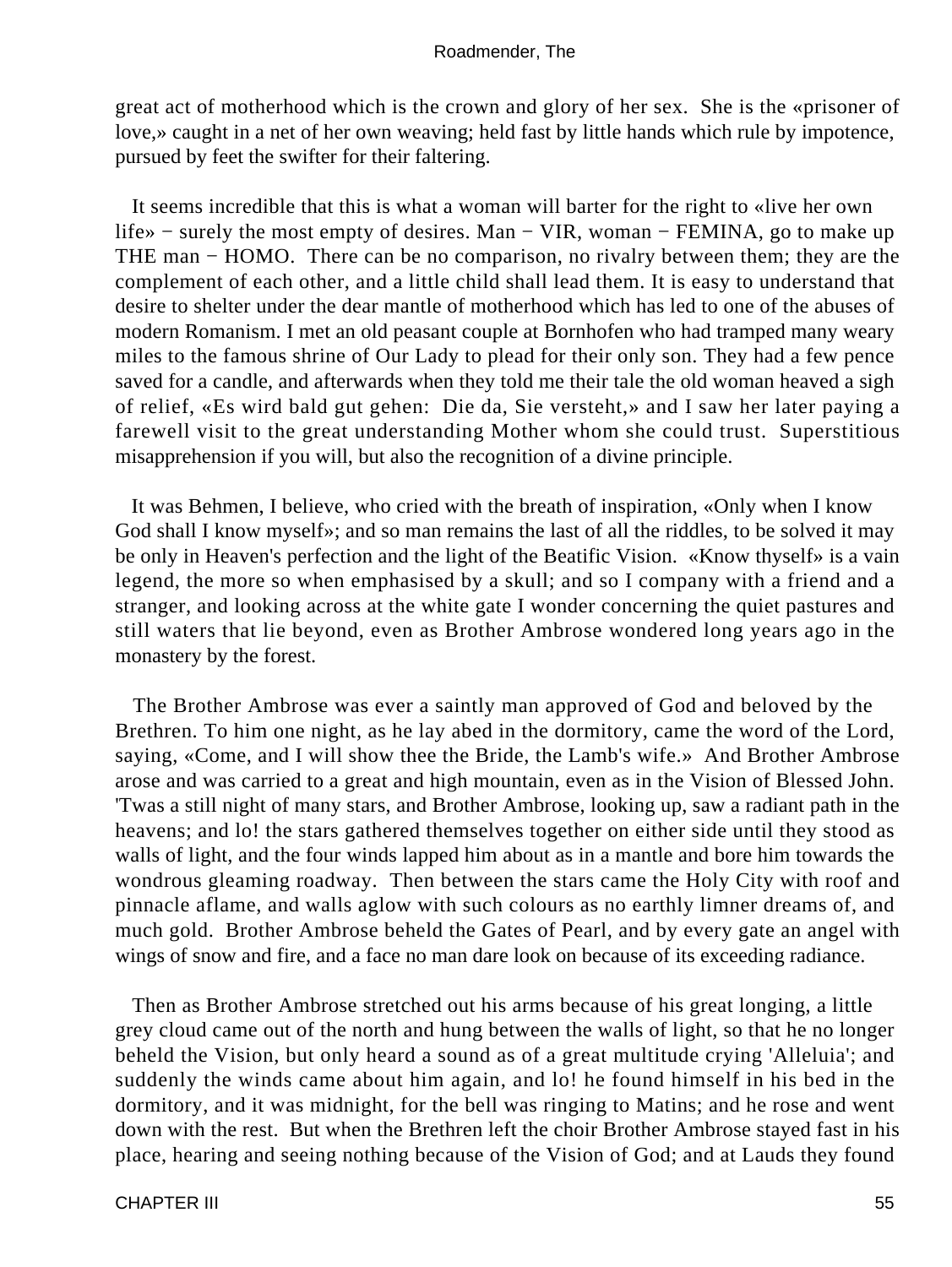him and told the Prior.

 He questioned Brother Ambrose of the matter, and when he heard the Vision bade him limn the Holy City even as he had seen it; and the Precentor gave him uterine vellum and much fine gold and what colours he asked for the work. Then Brother Ambrose limned a wondrous fair city of gold with turrets and spires; and he inlaid blue for the sapphire, and green for the emerald, and vermilion where the city seemed aflame with the glory of God; but the angels he could not limn, nor could he set the rest of the colours as he saw them, nor the wall of stars on either hand; and Brother Ambrose fell sick because of the exceeding great longing he had to limn the Holy City, and was very sad; but the Prior bade him thank God, and remember the infirmity of the flesh, which, like the little grey cloud, veiled Jerusalem to his sight.

 As I write the monastery bell hard by rings out across the lark's song. They still have time for visions behind those guarding walls, but for most of us it is not so. We let slip the ideal for what we call the real, and the golden dreams vanish while we clutch at phantoms: we speed along life's pathway, counting to the full the sixty minutes of every hour, yet the race is not to the swift nor the battle to the strong. Lying here in this quiet backwater it is hard to believe that the world without is turbulent with storm and stress and the ebb and flow of uncertain tides. The little yellow cat rolling on its back among the daisies, the staid tortoise making a stately meal off the buttercups near me, these are great events in this haven of peace. And yet, looking back to the working days, I know how much goodness and loving kindness there is under the froth and foam. If we do not know ourselves we most certainly do not know our brethren: that revelation awaits us, it may be, first in Heaven. To have faith is to create; to have hope is to call down blessing; to have love is to work miracles. Above all let us see visions, visions of colour and light, of green fields and broad rivers, of palaces laid with fair colours, and gardens where a place is found for rosemary and rue.

 It is our prerogative to be dreamers, but there will always be men ready to offer us death for our dreams. And if it must be so let us choose death; it is gain, not loss, and the gloomy portal when we reach it is but a white gate, the white gate maybe we have known all our lives barred by the tendrils of the woodbine.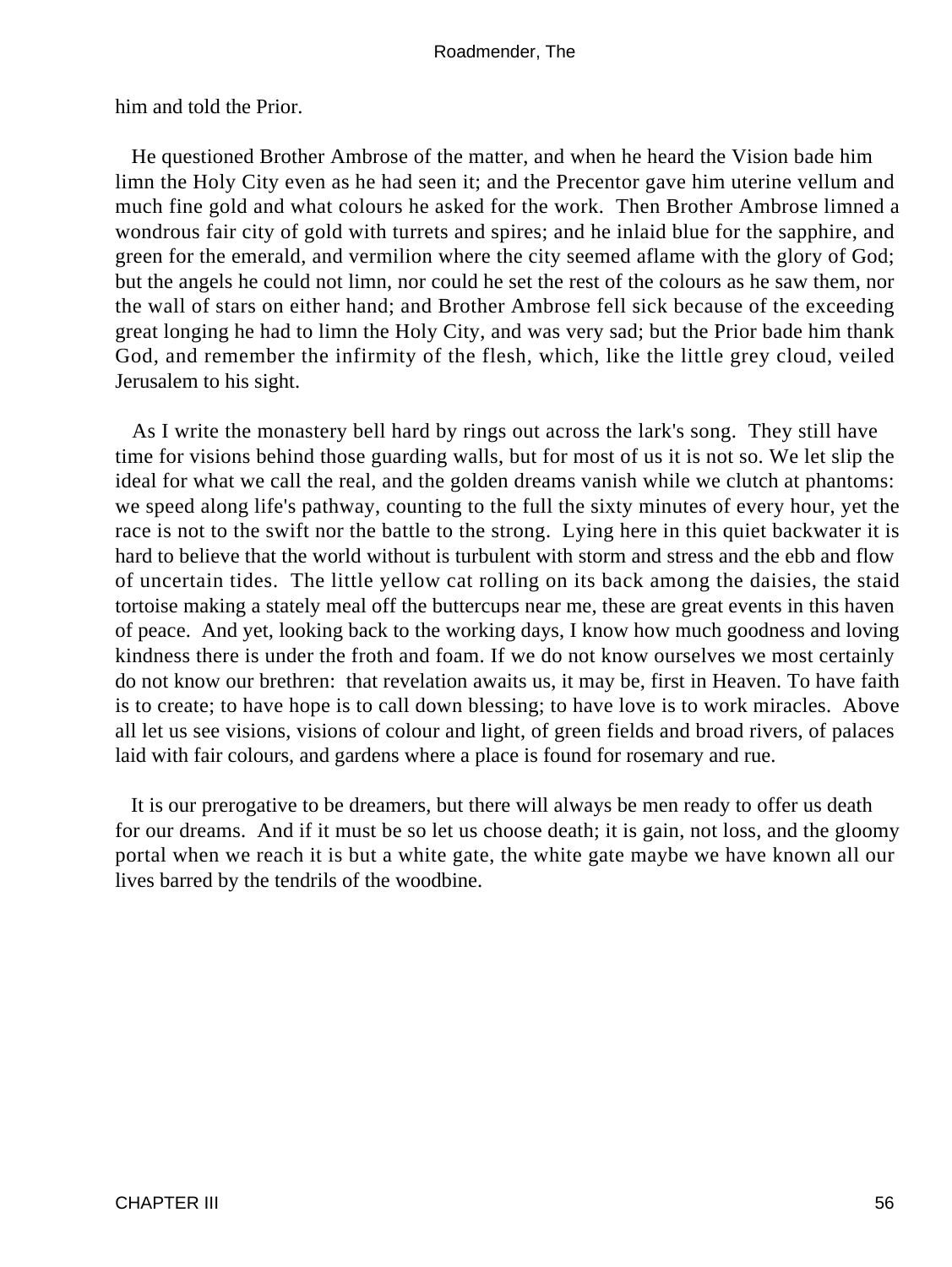### **[CHAPTER IV](#page-60-0)**

<span id="page-57-0"></span>*R*AIN, rain, rain: the little flagged path outside my window is a streaming way, where the coming raindrops meet again the grey clouds whose storehouse they have but just now left. The grass grows greener as I watch it, the burnt patches fade, a thousand thirsty beads are uplifted for the cooling draught.

 The great thrush that robs the raspberry canes is busy; yesterday he had little but dust for his guerdon, but now fresh, juicy fruit repays him as he swings to and fro on the pliant branches. The blackbirds and starlings find the worms an easy prey − poor brother worm ever ready for sacrifice. I can hear the soft expectant chatter of the family of martins under the roof; there will be good hunting, and they know it, for the flies are out when the rain is over, and there are clamorous mouths awaiting. My little brown brothers, the sparrows, remain my chief delight. Of all the birds these nestle closest to my heart, be they grimy little cockneys or their trim and dainty country cousins. They come day by day for their meed of crumbs spread for them outside my window, and at this season they eat leisurely and with good appetite, for there are no hungry babies pestering to be fed. Very early in the morning I hear the whirr and rustle of eager wings, and the tap, tap, of little beaks upon the stone. The sound carries me back, for it was the first to greet me when I rose to draw water and gather kindling in my roadmender days; and if I slip back another decade they survey me, reproving my laziness, from the foot of the narrow bed in my little attic overseas.

 Looking along the roadway that we have travelled we see the landmarks, great and small, which have determined the direction of our feet. For some those of childhood stand out above all the rest; but I remember few notable ones, and those few the emphatic chord of the universe, rather than any commerce with my fellows. There was the night of my great disappointment, when I was borne from my comfortable bed to see the wonders of the moon's eclipse. Disappointment was so great that it sealed my lips; but, once back on my pillow, I sobbed for grief that I had seen a wonder so far below my expectation. Then there was a night at Whitby, when the wind made speech impossible, and the seas rushed up and over the great lighthouse like the hungry spirits of the deep. I like better to remember the scent of the first cowslip field under the warm side of the hedge, when I sang to myself for pure joy of their colour and fragrance. Again, there were the bluebells in the deserted quarry like the backwash of a southern sea, and below them the miniature forest of sheltering bracken with its quaint conceits; and, crowned above all, the day I stood on Watcombe Down, and looked across a stretch of golden gorse and new−turned blood− red field, the green of the headland, and beyond, the sapphire sea.

 Time sped, and there came a day when I first set foot on German soil and felt the throb of its paternity, the beat of our common Life. England is my mother, and most dearly do I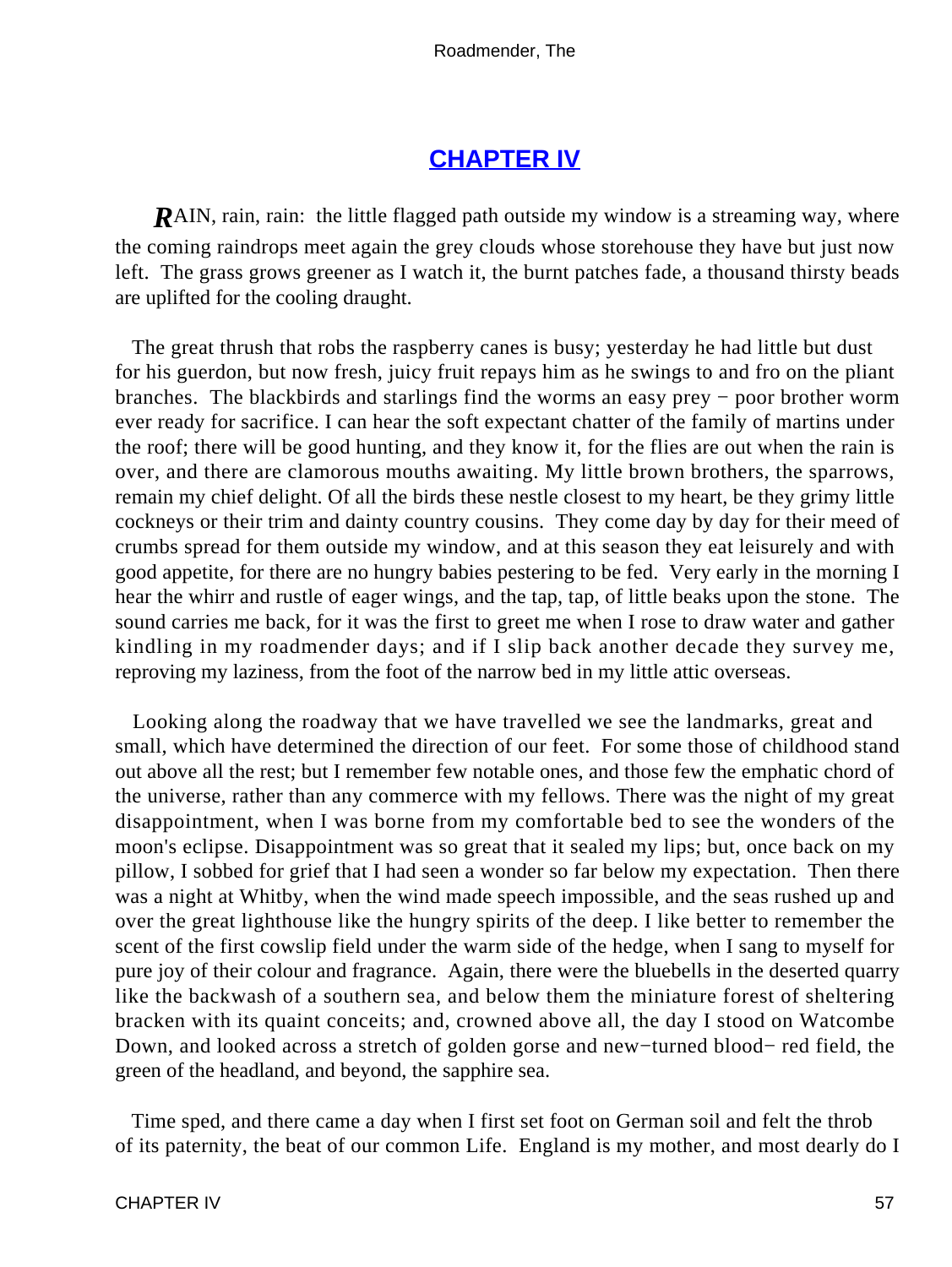love her swelling breasts and wind−swept, salt−strewn hair. Scotland gave me my name, with its haunting derivation handed down by brave men; but Germany has always been to me the Fatherland **PAR EXCELLENCE.** True, my love is limited to the southern provinces, with their medieval memories; for the progressive guttural north I have little sympathy, but the Rhine claimed me from the first, calling, calling, with that wonderful voice which speaks of death and life, of chivalry and greed of gold. If you would have the river's company you should wander, a happy solitary, along its banks, watching its gleaming current in the early morning, its golden glory as it answers the farewell of parting day. Then, in the silence of the night, you can hear the wash and eddy calling one to another, count the heart−beats of the great bearer of burdens, and watch in the moonlight the sisters of the mist as they lament with wringing hands the days that are gone.

 The forests, too, are ready with story hid in the fastness of their solitude, and it is a joy to think that those great pines, pointing ever upwards, go for the most part to carry the sails of great ships seeking afar under open sky. The forest holds other wonders still. It seems but last night that I wandered down the road which led to the little unheeded village where I had made my temporary home. The warm−scented breath of the pines and the stillness of the night wrapped me in great content; the summer lightning leapt in a lambent arch across the east, and the stars, seen dimly through the sombre tree crests, were outrivalled by the glow−worms which shone in countless points of light from bank and hedge; even two charcoal−burners, who passed with friendly greeting, had wreathed their hats with the living flame. The tiny shifting lamps were everywhere; pale yellow, purely white, or green as the underside of a northern wave. By day but an ugly, repellent worm; but darkness comes, and lo, a star alight. Nature is full for us of seeming inconsistencies and glad surprises. The world's asleep, say you; on your ear falls the nightingale's song and the stir of living creatures in bush and brake. The mantle of night falls, and all unattended the wind leaps up and scatters the clouds which veil the constant stars; or in the hour of the great dark, dawn parts the curtain with the long foregleam of the coming day. It is hard to turn one's back on night with her kiss of peace for tired eye− lids, the kiss which is not sleep but its neglected forerunner. I made my way at last down to the vine−girt bridge asleep under the stars and up the winding stairs of the old grey tower; and a stone's−throw away the Rhine slipped quietly past in the midsummer moonlight. Switzerland came in its turn, unearthly in its white loveliness and glory of lake and sky. But perhaps the landmark which stands out most clearly is the solitary blue gentian which I found in the short slippery grass of the Rigi, gazing up at the sky whose blue could not hope to excel it. It was my first; and what need of another, for finding one I had gazed into the mystery of all. This side the Pass, snow and the blue of heaven; later I entered Italy through fields of many−hued lilies, her past glories blazoned in the flowers of the field.

 Now it is a strangely uneventful road that leads to my White Gate. Each day questions me as it passes; each day makes answer for me «not yet.» There is no material preparation to be made for this journey of mine into a far country − a simple fact which adds to the 'unknowableness' of the other side. Do I travel alone, or am I one of a great company, swift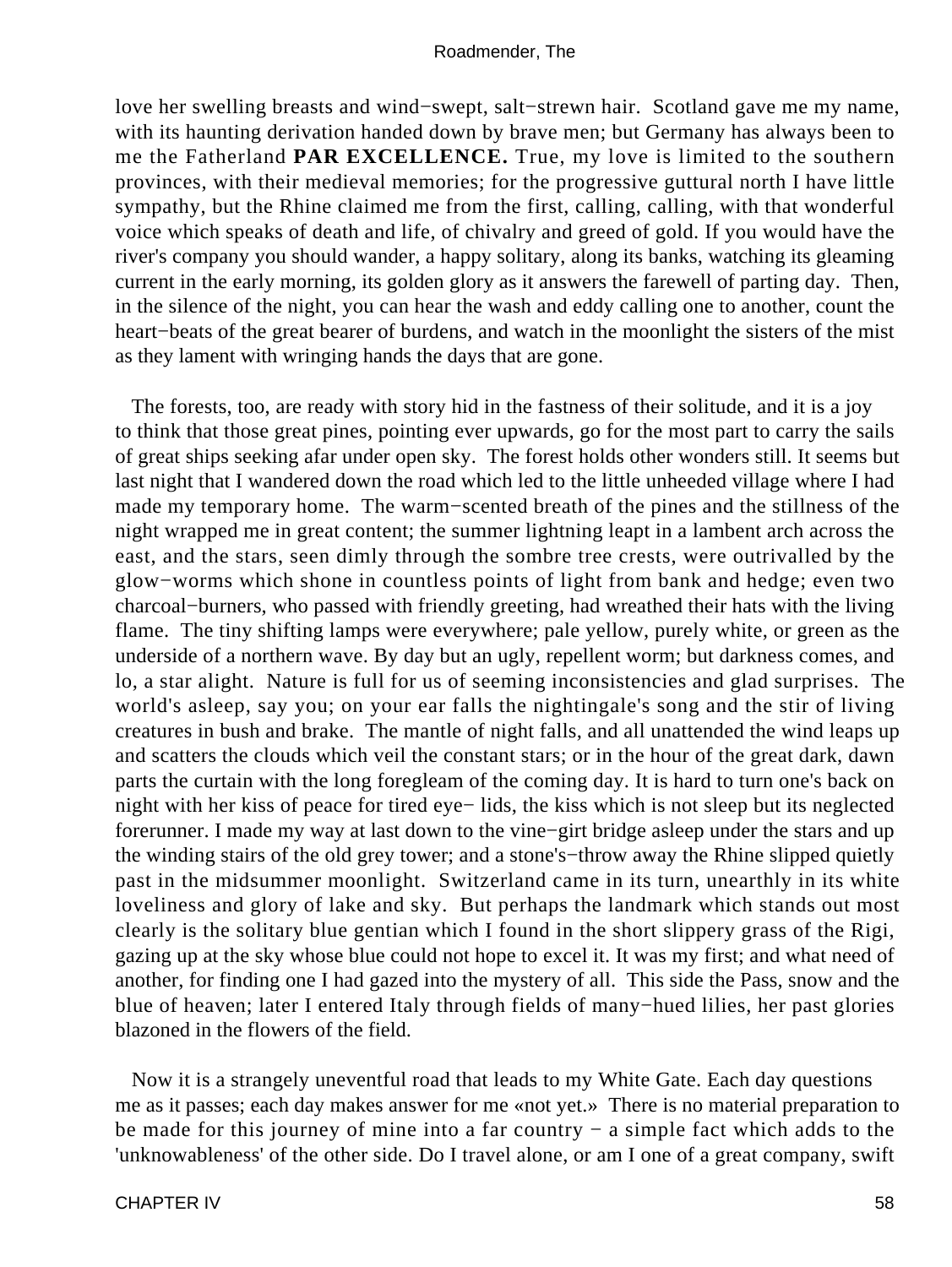yet unhurried in their passage? The voices of Penelope's suitors shrilled on the ears of Ulysses, as they journeyed to the nether−world, like nocturnal birds and bats in the inarticulateness of their speech. They had abused the gift, and fled self−condemned. Maybe silence commends itself as most suitable for the wayfarers towards the sunrise − silence because they seek the Word − but for those hastening towards the confusion they have wrought there falls already the sharp oncoming of the curse.

 While we are still here the language of worship seems far, and yet lies very nigh; for what better note can our frail tongues lisp than the voice of wind and sea, river and stream, those grateful servants giving all and asking nothing, the soft whisper of snow and rain eager to replenish, or the thunder proclaiming a majesty too great for utterance? Here, too, stands the angel with the censer gathering up the fragrance of teeming earth and forest−tree, of flower and fruit, and sweetly pungent herb distilled by sun and rain for joyful use. Here, too, come acolytes lighting the dark with tapers − sun, moon, and stars − gifts of the Lord that His sanctuary may stand ever served.

 It lies here ready to our hand, this life of adoration which we needs must live hand in hand with earth, for has she not borne the curse with us? But beyond the white gate and the trail of woodbine falls the silence greater than speech, darkness greater than light, a pause of «a little while»; and then the touch of that healing garment as we pass to the King in His beauty, in a land from which there is no return.

At the gateway then I cry you farewell.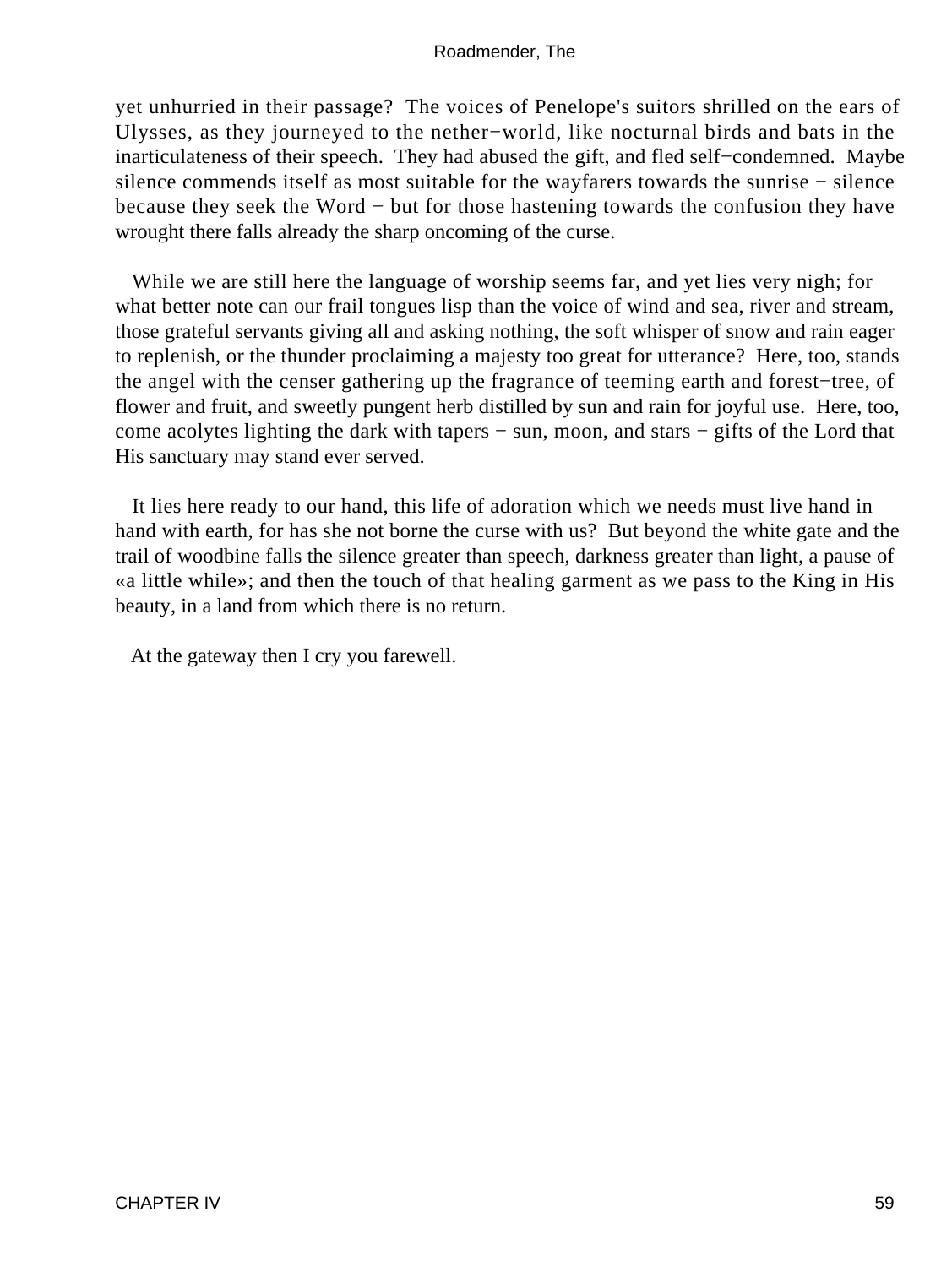# **Table Of Content**

<span id="page-60-0"></span>**[VOLUME I. THE ROADMENDER](#page-3-0)**

**[CHAPTER I](#page-4-0)**

**[CHAPTER II](#page-6-0)**

**[CHAPTER III](#page-9-0)**

**[CHAPTER IV](#page-14-0)**

**[CHAPTER V](#page-17-0)**

### **[CHAPTER VI](#page-21-0)**

**[VOLUME II. OUT OF THE SHADOW](#page-25-0)**

**[CHAPTER I](#page-26-0)**

**[CHAPTER II](#page-29-0)**

**[CHAPTER III](#page-33-0)**

**[CHAPTER IV](#page-37-0)**

**[CHAPTER V](#page-40-0)**

**[CHAPTER VI](#page-43-0)**

**[VOLUME III. AT THE WHITE GATE](#page-46-0)**

**[CHAPTER I](#page-47-0)**

**[CHAPTER II](#page-51-0)**

**[CHAPTER III](#page-54-0)**

**[CHAPTER IV](#page-57-0)**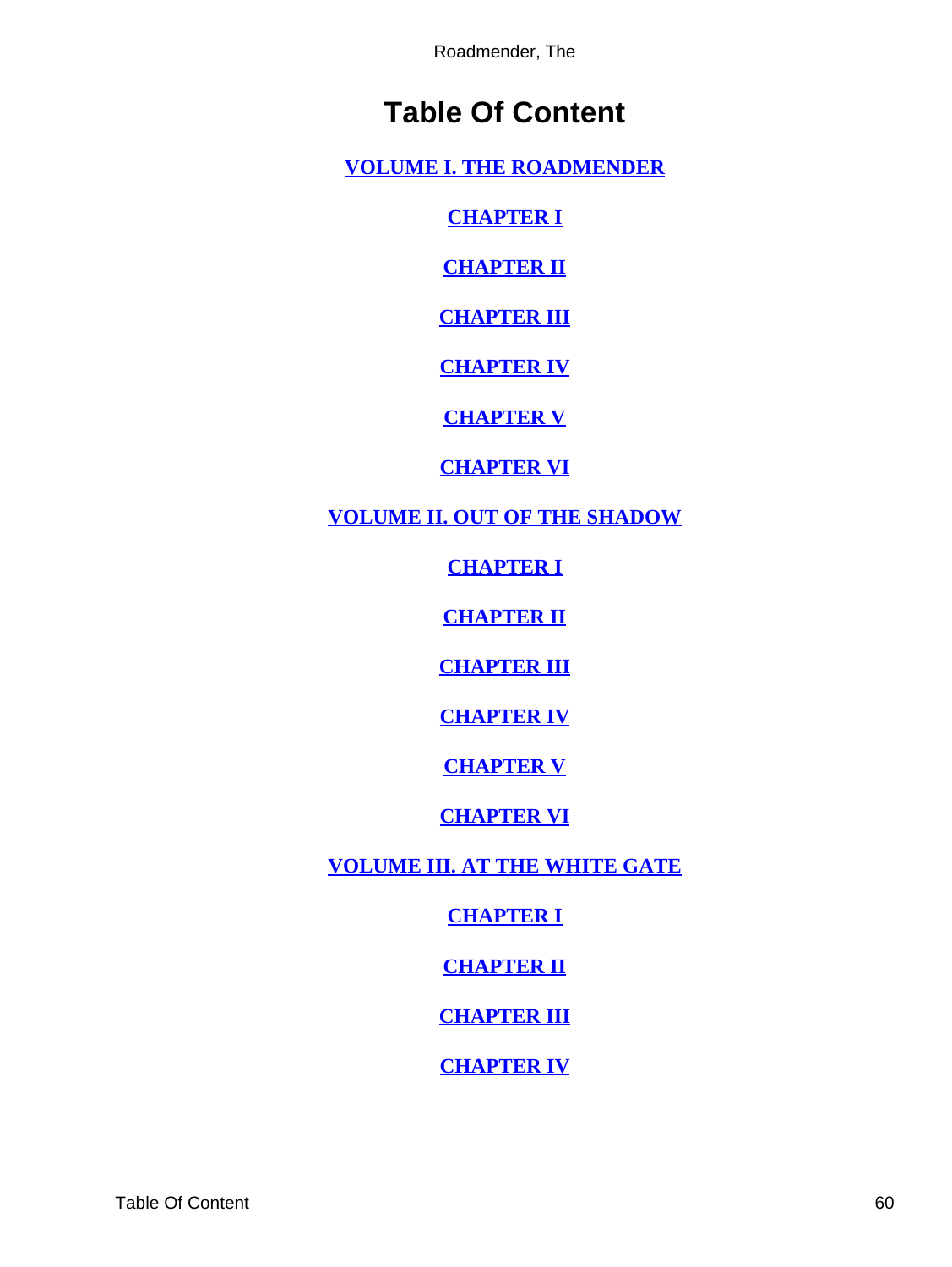# <span id="page-61-0"></span>**You are reading a Phoenix Edition:**

It was converted from clean and standard xhtml/xml files. It uses metatags to identify content, and other data. The available resources specific to each ebook format were used to give the reader a pleasant reading experience.

More detais available at Phoenix−Library.org website.

Any suggestion that helps us to improve these editions are welcome.

**The Phoenix−Library Team**